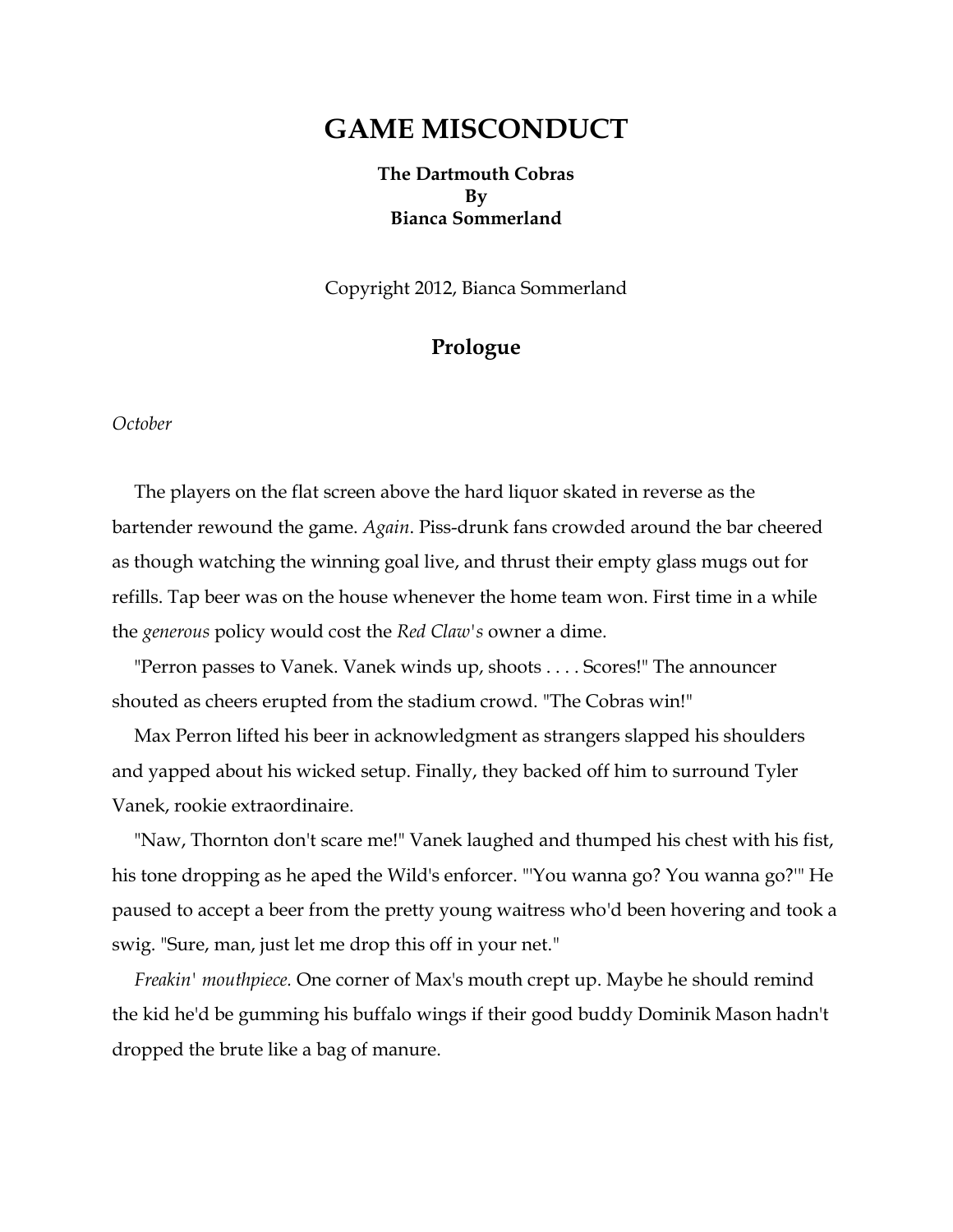*He's got their attention. Why ruin a good thing?* Max fished in his pocket for his cell phone to check for missed calls. *Maybe I'll have a reason to slip out early.*

The scuffing of shoes at his side brought his head up.

"She won't call, Perron." His captain and best friend, Sloan Callahan, gave him a grim smile. "Her and Coach have been together for three months—they won't be breaking up any time soon."

"Coach Stanton's a dick. Oriana will figure it out eventually." Max gulped some beer to wash down the bitterness clogging up his throat. "We talked before the game. She didn't sound happy."

Sloan sighed and rested his forearms on the shiny, black bar top. "Paul's good at smoothing things over with her. They're probably having make-up sex as we speak."

*Make-up* . . . his stomach clenched like he'd gotten a good gut check. He groaned as he pictured her soft body laid out on the bed she shared with Coach, her beautiful eyes squeezed shut as she rose to each hard thrust.

"Fuck, man!" He slammed his bottle on the bar and stood. "*Seriously?* You really think I need to hear that?"

"Yeah, I do." Sloan nodded towards the back door of the bar. "I got Roxy for the night. Why don't you join us—have a bit of fun? You haven't had any since you got hung up on that girl."

Rolling his eyes, Max finished his beer. He had plenty of fun—just the other night he'd swapped Vanek's equipment with the goaltender's. Pranking the rookie was worth a couple of laughs.

*You fixin' to tell Callahan messing with the kid is enough for you?* He smirked and considered. Might throw the man off for a second . . . . His lips tightened. *The man's dealt with all my kinks so far. I doubt that would faze him.*

Across the packed bar, he spotted Roxy, illuminated by the bright, red exit sign. Her pouty, crimson lips curved when she caught him looking. She flipped her sleek, blond hair over one shoulder and tipped her head towards the door. The invitation alone was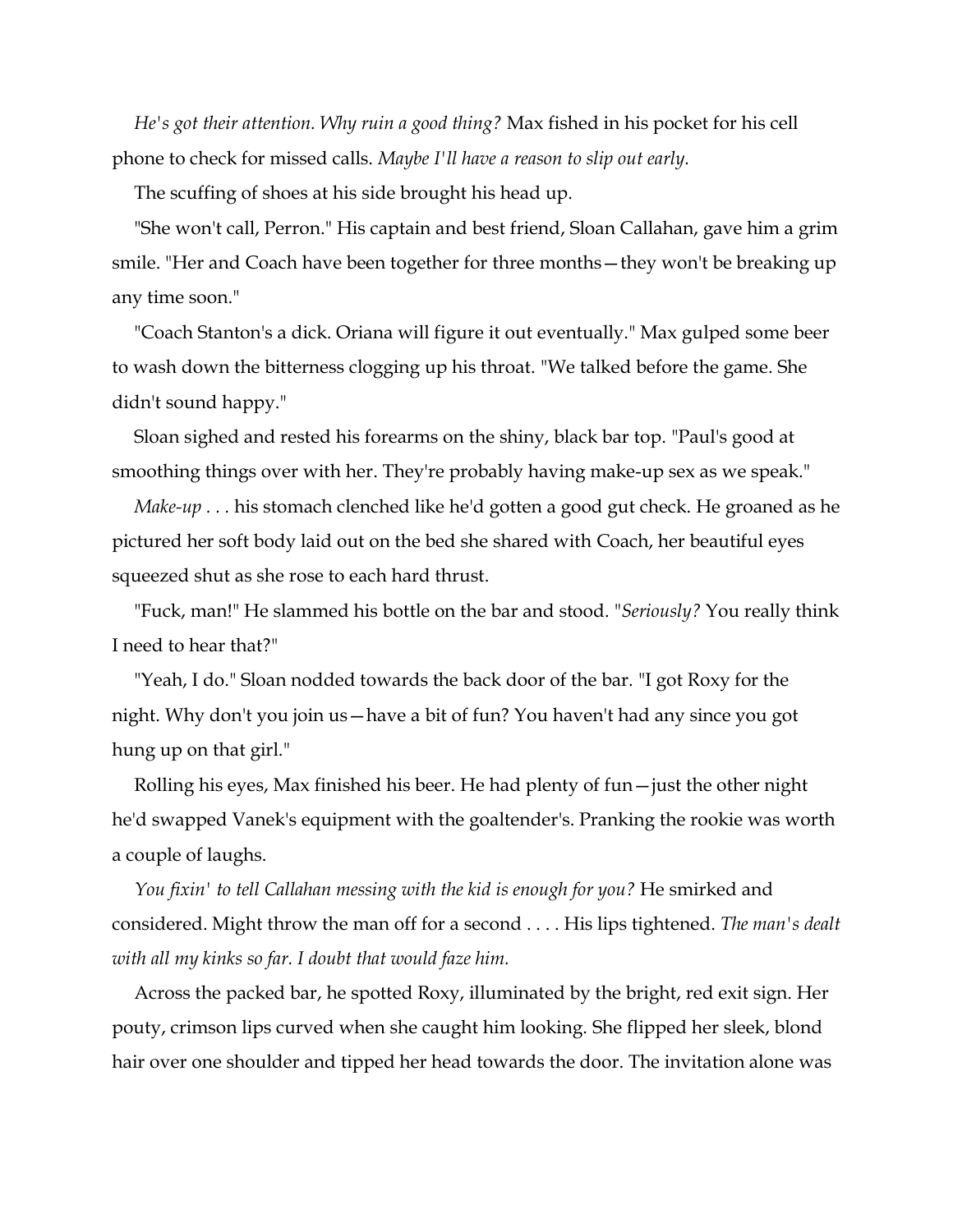enough to make his dick swell against his thigh. He adjusted his jeans to give it some space.

Roxy slipped two fingers in her mouth. Her cheeks drew in as she sucked hard. *Naughty little whore—and damn proud of it too.*

"Turning tricks just does it for me," she'd told him once. "Being with different guys every night, sneaking around . . . I'm careful, I'm clean, and I'm expensive enough to be picky. I don't see nothin' wrong with it. Do you think I'm a freak?"

"No, I don't think you're a freak." He'd indulged in a rare moment of post-coital cuddling with the hooker in the backseat of Sloan's classic 'stang. Inhaling the hot scent of sex mixed with Roxy's spicy perfume, he'd felt so at ease he'd made a confession of his own. "I just wish I could find a girl like you who'd be mine—a girl who'd be okay with *my* freakiness."

"You'll find her, Max," she'd said. "But until you do, I'm perfectly happy giving you everything you need."

And she really was. So, after their intimate little chat, Max gave up looking for 'that girl' and decided to enjoy all Roxy had to offer.

Then he met Oriana Delgado.

Beautiful, sweet, easy to talk to—hell, he'd started falling for her the moment she'd stuttered his name. He had a feeling she'd *get* him . . . only Coach got to her first. And the bastard had her daddy's stamp of approval, which mattered way too much. From what she'd let slip, Coach didn't treat her good.

*I would treat her like a queen. I could give her so much more . . . .*

But not tonight. Tonight, she was in the arms of another man. A man she'd made it clear she wanted to be with. Nothing Max could say would change her mind. He couldn't force her to leave the man, and pining over her made him look like a fool.

The skin over his biceps tightened as he clenched his fists. He turned to Sloan. "Motel or parking lot?"

Sloan grinned and gestured for Max to lead the way out. "How 'bout the alley behind the bar? Someone might see us, but the thrill is worth the risk."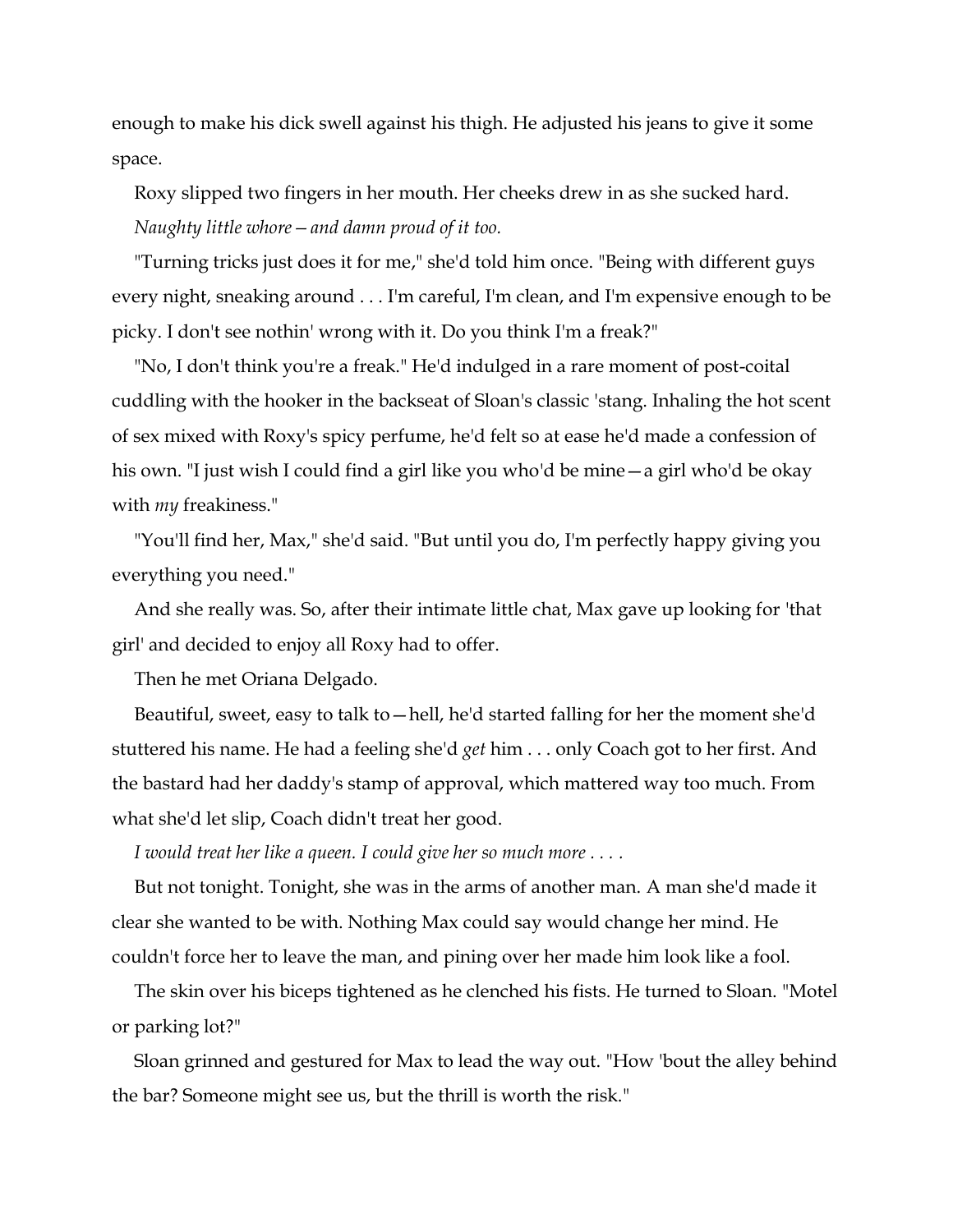Max shuddered and nodded. He weaved through the throng of drunks, then paused beside Roxy. In a black fishnet shirt and a leather micro-mini, Roxy looked ready to be fucked. Nothing new, she always did. But this time was different. Something in her blazing, blue eyes was almost tender. Sloan must have told her about his . . . predicament.

*A pity fuck.* He snorted and rolled his shoulders. Not that it mattered—unless sympathy came with a discount?

Roxy frowned at his snort and reached for the metal door handle. "Shall we?"

"Yeah, we shall." Max put his hand on the door and held it open for her. "After you, ma'am."

"Uh—" She blushed and ducked out. "Thanks."

Once they'd cleared the door, he shoved her against the brick wall and braced an arm across her throat.

She let out a surprised squeak.

"Last time we were all together, you mentioned a scene you wanted to try." He bared his teeth in a ruthless smile. "Still game, babe?"

Her eyes widened, and she shivered. Her gaze flicked from him to Sloan. Then she closed her eyes and nodded.

Sloan snarled and lurched to grab a fistful of Roxy's hair. "Say it, Roxy. The money ain't worth the pain if you're not enjoying yourself. You know how rough I can be."

"Yes, Sloan." Roxy whimpered when Sloan released her. "I've been fantasizing about this for so long—I wouldn't have told you otherwise."

"Good girl." Sloan gave her a tender smile and plucked a switchblade from his pocket.

Heart hammering in his chest, Max inhaled deep as Sloan opened the knife. He'd seen Sloan scene with knives before, knew the edge was dull, but he still felt an instinctive rush of adrenaline. Logic insisted he protect the defenseless woman from the psycho with the knife. But something deep and dark reveled in Roxy's reaction to the threat. As Sloan touched the blade to her throat, her thighs shifted. The sweet musk of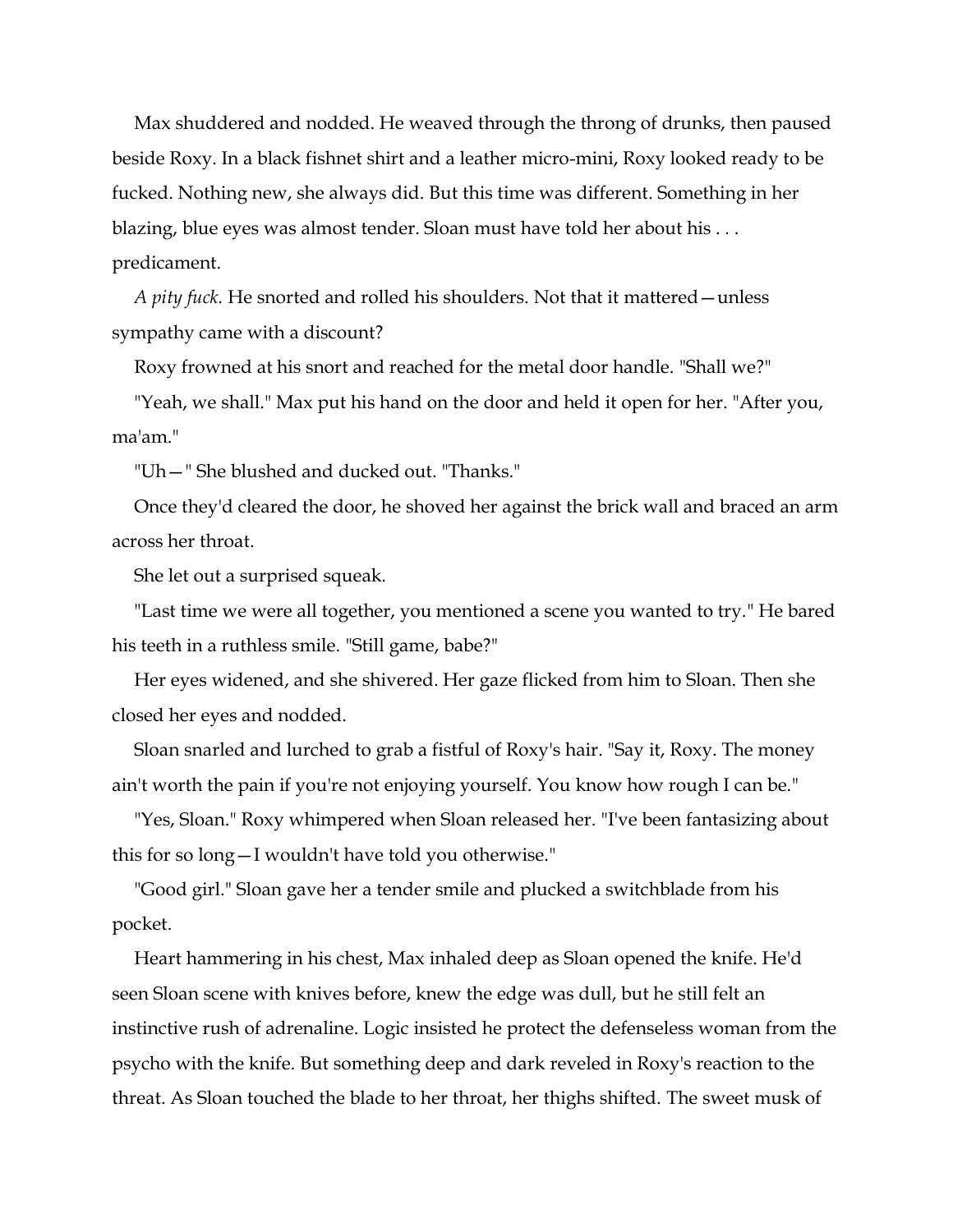her arousal mingled with her floral perfume and Sloan's cologne. Under pale flesh, a thick blue pulsed against the blade.

"What do you say if you want me to stop, Roxy?" Sloan's tone was dead calm. The tip of Roxy's tongue flicked over her bottom lip. "Pay up."

"That's right." Sloan's expression changed, warping to one of pure insanity. "Listen to me, bitch. I had every intention of slicing you up and stuffing all your pretty pieces in that big trash bin over there." He pointed to a massive black bin across the alley from them. "But the way you moved in the bar got me all hard. I watched you all night and started thinking there might be better uses for this pretty body. Was I right?"

Roxy started to nod, then whimpered when the blade dented her flesh. "Please don't hurt me. I'll do whatever you want!"

*Damn.* Max rubbed his dick through his jeans and gave Roxy a heavy-lidded look as he watched for any sign that she was more scared than turned-on. She lowered one hand to the hem of her skirt and curled her fingers under the leather as though tempted to touch herself.

"Max, check if the slut's wet." Sloan's lips twitched as he glanced down. He'd noticed too. "I'm not in the mood for dry pussy tonight."

Kneeling beside Roxy, Max slid his hand up between her thighs. Her flesh quivered as he stroked her with his fingers. When he touched the crotch of her panties, she gasped.

The silken material was soaked. He pushed the fabric into her with two fingertips and grinned up at Sloan.

"She's drenched." He shoved in deeper and felt her pussy spasm. His cock twitched, and a bead of pre-cum seeped out. "I'm thinkin' she needs to be fucked."

"She will be." Sloan wrapped his hand around the nape of Roxy's neck. "But, first, she's gonna earn me sparing her life. Get on your knees, whore."

Roxy carefully eased down to her knees, hissing in each breath, eyes crossing as she tried to watch the knife, which Sloan kept pressed against her throat. The tips of her red stilettos scraped the pavement as she shifted from knee to knee.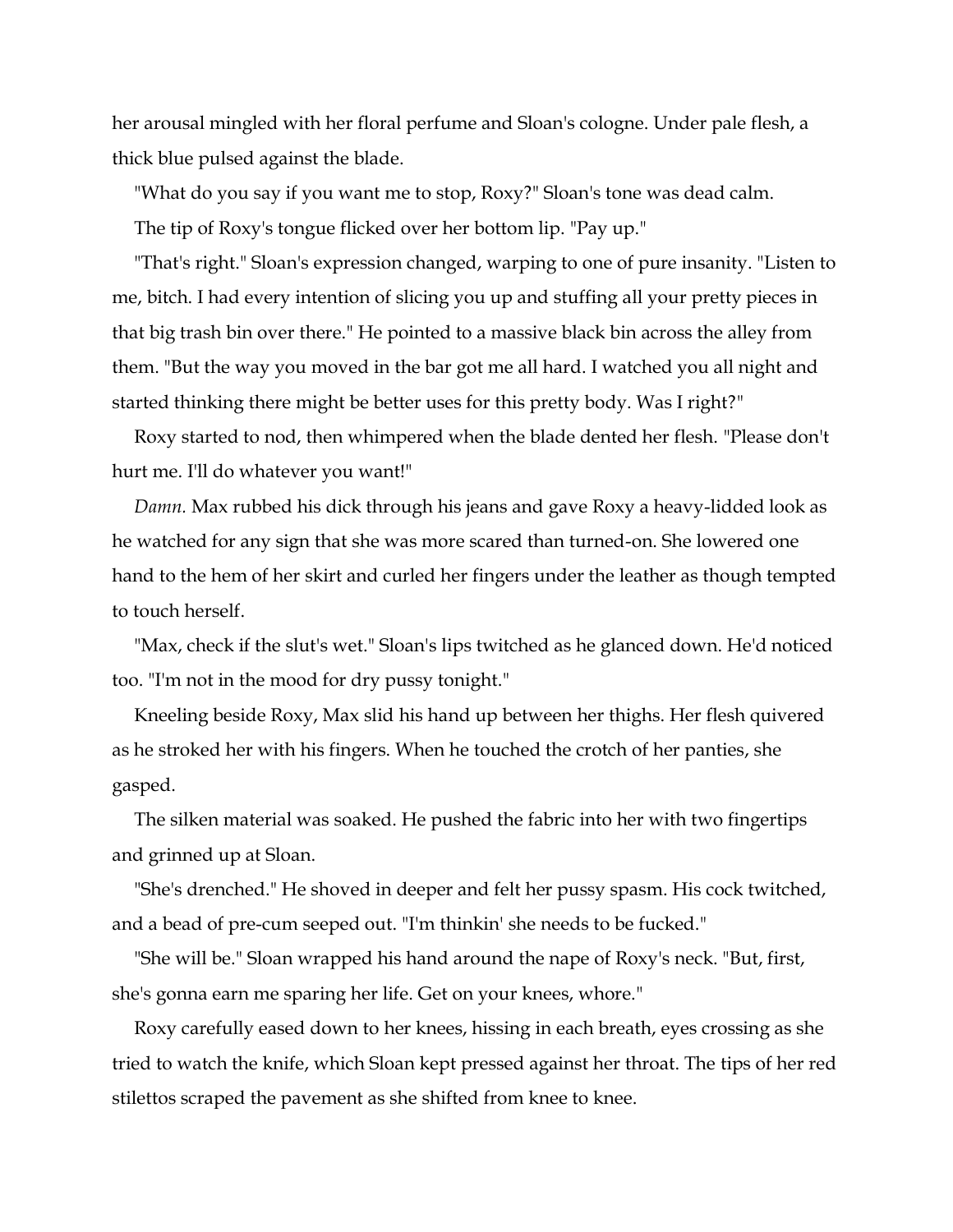"Stop moving," Sloan said.

"There's gravel digging into my knees." Roxy's color dropped as Sloan slid the knife across her throat like he fully intended to slice her flesh. "Please, it hurts!"

"It'll hurt more if I cut your neck, don't you think?" Sloan smiled when she nodded. "Now take out my dick and suck it. If you're good, me and my friend will fuck you and let you go."

"O-okay." Roxy brought her trembling fingers to the zipper of Sloan's black jeans and deftly freed his cock. She closed her eyes when Sloan traced her cheek with the tip of the knife. As soon as Sloan moved the knife, she swallowed his dick whole.

In the shadows of the bar, with the far-off streetlights glinting off the knife and the beads of sweat on Roxy's temples, with the black tears slipping down her cheeks, the whole scene reminded Max of a horror flick. Only, in the movies, the girl wouldn't leave the dark alley alive—no matter what she did. He stood, then took a step back to enjoy the show. Pussy juice cooled on his fingers as the wind picked up, and he brought them to his mouth to suck them clean.

Sloan groaned as Roxy deep-throated him, and Max gulped back a moan. Roxy sucking Sloan's dick with a knife held so close to her face was one of the most erotic things he'd ever seen. Not a scene he would have thought of on his own, but he couldn't deny how it affected him. His balls tightened with each wet thrust of his friend's cock between those soft, glossy lips, with the thrill of seeing things he shouldn't be seeing. The very atmosphere around them thickened with fear and arousal. Their emotions and desires wound so tight with his, he couldn't tell them apart. He felt like he'd swallowed a bottle of Viagra or something. Like jerking off for hours wouldn't be enough. Like his dick would be hard forever.

"Enjoying the show, Perron?" Sloan asked between grunts.

Max ground his teeth and nodded. He stuffed his hand in his jeans and gave his dick a hard tug. "You know I am."

"We sharing or are you just gonna watch?" Sloan raked his fingers into Roxy's hair and jerked her to her feet. "Because I need to pound this bitch's pussy."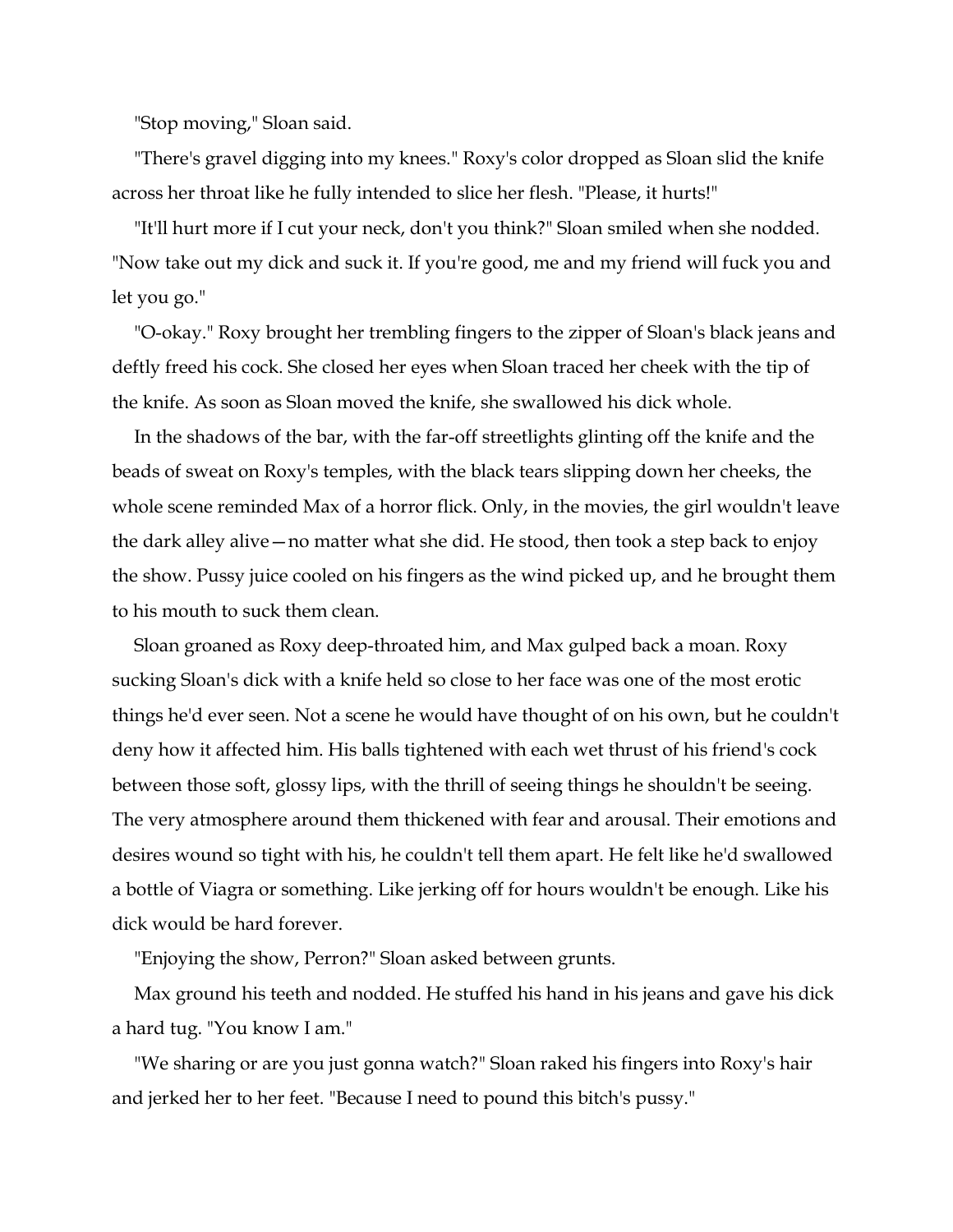"Do it," Max said.

"Please." Roxy's hands slapped the brick wall when Sloan shoved her away from him. "I want—"

Sloan flipped up her skirt and slapped her ass. "Shut up."

"Hey!" Roxy scowled over her shoulder at Sloan. "Careful, someone might hear." *Now she's worried?* Max sighed. Much as being watched appealed to him, he had to admit, Roxy had a point. "If you're gonna play that way, maybe we should go somewhere private. She hollered so loud last time you freaked *me* out."

"Don't worry." Sloan laughed and pulled a condom out of his pocket. Once covered, he positioned himself between Roxy's spread thighs. "No one's—"

Sloan froze and stared at the mouth of the alley. Max frowned and followed his friend's gaze.

His blood ran cold when he saw who stood there, wide-eyed and pale with shock. She turned and ran.

"Oriana!" Max bolted after her. "Oriana!"

**\* \* \* \***

Oriana's throat felt scored, like she'd swallowed sand and ground-up glass. She imagined blood rising with the bile in her throat; the pain was that deep. Her soft place to land wasn't there. Wasn't soft. Wasn't . . . she didn't know what it was. What *he* was. How could he?

A horn blared, then another. Bright white headlights flashed. She stumbled back from the edge of the curb. Arms wrapped around her waist and held her tight.

"Oriana!" Max hauled her further away from the intersection. Golden strands of hair stuck to the beads of sweat on his temples. "Hell! Why didn't you stop?"

"I can't talk to you right now, Max." She pushed at his chest and sighed when he refused to budge. "Let me go."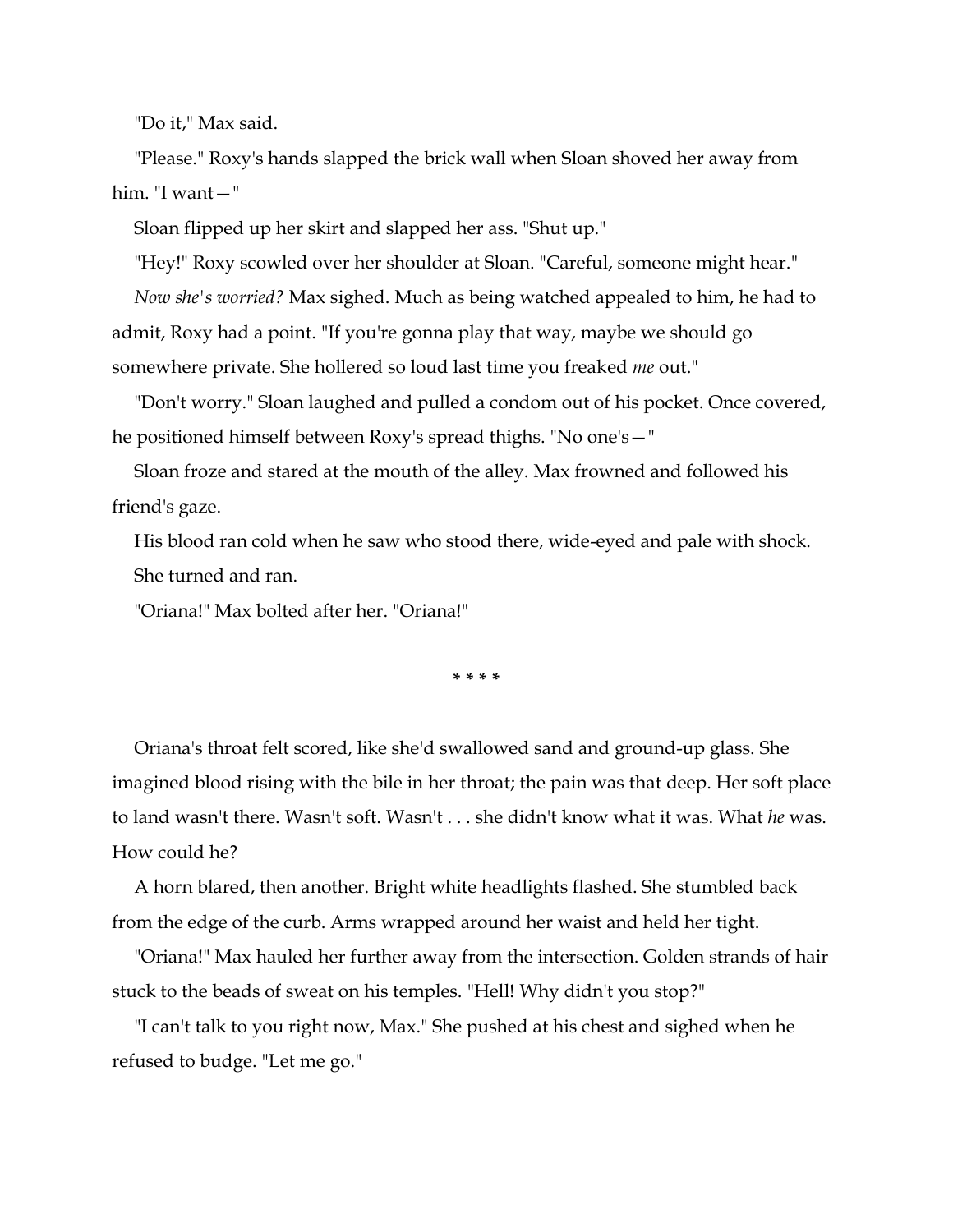"No. Not 'til I'm certain you'll be all right." His sharp tone softened to a soft drawl as he slid his hand down her arm to twine his fingers with hers. "Come on, darlin', let's go for coffee. I know a good place."

The 'good place' was the one they went to every time he had a home game—and the last place she wanted to be. The front of the café was filled with people winding down from hours of clubbing, but there were a few empty tables near the back where she and Max always sat in relative privacy and talked. Here, she felt smart, pretty, special. Here, the jolt came from more than caffeine. It came from just being around this man.

This man she apparently didn't know as well as she thought.

Max took her jacket to lay over the back of a chair before pulling it out for her. She perched on the seat, placed her purse on her lap, then clasped her hands together on the table. Max sat across from her and reached over to cover her hands with his.

He didn't speak at first, just looked at her, as though he sensed that, at the wrong word, the wrong move, she'd bolt. And she looked back and realized the last thing she wanted to do was leave. Being in Max's presence was like a vacation on a tropical beach. His blond hair always seemed windswept. His skin reminded her of smooth sand, glowing as though just kissed by the sun. She licked her lips, tempted to press them to the back of his hand to absorb some of his warmth. To inhale the fresh scent that clung to him, the scent of the ice, which on him smelled exactly like the surf catching the breeze.

"You came to the bar to see me." His tone was level, calm, but his hands shook with nervous energy. "Did something happen?"

#### *Tell him!*

But she couldn't. Not after what she'd seen.

Besides, vacations were temporary escapes. Not places to stay forever.

"No, nothing happened." She smiled at Max, then glanced at the door. What could she say to convince him she could walk out of there without blindly stepping into traffic again? "I just wanted to congratulate you—maybe have a couple of beers. I didn't realize you'd be . . . busy."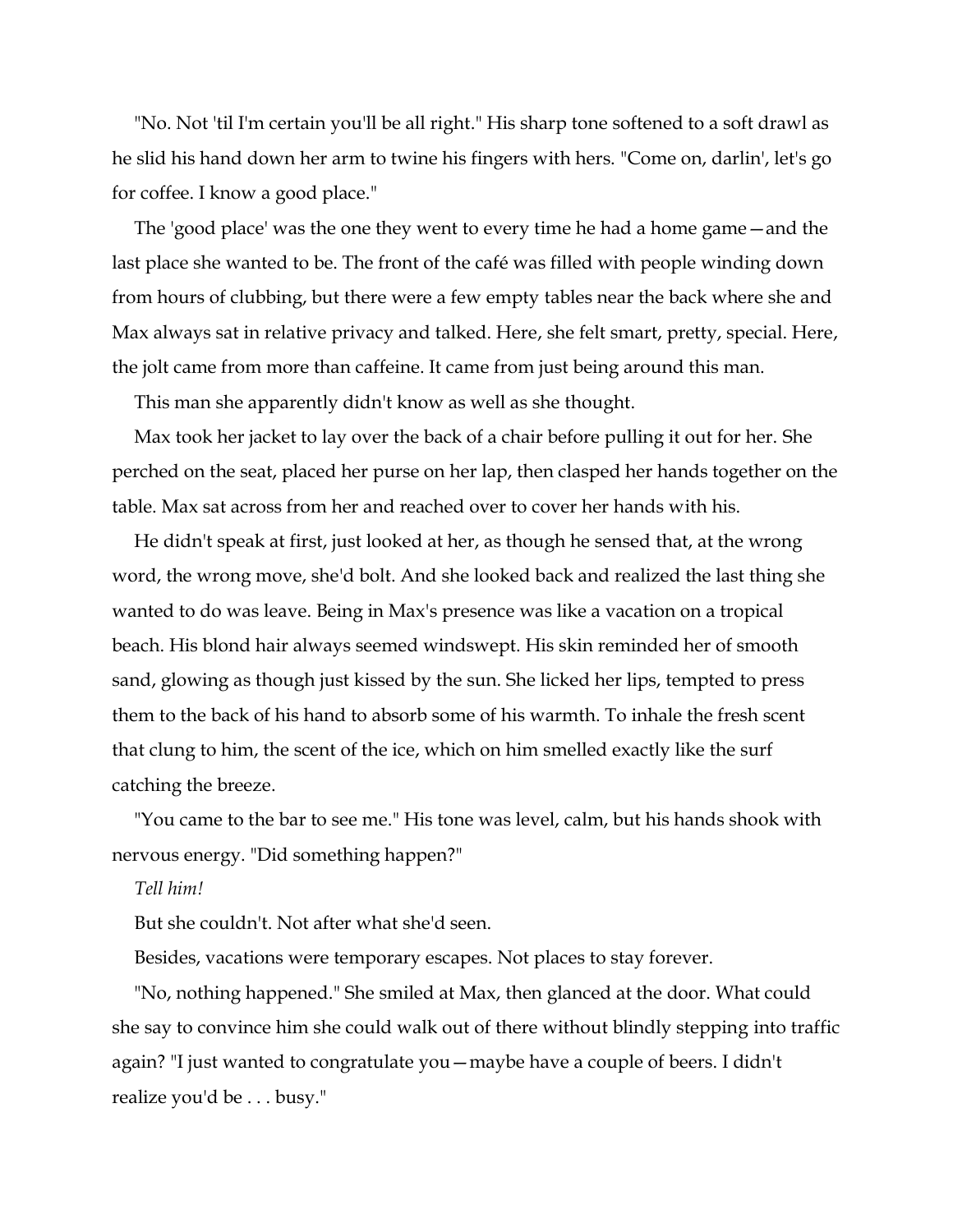Brow furrowed, Max looked down at their hands and nodded slowly. "Yeah, well, I'm sorry you had to see that."

"Me, too." She flushed and ducked her head when he glanced up. "I was . . . shocked. To tell you the truth, I almost called the cops. I thought you and Callahan were . . . until she said she didn't want anyone to hear. Then I realized she wanted you both to do . . . well . . . whatever you were doing."

A familiar waitress stepped up to their table and flashed a brilliant smile, her gaze, as usual, lingering just a little longer on Max. "Max, Oriana, I'm surprised to see the two of you here so late. Do you want the usual or something decaf?"

"The usual," Max said.

Oriana nodded distractedly.

After the waitress left, Max leaned forward and squeezed Oriana's hands.

"Look, I reckon the whole thing seems pretty messed up, but—"

She pulled her hands free and shook her head. "You don't have to explain, Max. It's none of my business."

"Right, then." He rubbed his face with a hand and sat back. "I just don't want this to change things between us. It's not like I do stuff like that all the time."

*You don't? Then why* . . . . She inhaled and decided she wanted him to explain. They were friends, and they'd always been able to talk. For some reason, he hadn't been comfortable telling her about this side of him. Maybe fate had decided to step in and show her who he really was before she made any rash decisions.

*Like you did by jumping into a relationship with Paul?*

No, that was different. Paul was . . . .

*Is unreasonable, selfish, and sometimes even cruel. But still . . . .*

God, what had she been thinking hunting down Max in the middle of the night? Not much beyond getting out of that house.

"I can't do this anymore," she'd said, stuffing all the clothes she could grab in a suitcase before slamming it shut. "It's over."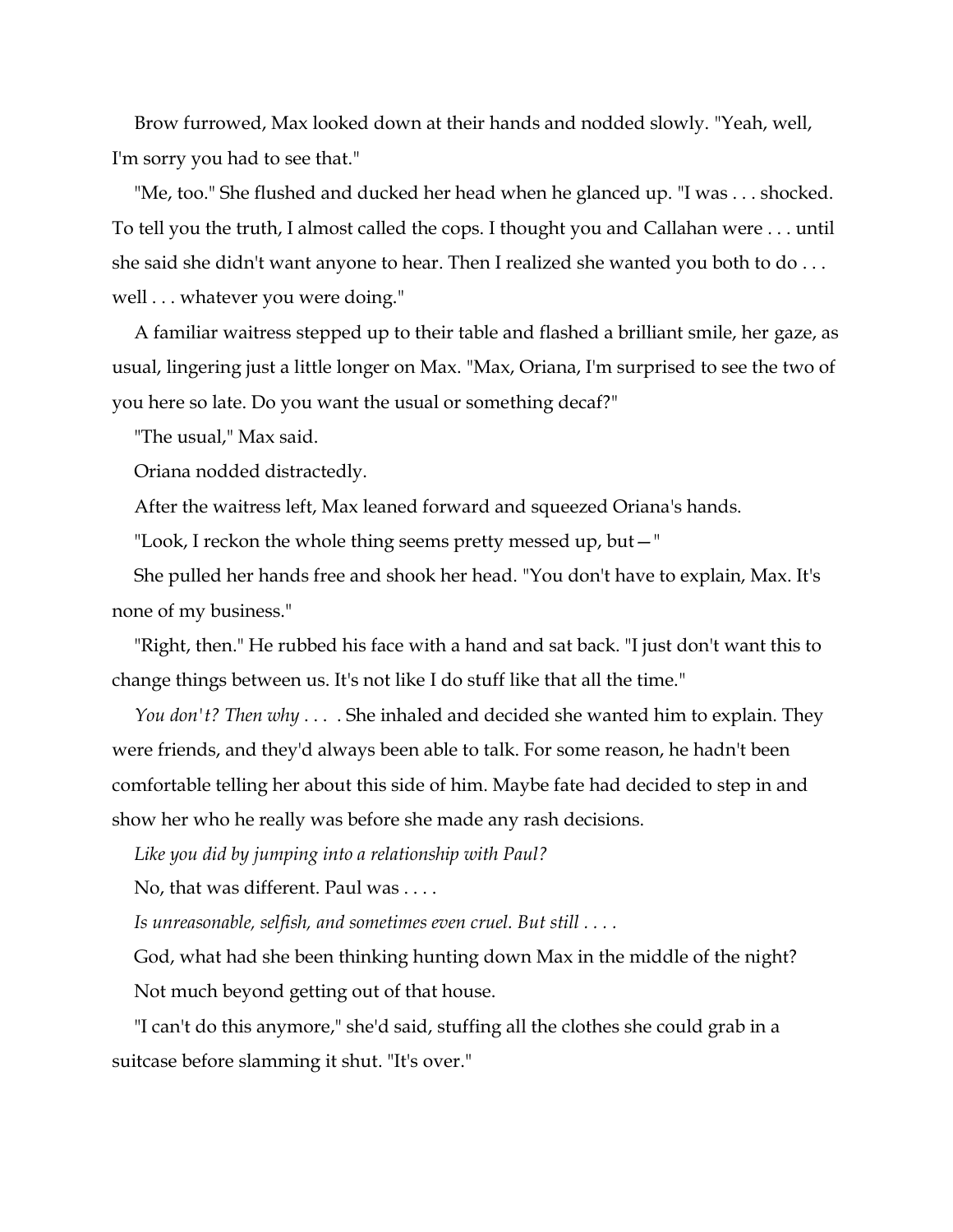Paul had laughed. "Enough with the drama. We both know you've got nowhere else to go."

Upper lip stiff, head down, she'd hauled her suitcase to the door and grabbed her car keys. "Yes, I do."

"Right. Well, I'll leave the porch light on for you." Paul had followed her to the door, stood there, and watched her go. "And 'cause I'm such a nice guy, I won't say I told you so when you come back."

*I'm not going back.* She'd thought it then and she thought it now. But the certainty was gone.

The waitress brought their drinks and retreated quietly, obviously having caught some of the tension between the two. Oriana sipped her mochaccino, savoring the espresso roast and rich dark chocolate topped with just a hint of cinnamon. Max made a throaty sound of pleasure and licked some frothed milk from his upper lip. Her pulse quickened. Damn the man for being so sexy. This would be much easier if he were ugly. Or gay.

Then again, probably not. Even if he were ugly, she'd still love the way he made her feel. And if he was gay, she'd wish he wasn't.

*Stop stalling. There's no easy way out. Get the facts and go from there.*

She set her cup on the table and traced the glass handle with her pinky. "So you were waiting for Sloan to finish so you could—"

"Not this time. I was fine just watching." Max's cup clinked as he set it down. "I'm a voyeur. I get more out of watching than participating."

Her quickened pulse seemed to suddenly stop. She lifted her head and stared. The words left her mouth before her brain had time to filter them. "A voyeur? No, I don't believe it. I can't see you sneaking around, getting off watching people having sex. You can have any woman you want." With those big shoulders, so muscular, yet relaxed like they could carry the weight of the world effortlessly. "Voyeurs are insecure freaks that use two-way mirrors and peepholes to invade people's privacy." And that smile, the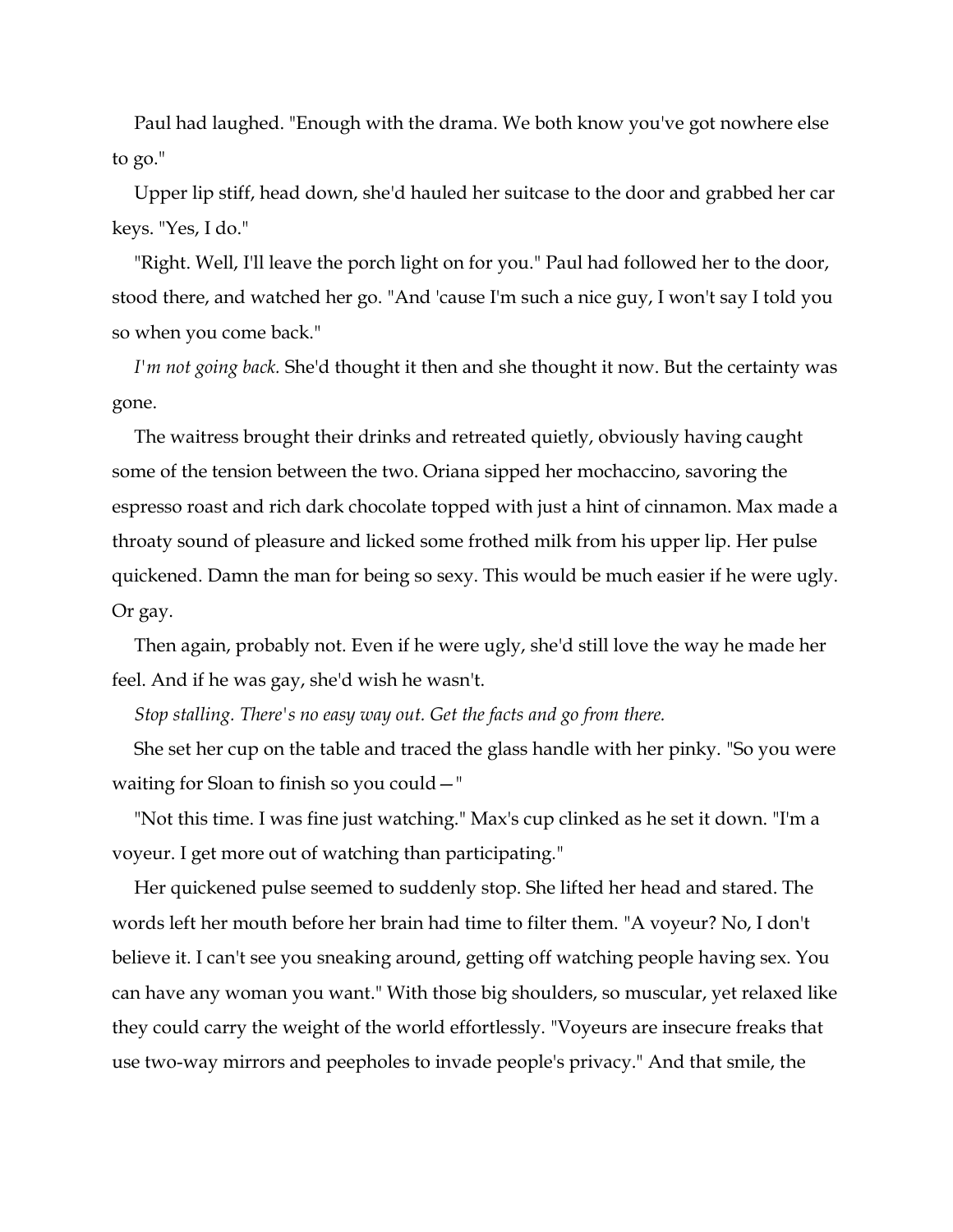one he was giving her now, the one that made her tingle down to her toes. "They—" She slapped her hand over her mouth to shut herself up.

Great friend she was. He'd confided in her and in return she'd insulted him.

But rather than take offence, he chuckled, then took another sip of coffee. "Don't hold back, Oriana, tell me how you *really* feel."

Her cheeks heated up. "I'm sorry. I—"

"Don't be, I'm used to it."

Like *that* made her feel any better. "Please. I want to understand."

He nodded and put his hands, palm up, on the table. When she gave him hers, he continued. "I was still in my teens the first time I ever did something that would classify as voyeurism. I walked in on a friend of mine having sex at a party. He shouted at me, told me to get out, but I just stood there—I couldn't move. Then I . . . well, let's say I did something embarrassing. The guy stopped being my friend after that. I talked to my dad about it—we've always been close so I figured he should know I had a problem. His solution was to buy me a bunch of porn."

"Did that help?"

"For a bit, but I couldn't help fantasizing about being there in person. I never did anything about it 'cause my dad gave me a lecture about intruding on people's privacy, and his word is law. I buried my 'sick urges'—my words, not his—until I got old enough to go to strip clubs. Some of the girl-on-girl action helped a little."

"I'll bet." Oriana smiled, thinking—despite his strange urges—Max was a typical guy. Max cleared his throat. "Yeah, well, I got exactly what I needed when Sloan and Dominik invited me to a club they go to. They were sharin' a girl and . . . ."

The cafe seemed to heat up. Oriana inhaled sharply, leaning forward. "And?"

"Sloan looked right at me and asked me to join in. I was already so turned on, I didn't even think twice. First time I realized being watched pushed all my buttons too. I could feel the eyes of all the people in the club on me—like they were all sharing the experience. Like it was one great big orgy." He shook his head at combed his fingers through his hair. "After that, me and Sloan went to the club together all the time. And . .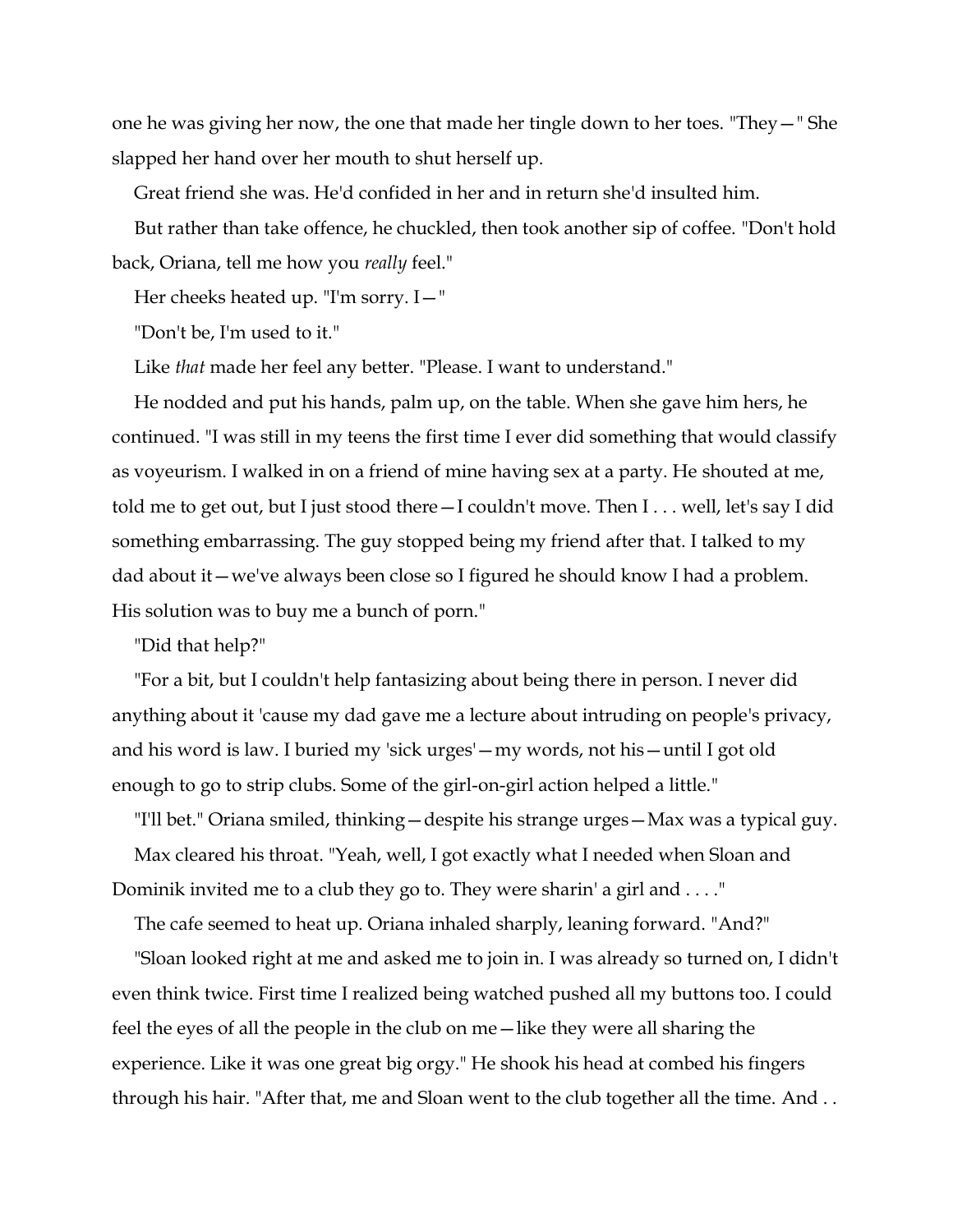. well, hell, I told him all my deep, dark secrets, and he acted like it was no big deal. Said so long as the people I watched consented, it was all good. And he consents a lot."

"I saw that." The coffee and the room and her blood cooled as she pictured them. Sloan surrounded by writhing bodies and Max drinking it in, savoring every moment of ecstasy before he joined them. Not something she could participate in. *Ever*. It was just too . . . out there. Paul's attitude, his offhand cruelty, even his lackluster lovemaking, suddenly didn't seem that bad. At least it was normal. She frowned at her coffee cup. "But you do know not everyone is into—"

"Things would be different with you, sugar." He ran his thumb over her knuckles, reaching out to tip her chin up with a finger. "I'd find a way to change. You'd be enough for me."

For a split second, she was tempted to say yes. But that wouldn't be fair. She held back a sigh and finished her coffee. "You shouldn't have to change for anyone, Max. There's nothing wrong with who you are."

"But I would. I'm not telling you this because I expect you to . . . ." He studied her face for a moment, then withdrew his hands. "I just want you to understand what happened tonight."

The smile on her lips felt like it had been sewn in place. She stood and pulled on her coat. "I do."

"Good." He picked up the bill and shook his head when she opened her purse. "I've got it. Just give me a sec and I'll walk you to your car."

"Thanks, but no. I need a few minutes alone to think." She focused on buttoning up her jacket so he wouldn't see the lie in her eyes. "Much as I understand, this is a lot to absorb. Besides, I'm parked right down the street."

"It's awfully late." He looked helplessly at the line in front of the cash register and the waitresses rushing to clean up after the crowd. "I'd be more comfortable if you'd—"

"This isn't Montreal. You're more dangerous than anyone I'll meet outside—*Hey!*" She giggled when he made a grab for her. For a second, things seemed lighter, brighter, their familiar playfulness a splash of yellow paint all over reality.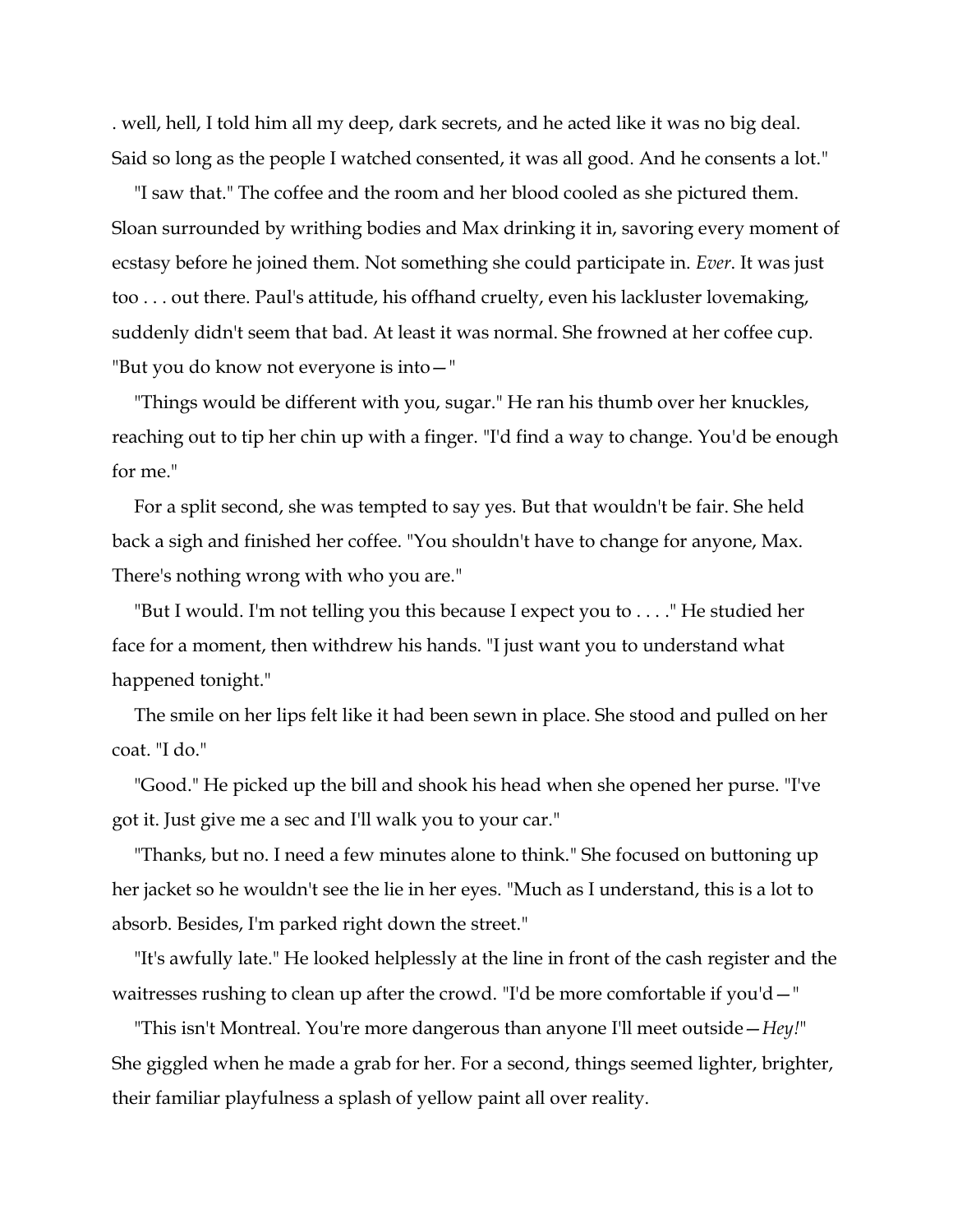He caught her and wrapped her up in his great big arms, holding her close. Surrounded by his warmth, his strength, she felt her knees grow weak. She peeked up at him.

His eyes twinkled with mischief. He bent low and his lips brushed her earlobe as he spoke, letting his accent thicken his tone. "So you think I'm dangerous?"

*Hell, yes.* When he talked to her, in that smooth, rich voice—damn, the things he could have made her do. Thankfully, he didn't let the Southern playboy out often—with her anyway—but even without the vocal seductiveness and the face and the body, he played havoc with her concept of reality. He made her smile and laugh, made her believe in silly things like love at first sight.

But she was a Delgado. The responsible sister.

And he'd just proved he wasn't the man for her.

"You really shouldn't—" She squirmed out of his arms and the pain inside returned, even harder to swallow than before. "I have a boyfriend, Max."

His lips drew together in a thin, hard line. "After last time, I thought you were ready to end things with him. You kissed me."

Another blush flared up on her cheeks. She smacked his arm. "That's not fair. You gave me chocolate—and it was a kiss on the cheek. A friendly kiss."

"Ah, I see." He bent over and pressed a light kiss on her forehead. "Well, then, here's another." His cheek brushed hers. "And if things are going well between you and Paul, I'm happy for you, honestly. But I hope you've made it clear you won't tolerate him making you feel like shit about yourself whenever he's having a bad day."

She rested her head on his solid chest, breathing in his fresh scent, lightly tainted with beer. As she drew away the overpowering aroma of freshly ground coffee beans took over, clearing her head.

"Of course." She hooked her purse over her arm and nodded at the waitress waiting nearby. "You sure you don't want me to pay for myself?"

"I'm sure." He patted her cheek. "Might make a dent in my savings, but you're worth it."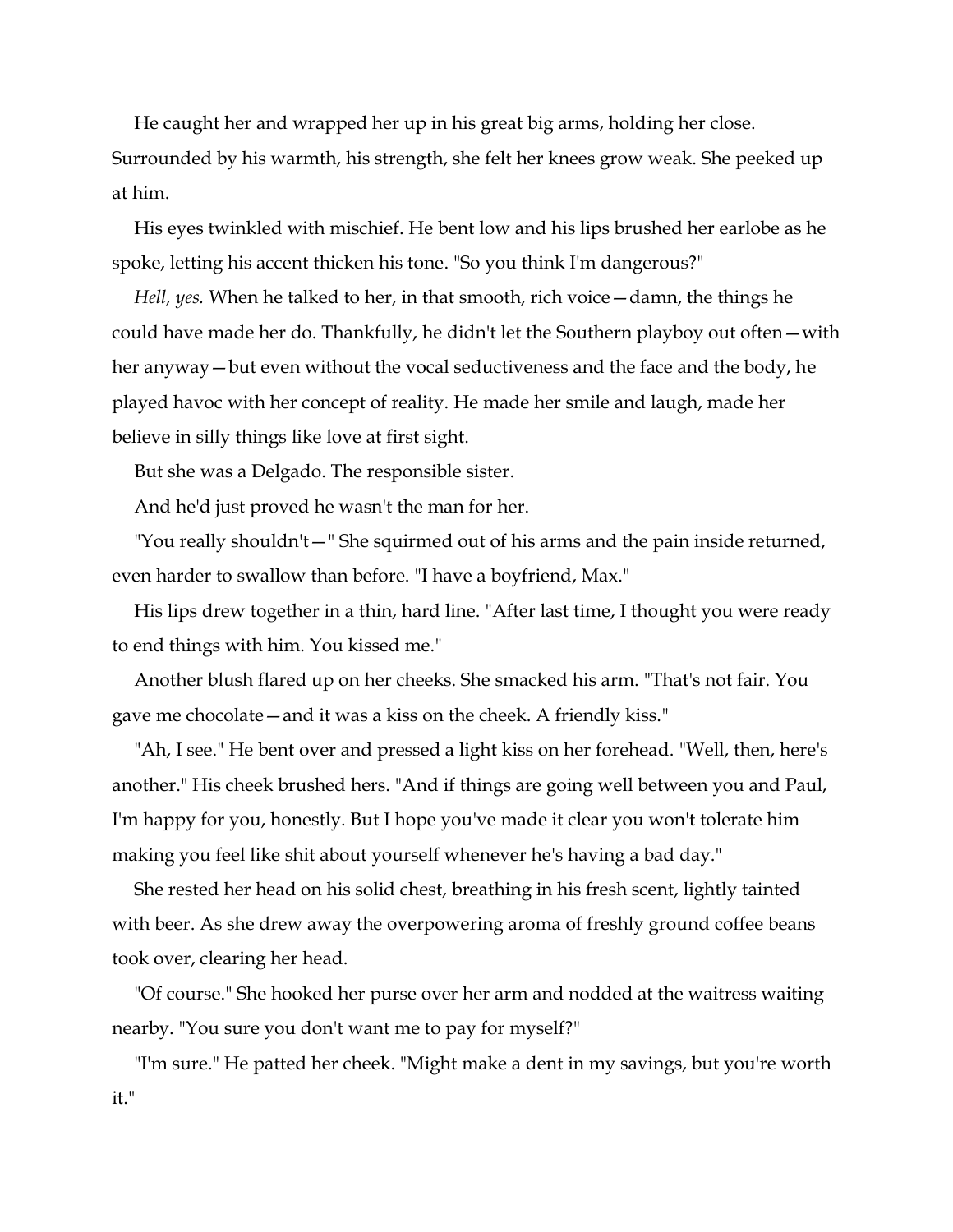"All right, then I guess I'll see you around," she said, even though she knew she wouldn't. She swallowed when he let her go and started to turn away. "Thank you for . . . everything."

"Yeah, well, take care. And don't you worry." His jaw worked as he paused, head down, and shoved his hand into his pocket for his wallet. "I'll be here when . . . whenever."

The bells over the door tinkled as she hurried out, desperate to get to her car before his sweet acceptance of her choices ripped apart her resolve. Before she'd reached the end of the block, the bells sounded again. She glanced over her shoulder and saw him, standing there. The gentle weight of his eyes on her back remained until she'd reached the safety of her car.

Once inside, she eyed him through the rear-view mirror. Her heart beat hard between her ears when he didn't move. Finally he stuffed his hands in his pockets and took off in the other direction.

#### *Make a u-turn! Go tell him the truth!*

Shaking her head, she started the car, then pulled out. All the way home her decision dragged her down. When she trampled up the front steps, she felt like all her bones were made of lead. The porch light blinded her as she fumbled in her pockets for her keys.

The door swung open. Paul sighed and gestured her inside. "Let's get this over with." She closed the door softly behind her, then pulled off her jacket and went to hang it in the closet. "Get what over with?"

"You're sorry, you'll never do it again—"

Her shoulders stiffened as she turned to face him. "I'm not sorry."

His dark brown brows creased in confusion. "But you're back."

"Yeah. I'm back." She strode across the living room, kicked off her shoes, then plunked down on the stiff, white leather sofa. "And I'll be sleeping here tonight."

The grandfather clock in the hall ticked off the seconds in the silence. Paul's shadow wisped over her as he crossed the room.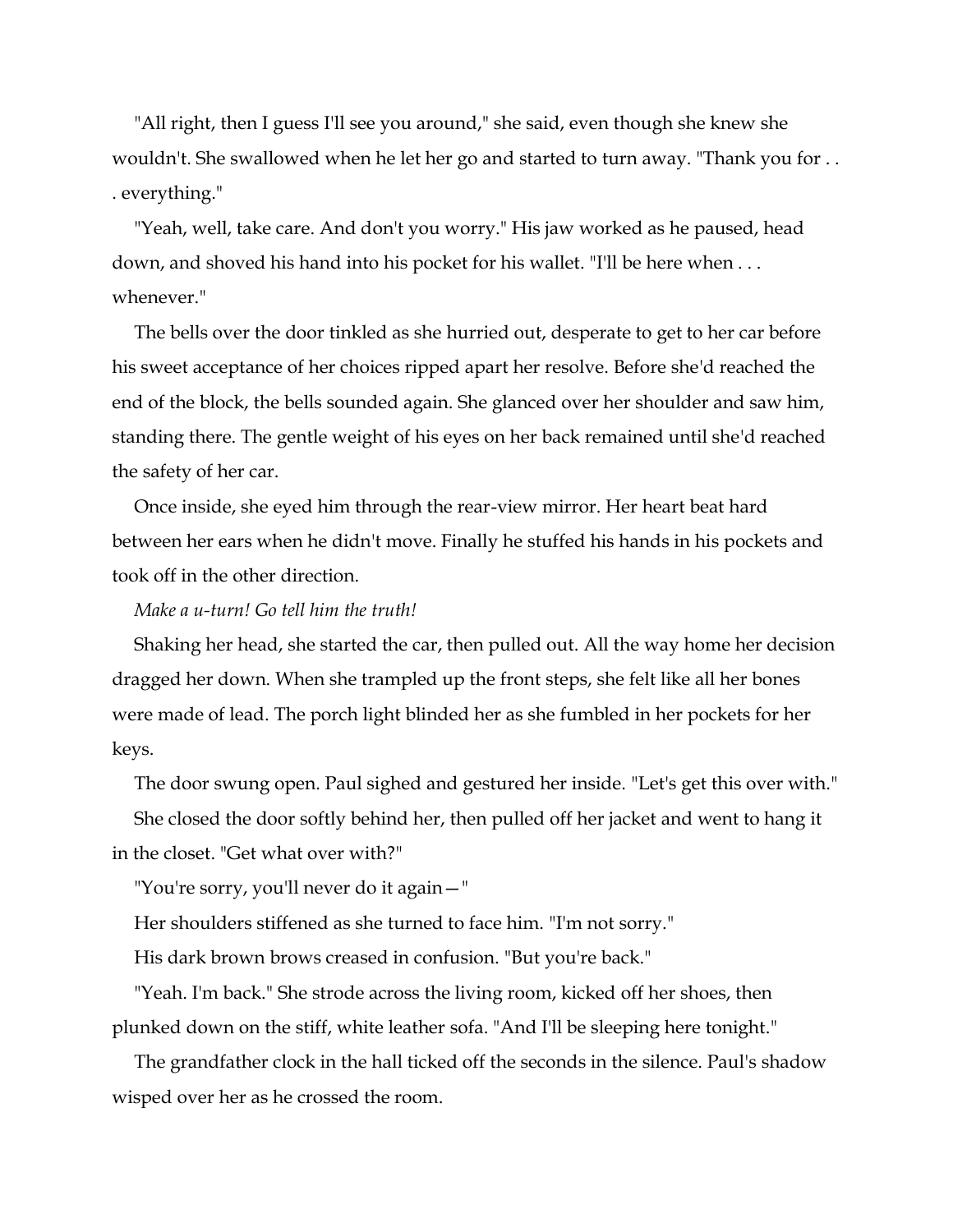"Hey, I'm giving the guys a break tomorrow." He scuffed his socks on the carpet and cleared his throat. "Maybe we can go visit your dad?"

*Damn him, he always knows just what to say.* Visits with her dad were . . . pleasant when Paul was around.

"I'd like that." Curling up on her side, she wrapped her arms around her chest. The dull ache wouldn't go away. Almost felt like something inside had been surgically removed. Maybe her heart.

"Okay." Paul bent down and kissed her cheek. "We'll talk more in the morning. I was a little rough on you . . . I like that you're so into the game, but this is my job. I see things different than you do."

"I know." The wet spot where he'd pressed his lips felt cold. But for some reason, the spot on her forehead where Max had kissed her still burned. *So not right*. "But a win's a win. You've gotta give the guys more credit. The goaltender was off his game. If the first line hadn't pushed so hard—"

"That's what you don't get. If they'd focused on defense like I'd told them to—they deserved to lose after that performance."

"The first line worked their asses off."

Paul pushed away from the sofa. "You mean Max."

"Not *only* him." But *he* was probably the main reason for the fight. Maybe Paul sensed something between them. And if he did, this was all her fault. She reached out to touch the back of his hand. "I really hate when you call me stupid, Paul. Just because I can't understand why you'd get so upset about your team winning—"

"And you never will." He shook his head. "We'll talk more tomorrow, Oriana. Get some sleep."

Lying perfectly still, Oriana listened to the sound of Paul ascending the steps to their bedroom. She stared at the front door for a while, feeling trapped. If only she had the guts to get up and leave again. For good.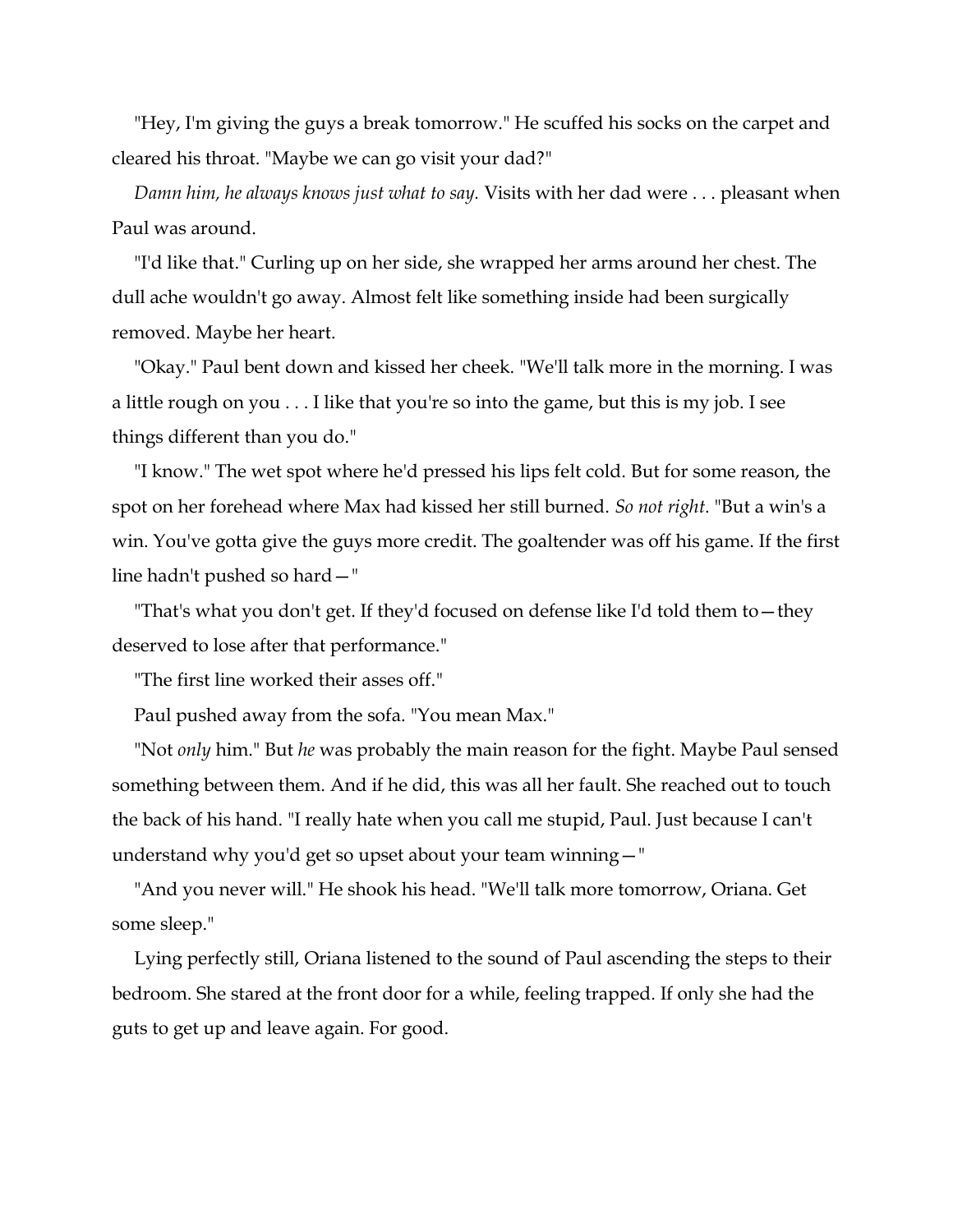But this was her life. What she'd chosen. What she wanted. Normal. Stable. Things would get easier once she accepted all her dreams of some great romance were just that. Dreams.

*But for now* . . . she closed her eyes and drifted away into a place where reality didn't matter. Where Max waited with his teasing smile and warm embrace.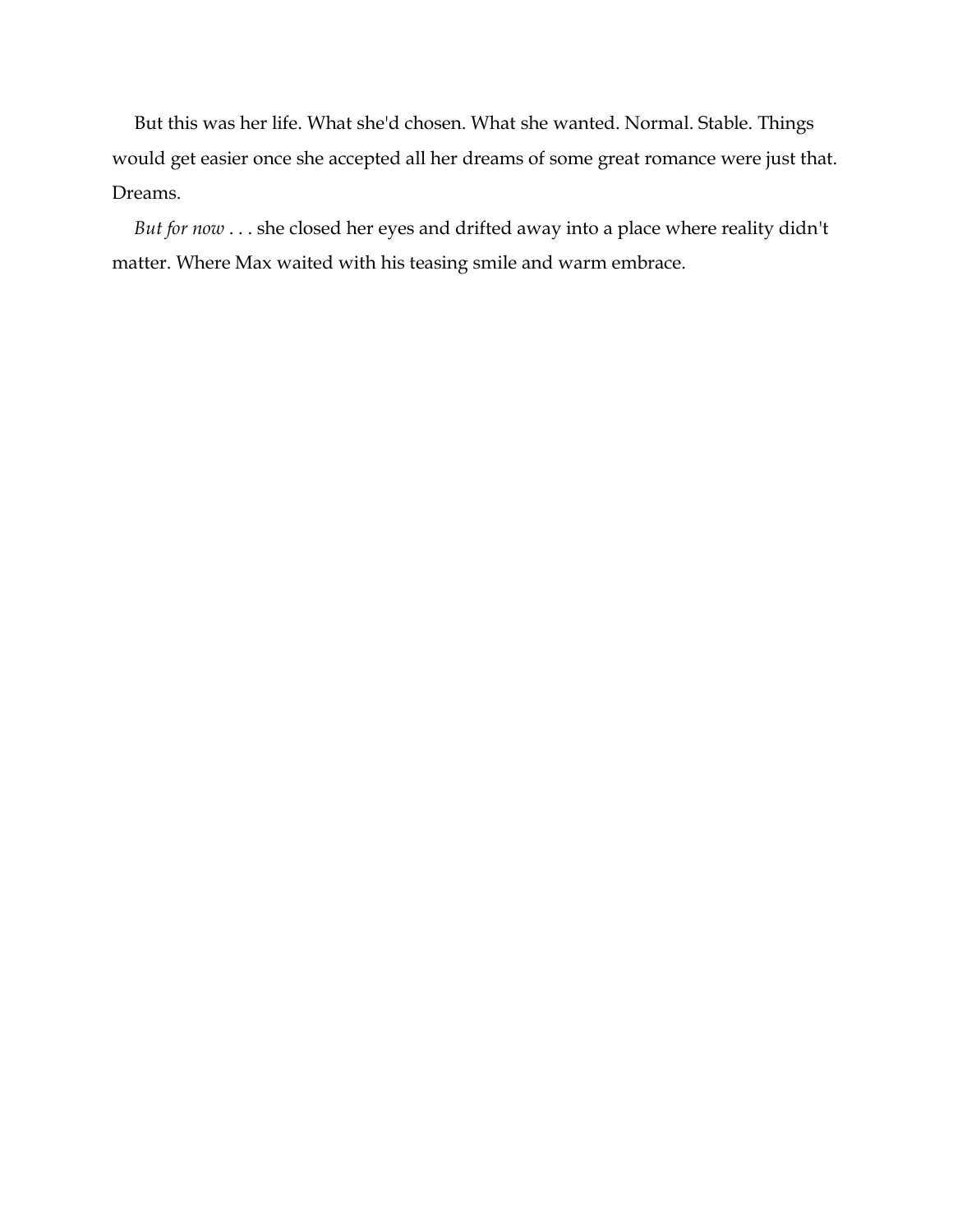### **Chapter One**

*Mid-March, 5 months later*

*Rock on blades in the cold, shadowed spotlight, The words 'flag' and 'freedom' stir you. Do not be lulled by the song. Hear the screams, knights of the ice, wield your stick swords. Fly the wings, break away, never shy from the crush. Play as though at war and hear the trumpet sound.*

Standing in the shadow of the blocky beast of gray slate and glass, Oriana gazed up at the glaring light coming from the high window of her father's office. In her mind's eyes, she could see the poem, written by her twelve-year-old self, etched on a bronze plaque. The plaque hung on the wall behind her father's desk among tarnished gold medals and faded blue ribbons. The original had been lost long ago, but she could still picture her father, holding the stationary with the pink carnation print, hands shaking as he read the meticulously handwritten words. His eyes glistening, he'd laughed and hugged her.

"Beautiful, sweetheart," he'd said. "You have no idea how much this means to me."

For a while, his words rang true, but, by now, that precious plaque had gathered years' worth of dust. The Delgado Forum, the largest building this close to the Narrows, was all her father cared about.

She inched closer to the wall.

*Paranoid much?* She rolled her eyes and laughed at herself. Even if she stood in the middle of the street, her father couldn't see her from way up there. And she was waiting for Paul, so it wouldn't matter if he did.

The muffled sound of Metric's *Stadium Love* came from her book bag. Heavy textbooks thunked on the sidewalk as she dropped the bag between her feet and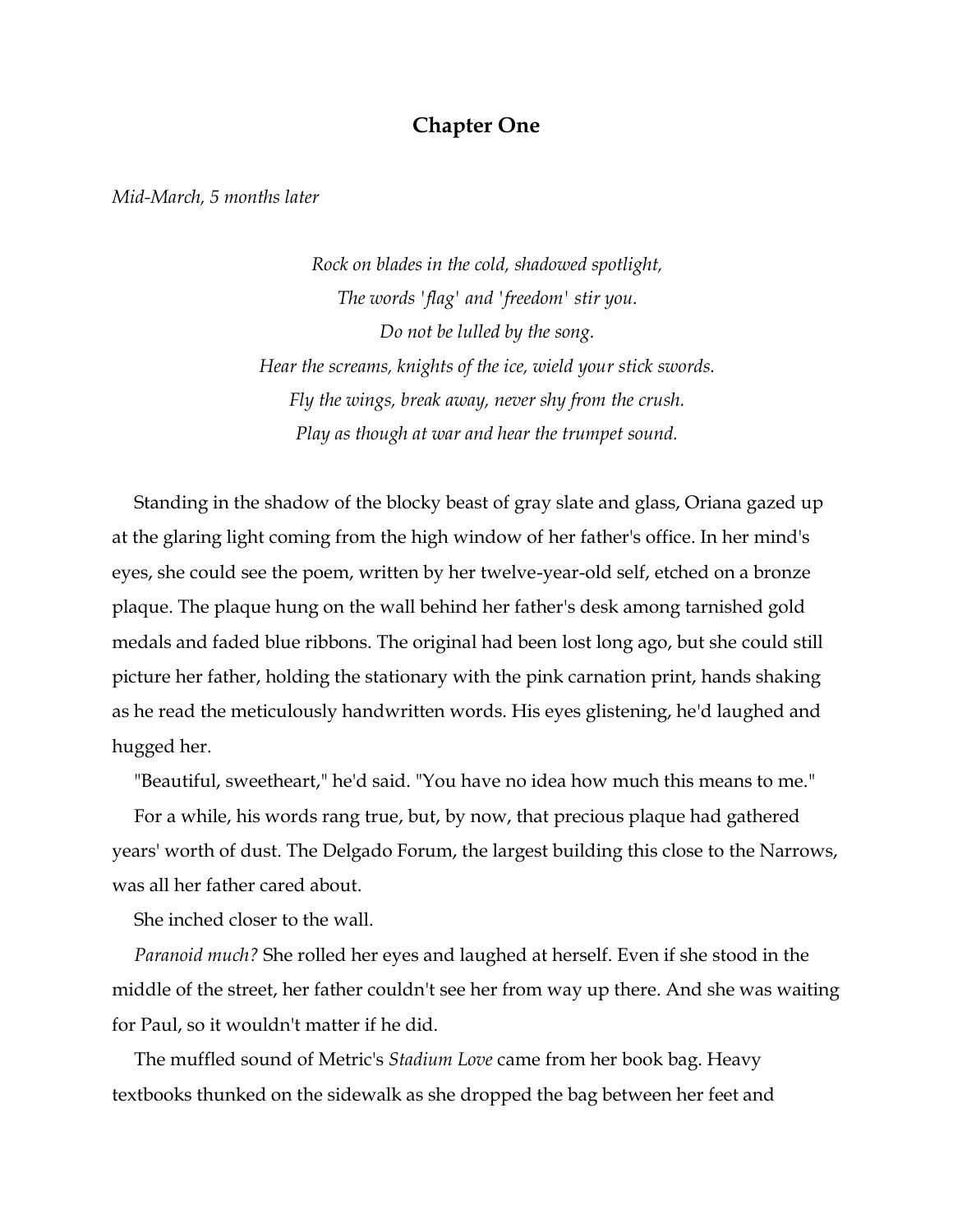crouched to unlatch the buckle. Reaching in to fetch her cell, her hand brushed the smallest book and heat skimmed her ears. She should have stopped at home and dropped it off. If anyone saw what she'd been reading . . . .

Her fingers touched the cool, metallic edge of her cell. She snatched it out and closed her bag, making sure the strap was tight. The muscles in her thighs clenched as she rose, wobbling a little on her heels. Stilettos took some getting used to. Too bad the comfy sneakers in her bag wouldn't look half as sexy as the thigh-high leather boots she'd chosen to complete her costume for the evening. She wiggled her toes and winced at the sting of a broken blister on the inside of her left foot.

What was it Silver always said? Ah, yes. You wanna look hot? Suffer.

Then again, her little sister had started wearing G-strings in her mid-teens to avoid "gross" panty lines. In her late teens, she'd stopped wearing bras. Oriana didn't ask why—she really didn't want to know. Keeping up with Silver's warped fashion sense would take more free time, and, well, *guts*, than Oriana possessed. For school and special occasions, she wore nice, tailored suits. The rest of the time, she stuck with sweats. A little boring, maybe, but she hated having to constantly fiddle with her clothes and worry about how everything fit.

Looking around to make sure no one was watching, she ran a finger under the tight leather clinging to the flesh of her thigh. A cool breeze skimmed between her legs, reminding her of what else she was wearing. Better not to think too hard about the outfit beneath her white, mid-length wool coat.

She turned her attention to her phone, unwound the wire for her earbuds, then stuck them in her ears. When the highlight reel began, a smile whispered across her lips. The Friday night crowd bustling around her faded away. All she heard was the spectator's roar. All she saw was him.

Even on the small screen, she could make him out. Max Perron, number 40. A closeup of his face after a sweet slap-shot sent tiny wings aflutter in her stomach. Sun-kissed ocean eyes glowed in a wickedly handsome face. Beautiful . . . even more so up close, filled with heat. She hadn't seen them in so long, not in person, not in any way that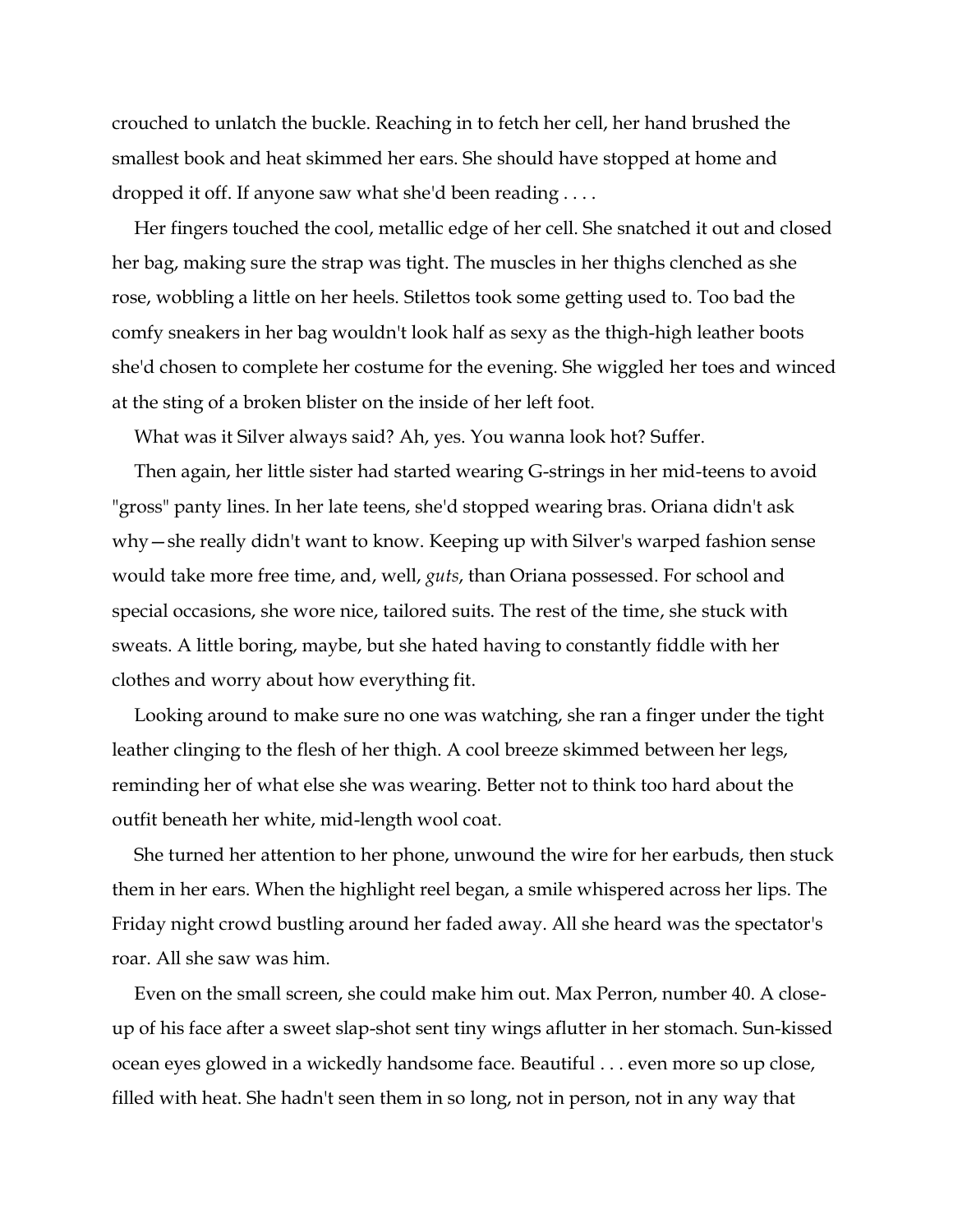mattered, since the day he brought her flowers for her birthday and she'd told him their friendship was a bad idea. She'd ignored every call from him for what seemed like forever. Ignored them until they stopped coming.

A shriek pierced through the sounds blasting in her ears and brought her back to the present. She took out the earbuds.

"Tyler! Oh, I can't believe it's really you!"

The shrill cry came from a young woman dressed in a huge jersey who stepped out of the shadowed alcove halfway down the ramp on the side of the forum. The players came out of there after practices or games and fans would lay in wait to get a glimpse of their heroes. But Oriana had a feeling this girl was more than a fan.

Tyler Vanek, one of the rookies brought up from the farm team the year before, stopped short and leaned an elbow on the brick wall beside the parking garage entrance, trying to look smooth.

"Hey. And you are . . . ?" His lips curved and his cheeks, soft and freshly shaven, glowed under the bare bulb that flashed on overhead. He raked his fingers through his tight, blond curls, and his eyes traveled over the girl as she hopped on her spiky, red heels.

The poise of a man, with the expression of a little boy eager to get his hand in the cookie jar. Maybe he didn't know *who* the girl was, but he'd clearly figured out enough to like his chances.

*What did Max call them again? Oh, yeah, Puck Bunnies*. Oriana smirked when the girl leapt forward with a little shriek. *Appropriate*.

Vanek braced and caught her before she could knock them both over. "Wow. You're feisty."

*Ya think?* Oriana stuffed her phone in her book bag and took out her sunglasses. The last dying sunrays had barely crested the city skyline, but she slipped the glasses on anyway. A sidestep up the sidewalk out of their line of sight put her in the perfect position to observe without seeming to. Not because she was into . . . *watching* or anything, but she was curious to see how far it would go.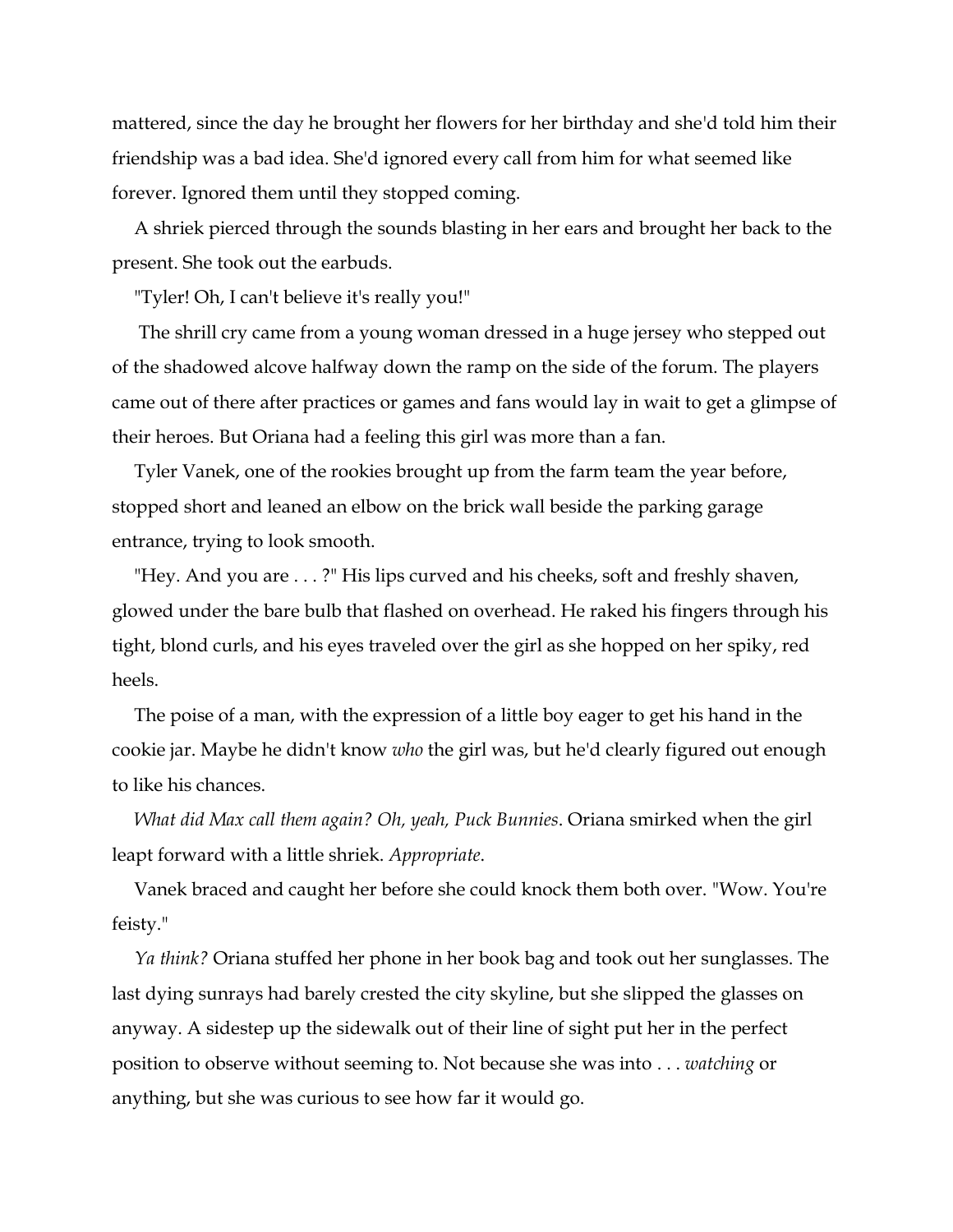Most of the players would offer a signature and gently detach themselves. The rookie obviously didn't know better. Bunny's lucky day.

Clinging to his shirt, the blond Jessica-Rabbit-lookalike rubbed one leg up his thigh. "Can we go somewhere?"

"I can't, I gotta get back." Vanek groaned as her hand disappeared between their bodies. "But here's good."

With his back against the wall, he watched her get on her knees.

Oriana let out a huff of disgust and spun away from the pair. Then checked her watch. The spindly silver hands didn't move.

Stupid batteries.

Groans from below set her teeth on edge. Peeking at the lusty pair, she blushed. How could they do *that* out in the open? Loud slurps had passers-by glancing their way and doubling their pace. Vanek's baby face screwed up, and he clenched his hands in the girl's hair as she bobbed her head faster and faster. An old man slowed and took a good long look at the show before giving Oriana a toothless grin.

Cheeks blazing, she crossed her arms over her chest and faced the street. The image of another man getting sucked off by a girl on her knees played like porn on the big screen of her mind. She pressed her eyes shut and tried to force the images out of her head. Vanek's grunts brought them back.

What she'd witnessed in the alley had haunted her for nights after.

*You made the right choice. Forget it.*

But she couldn't. The way she felt about Max wouldn't go away. She might not want the kind of wild life Max lived, but her heart didn't care. Logic told her there was nothing wrong with the normal, stable life she intended to lead with Paul.

Then she recalled her plans for the evening. Okay, so desperation trumped normal.

Too late for her and Max, but with Paul, maybe, just maybe, she could salvage what they had. If only she weren't the only one fighting for their relationship.

*Where are you, Paul?*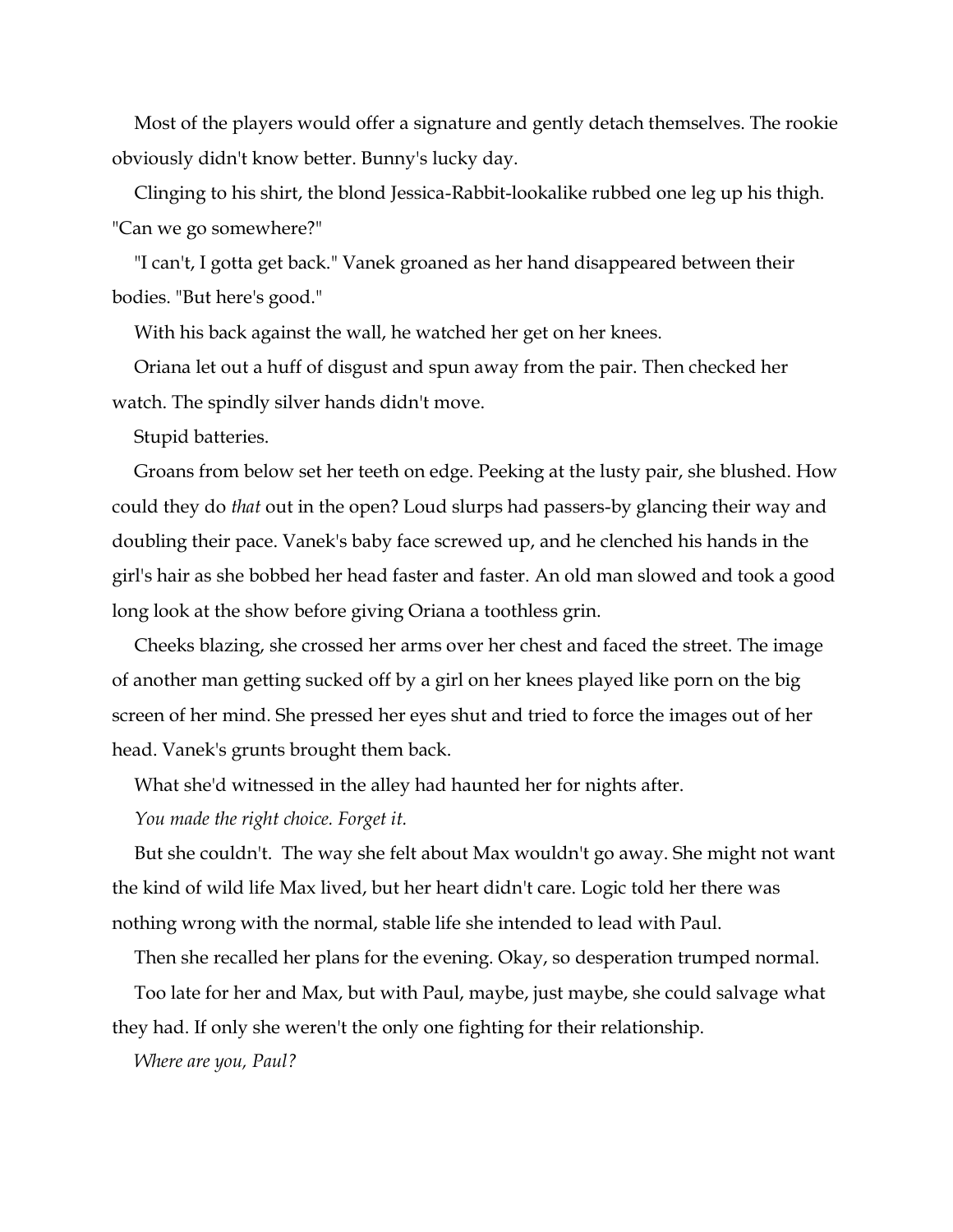Tugging a curl loose from her bronze coiffure, she twirled it around her index finger and traced a big, silver hoop earring with her thumb. The scenario played over in her head like it had while she'd carefully picked out each piece of her outfit. Paul, all detached, sitting across from her in the secluded booth she'd paid extra to reserve at his favorite restaurant, looking at his cell every couple minutes. Then she'd take off her coat.

And he'd stare.

The snug, black corset dress she'd finally settled on, knee-length, slit up both sides to the hip, made her feel a little self-conscious, but what she wore underneath made her feel like a goddess. Maybe she should give Paul a preview in the car. He might not want to go out to dinner after all.

Page one of her new . . . *relationship* handbook said a man like Paul needed direction. Needed to be caught off guard.

*Men in demanding jobs often feel like they have to be in control at all times. They can't find release in the bedroom because they're wound up so tight. Take their choices away and you'll find you've got a man ready and willing to please. Make him work for it. You'll both enjoy the results.*

Could it possibly be that simple?

*You're not even wet.*

Oriana winced as another memory twinged like a splinter. The way things had gone the last time she and Paul were alone together, she was lucky he'd agreed to meet her at all. Whenever things got intimate, she screwed it up. Their sex life was seriously lacking, the very reason she'd taken the initiative to ask *him* out for once. And called her sister for some advice.

"Look for a book called *Lady in Charge*," Silver had told her. "If that don't work, ditch the loser."

She'd found the book online under "femdom" and decided her little sister was seriously unhinged. Dominate Paul? Really? But then she read the excerpt and decided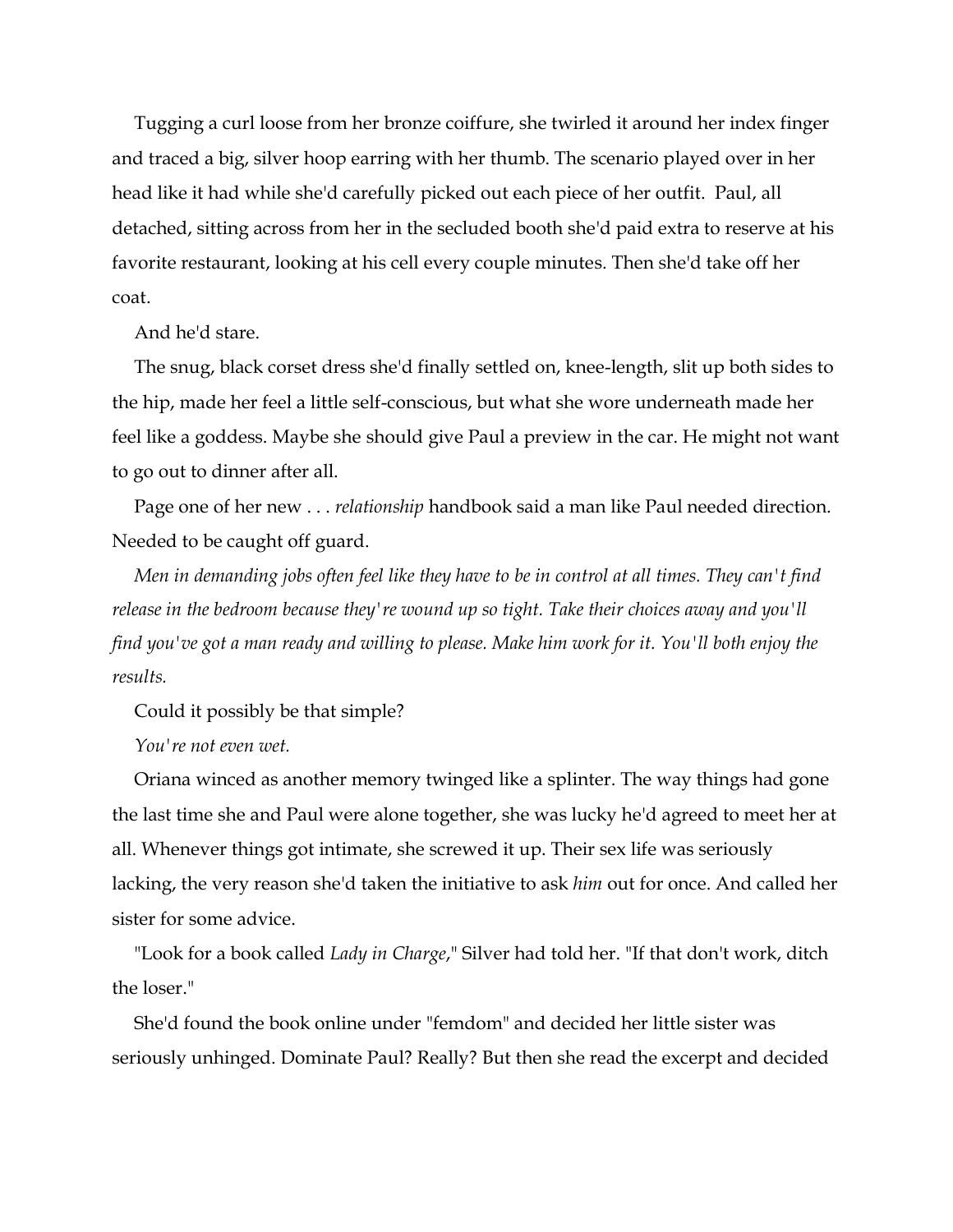to give it a shot. The bondage stuff looked . . . interesting. Picturing silk scarves or lined cuffs securing her wrists—No, *Paul's* wrists to the headboard . . . .

Well, couldn't hurt to try. She couldn't very well make things worse.

Thinking of the graphic image on page 214 of a woman attaching a spiked ball stretcher to her lover's sack, she grinned and shook her head. Such extremes right off the bat would definitely make things worse. Better stick with the mild stuff. Like taking charge for the night.

For some reason, the very idea made her feel like she'd taken a big bite of something that smelled sweet and tasted awful. She mentally flipped the through the pages she pored over the night before, trying to find a single appealing scene. Maybe a simple role-play?

How would she broach the subject with Paul? 'I want to try something…'

Her stomach did a little flip. Okay, no talking. Just a candlelit dinner, a little reveal of her sexy lingerie, and maybe some moves from the book. Tease him under the table cloth and order him not to come. He'd be putty in her hands. The book said so.

*Well, something's gotta work.* Oriana made a face and checked her long, black, manicured nails. *According to that same book, the "honeymoon's" over.*

The streetlight overhead flickered to life and a shadow fell, her only warning before a massive form slammed into her. Teetering on her heels, her arms flailed. Her book bag swung out, hit the sidewalk, and skidded off the curb.

Without a word, the man plucked her bag off the street, ignoring the car that swerved to avoid him, horn blaring. He held it out to her.

She hesitated before taking it. The guy was huge, menacing with his face hidden in the shadows of his dark, gray hood. Without getting too close, she snatched the strap. Mouth too dry for a "thank you," she inclined her head and hoped it would be enough.

"Sorry about that." He lowered the hood, revealing a face just as familiar as the voice. His eyes ran over her, paused on her heels, then made their way up slow. "Hey, don't I know you?"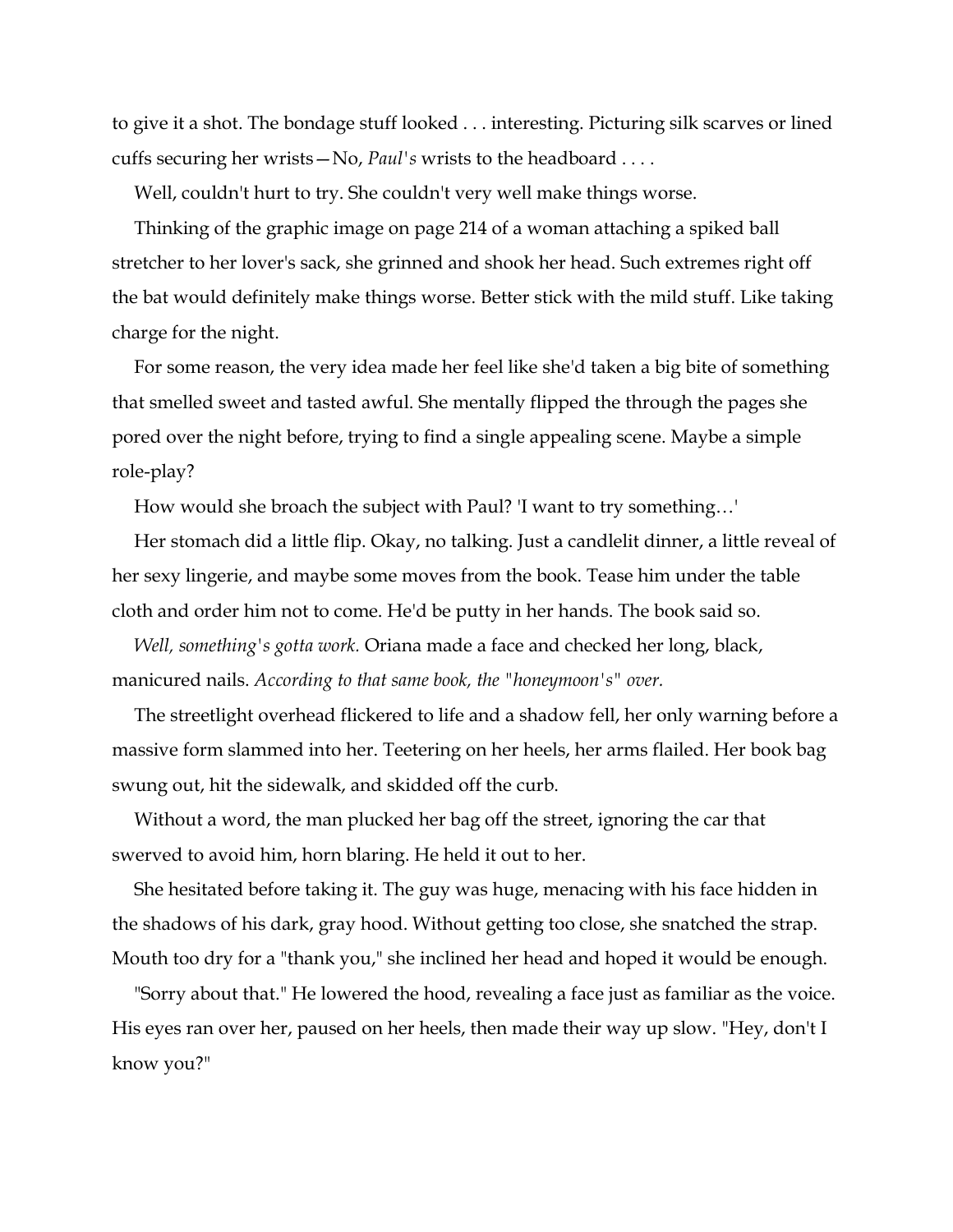Sloan Callahan. The man she'd seen with Max in the alley—had he seen her? The flap of her jacket hung open, and for a horrible moment, she felt completely exposed. Her mouth went dry, and she had a vision of that night. Only this time, the woman they planned to share wasn't Roxy. It was her.

Her eyes traced the scar from a slash that had almost taken his eye. The bound wooden blade of the stick had torn rather than cut, so the wound wasn't nice and smooth. White flesh streaked in two irregular lines through one brow, over one cheekbone, and up to his temple, creating a well-defined path.

Those who'd voted Callahan the most handsome man in the sport for three years straight—as if good looks made a damn bit of difference on the ice—considered the damage done to Callahan's face a tragedy. To her mind, the scars gave him a dangerous appeal. The kind of appeal that tempted good girls to do very bad things.

"Do I?"

*Definitely.* Oriana blinked. Did he know she was thinking about him and Max and . . . ? She shook her head. *Don't be a dumb ass. He asked if he knew you.*

Taking hold of the flaps of her jacket, she held it closed and craned her neck to study him over her sunglasses. "No. I don't think so." His dark eyes narrowed, and she swallowed. A moan from the ramp spurred her on. She pushed her sunglasses up with a finger and spoke loud so Vanek's captain wouldn't hear him. "Umm . . . I don't suppose you have the time?"

A crowd of teens approached, taking up most of the sidewalk. Rather than move across the sidewalk to let them pass, he stepped towards her. She retreated until her back hit a light post. His hand under her elbow kept her from toppling onto the street.

"It's eight-twenty, princess." He leaned his forearm on the post above her head and chuckled when she froze. "You waiting for someone?"

All she could do was nod as she peered up at him with wide eyes. Damn he was tall. And big. And hot.

*More scary than anything. Should check him for weapons. Boy's dangerous.*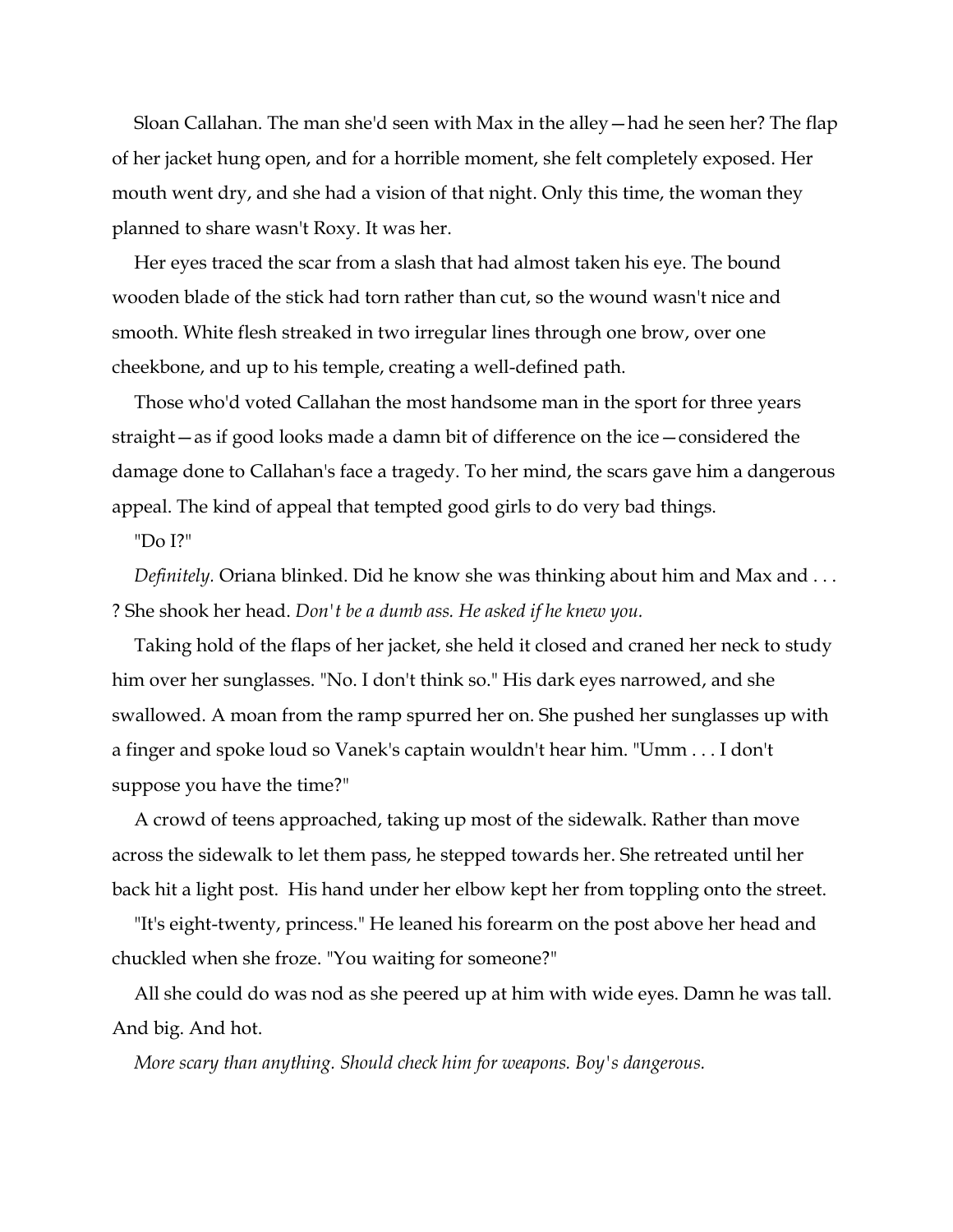Cold air skimmed over her breasts, causing goosebumps to rise on all the flesh not covered by the tightly-laced bodice. She wanted to do up her jacket, but he was too close. If she didn't move, he might not notice the slit of the dress had slipped to one side, exposing her thigh to hip.

*You sure you don't want him to notice?* said the naughty voice in her head, which usually indicated she had been spending too much time on the phone listening to her sister's raunchy tales.

She peeked up at Callahan, and heat flooded her cheeks when she caught his eyes on her breasts.

"Well, let's hope he's not too late. Someone might steal you away." Tiny creases cut through his scar, and something stirred deep inside. The way he looked at her almost made her feel desirable. He leaned a little closer. "I mean, dressed like that, standing on the corner . . . ."

He pushed away from her.

"How dare—" She sputtered on the words she wanted to say and let her narrowed gaze spit all the venom her mouth couldn't. Might be better for him if he *did* have a knife on him. She was very tempted to see what kind of damage she could do with her nails.

But acting like a savage wasn't her style. She gave him the coldest look she could muster and glanced up the sidewalk to see if she could catch the eye of someone passing by. Just in case he went caveman on her. Not that he looked even close to doing so. His composure brought her to the edge of losing hers entirely.

A sparkle of amusement lit his black eyes, and he gave her legs another lingering look. "Hell, with those legs, I'm sure you'd get a decent offer. I'd make one myself, but I'm in too much of a hurry for you to make it worth my while." He winked and tugged his hood back over his head. "Maybe next time."

A little sting in the corner of her eye made her blink fast and shake her head. *Sticks and stones, Oriana. How would Silver handle this?*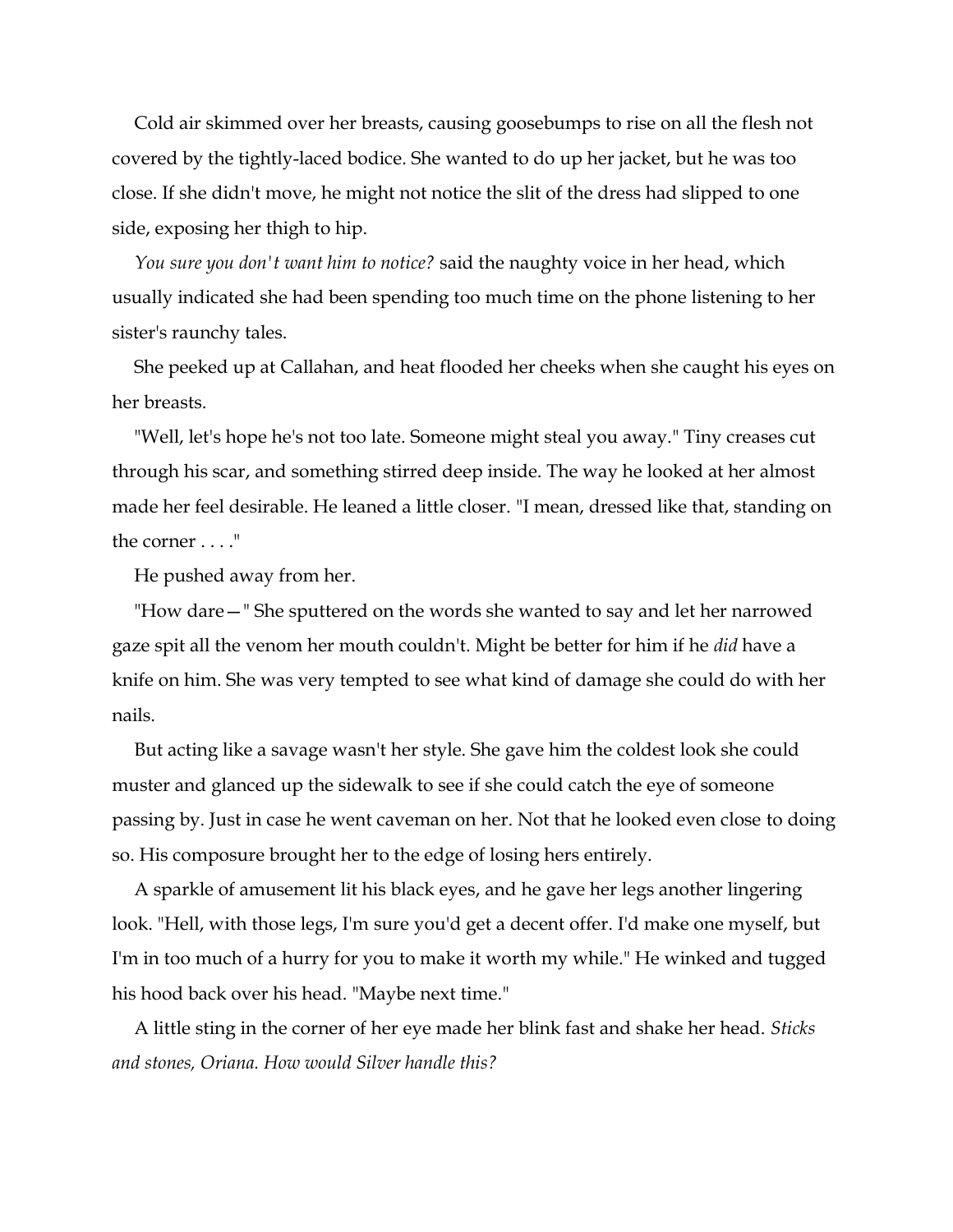Hands on her hips, she gave him a swift once over and sucked her teeth. "Callahan—

"You can call me, '*Mr*. Callahan.' We're not friends."

 $^{\rm n}$ 

"Fine, Mr. Callahan." She clipped out each syllable, resisting the urge to kick him. "There won't be a next time."

*Real smooth. Do you need Silver to script a decent comeback?*

"So you say." Callahan cleared his throat. "Vanek, I'm heading in. You have two minutes."

The sharp sound of a zipper drew her attention to the ramp. Vanek gave her a sheepish grin, then nodded at his bunny while she scribbled something on a scrap of paper and stuffed it in his pocket. The bunny's heels clicked as she made her way up the ramp. Blonde waves bouncing, she disappeared around the corner.

"Nice try covering for the kid. I'm sure he'd thank you if he got her knocked up and she took him for all he's worth." Callahan took her sunglasses from her face and slipped them into her jacket pocket, effectively removing her only shield. "Did you enjoy the show?"

So much for hoping he'd forgotten. She glared at the gold embroidered team logo centered on his broad chest. A snake, just like him.

His finger brushed her cheek as he tucked a loose curl behind her ear. Her pulse sped up. Her gaze shot to his face. Those black eyes didn't belong to a snake. Or any animal she'd ever seen. They brought to mind the ocean at night when the surface was smooth and calm. And just cool enough to be soothing after a hot summer day. She could imagine immersing herself in the water, feeling soft waves lap up her thighs. Soon the moonlight would reflect off the glassy surface, like the streetlights reflected in Callahan's eyes.

The ocean always mesmerized her.

"Tell me, princess, did it get you off?"

But the ocean didn't have a big, stupid mouth.

Her chin jutted up. "I don't know what you're talking about."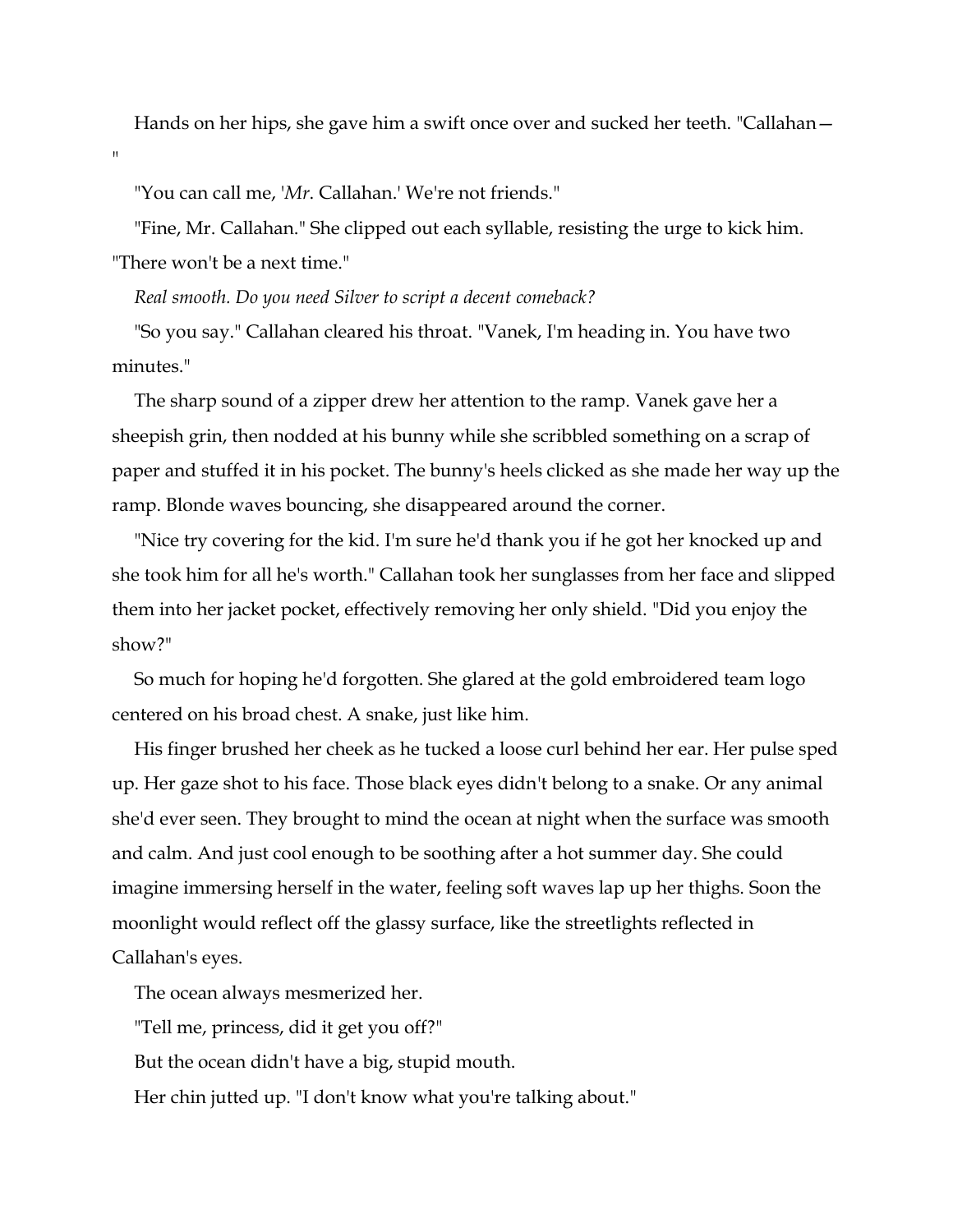"Sure you don't." He ran his thumb over her bottom lip. "So soft. I can imagine you in that position . . . ." When she jerked away, he laughed. "But you don't know what I'm talking about."

*Oh, god.* She watched him turn away, unable to force her eyes off him until he disappeared inside the forum. Her mind locked on "the position" he'd implied. The bunny's position? Or the position of the woman he'd shared with Max? Neither option seemed as deplorable as it should have. Or likely to happen.

So not fair. The only man in history to reject Silver, hitting on *her*.

No, *mocking* her. He couldn't seriously think she'd ever . . . .

Her nipples drew into hard little points and poked through the openwork details of her lace bra. Her body wasn't in accord with her mind. Then again, the intelligent arguments her brain came up with were weak.

*Sex in public isn't my thing.*

Not that she knew what her "thing" was.

*Couldn't you consider trying something new? For Max?*

She should have, but it was too late.

#### *Is it?*

Neither her brain nor her body had an answer. She hadn't spoken to Max in months. Maybe she should call him and apologize for the way she'd behaved. Maybe then they could discuss . . .

*Get a grip. You have a man.*

Who was an hour late. So much for their dinner reservations.

Heaving out a sigh, she smoothed her hands over her sides to make sure the dress hadn't inched up to reveal more of the *generous* thighs Sloan had admired. Then did up her jacket. The way things were going, he might be the only one who got to see them tonight.

*Change direction of thoughts. Sloan isn't interested in my pudgy legs. I'm trying to impress Paul. Who'll be here . . . .*

The door of the forum slid open. Her father's secretary walked out.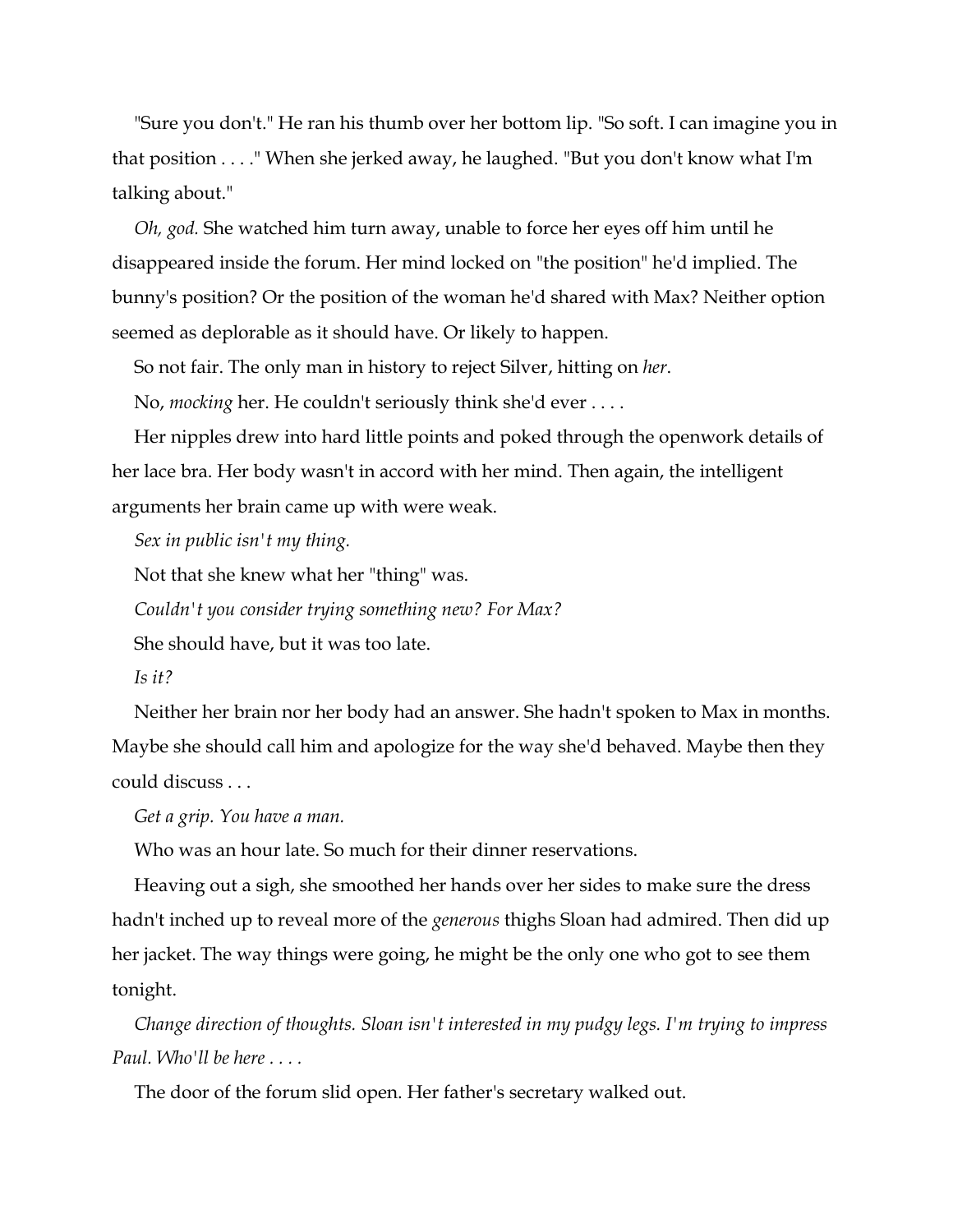"Hi, Annie." Oriana stepped into the pinched-nosed woman's path. "Is Paul—?"

Annie looked over the red rim of her spectacles and sniffed. "He'll be along shortly. Excuse me."

The secretary hurried to her bus stop. Her behavior might have seemed rude to some, but it didn't bother Oriana. Her father kept Annie busy. She had to get home to her kids.

Never mind that she would have found time to talk if Silver stood in her place. Because Silver wouldn't be standing here, waiting. No one kept Silver waiting for anything.

Then again, Silver wouldn't let them if they tried. Her little sister would have stormed into Daddy's office after ten minutes of sitting in the limo—not standing on the curb because the limo driver wouldn't dare tell *her* he had other places to be—and ranted until both the man of the hour and Daddy were tripping over each other making apologies.

Oriana couldn't do that.

A couple strolled by with steaming cups of coffee. The aroma lingered in the crisp, maritime breeze, fragrant tendrils of temptation, coming from the couple as much as the cups. A little cafe around the corner ground their coffee beans fresh for each pot right in front of the customers. The whole place smelled so earthy and rich, the caffeinated kick struck the second the door cracked open. Still her favorite haunt before and after exams, even though Max never . . . .

#### *Stop.*

Coffee. Coffee would be lovely. A new plan formed and she smiled.

Maybe she couldn't do ranting. But she *could* do thoughtful.

Fifteen minutes later, cardboard tray in hand, Oriana strolled into the Forum and made a beeline for the elevator. The echo of her heels on the glistening, black granite floors sounded like the tick of a giant clock. High rounded arches and marble columns gave the appearance of a cathedral; the huge black and white portraits of hockey greats, like Gordie Howe, suspended from the pristine white ceiling looked like saints of old.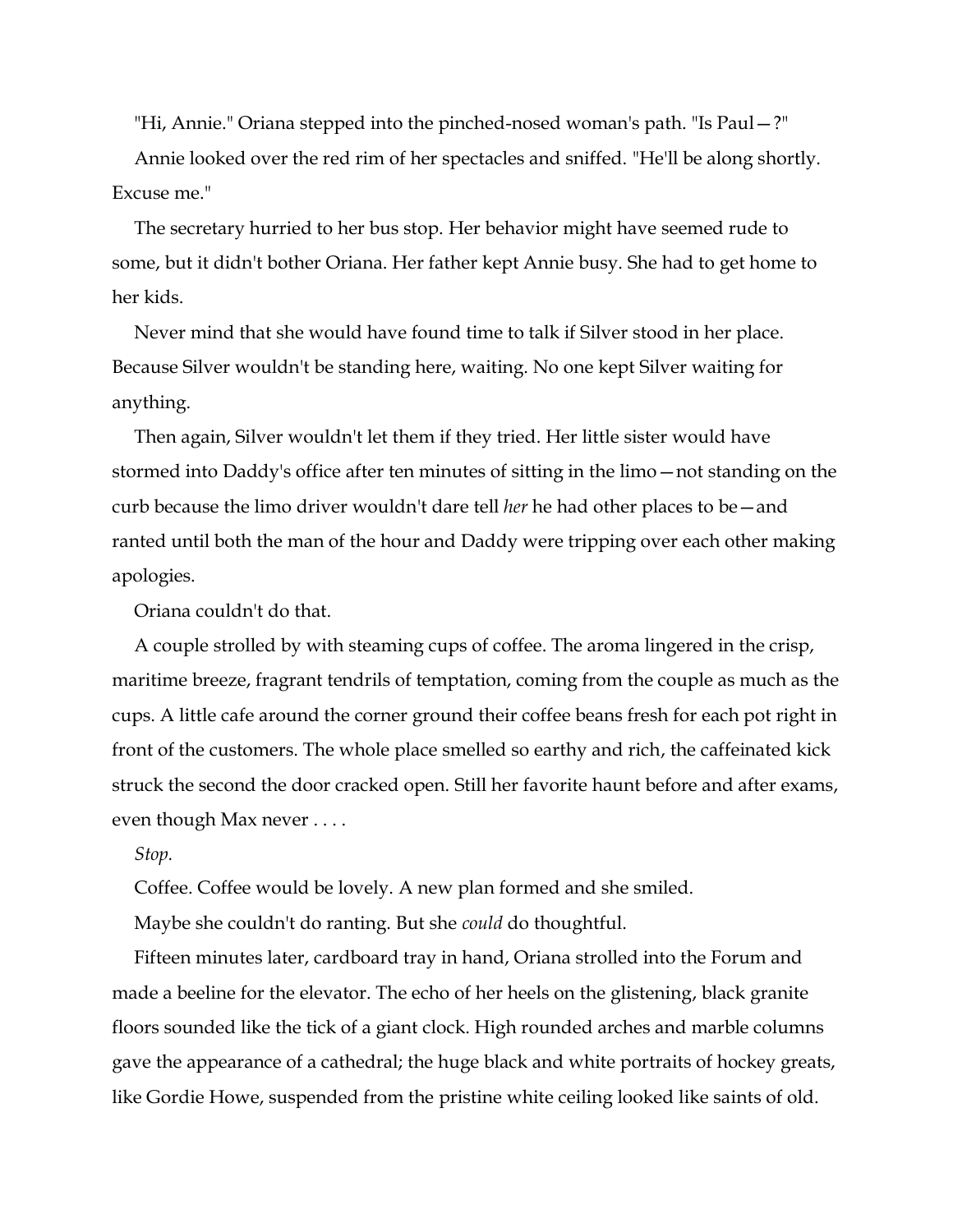Without crowds it didn't seem like a place to enjoy rowdy sports. The last couple of times she'd met Paul here, she'd had to stop herself from looking for pews.

*Eight months in Dartmouth and I still haven't been to a single game.* Her steps slowed as she passed the big, red double doors that led to the stands. School work kept her busy, so she'd never questioned Paul and her father's refusal to let her watch the games from the press box.

Well, no one could stop her from buying a ticket. Then she could enjoy the full experience without Paul or her father spoiling her fun by telling her not to shout at the players. Imagining a treat of beer and nachos, she inhaled deeply, then wrinkled her nose at the sharp scent of lemon cleaner hanging in the air from a recently passed mop. Nope, fantasy just wouldn't cut it. Whether the men in her life liked it or not, she was going to the hockey game tomorrow night.

Movement to the far left quickened her pace.

The night guard pushed to his feet. "You can't be in here."

Her heels skidded on the wet floor, and her best imitation of Silver's haughty look froze on her face. The coffee tray went up.

She went down.

An arm hooked around her waist, and the coffee tray was swooped out of her hand. "*Careful*."

A flash of white teeth broke through the warm brown of the face above her. Bulging muscles flexed under her shoulders. Hard abs rippled under her hand. The feeling of falling intensified, and the room spun as blood rushed from her head to her core.

*Oh god! Whatever you want to do to me, the answer is yes!*

Time to get her libido on a freaking leash. Maybe the granite cracking her skull would save her from embarrassing herself any further. She had the strangest urge to wrap her arms around his neck and press her body flush against his. Instead, she did her best to curve away from him.

Tray balanced on one big hand, the man set her on her feet. "That would have been a nasty spill."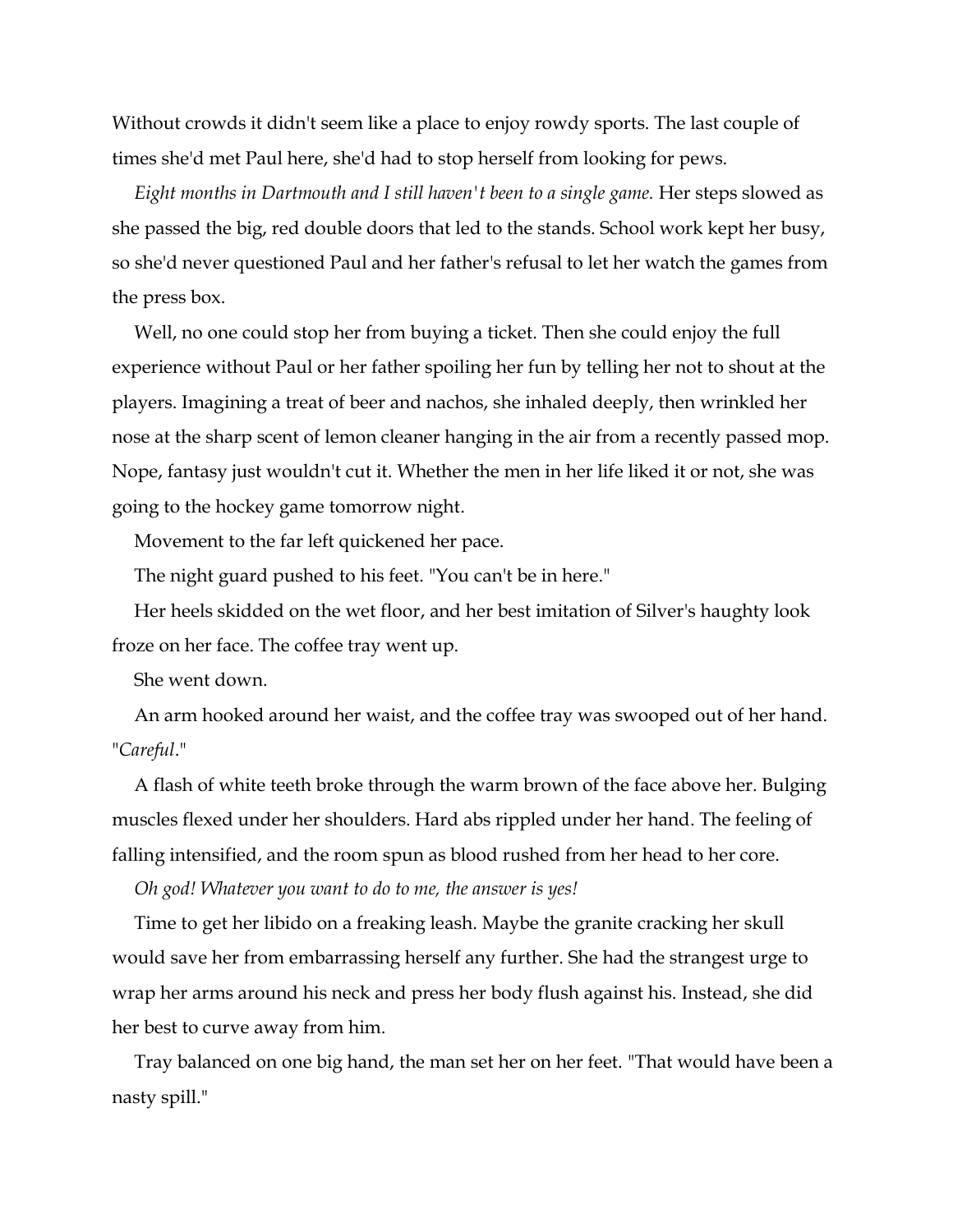The room leveled out. Black and gold filled her vision. Another freakin' King Cobra jersey. Her eyes traveled up and locked on big, pouty lips, a shade darker than his skin, outlined by a trim black goatee.

There was only one black player on the King Cobra's roster. Dominik Mason. She'd watched a few of his interviews and knew he was the tough guy of the team, their enforcer. His smile usually meant someone would get hurt. A lot of people were scared of him.

But how could a man look scary with lips like that?

She blinked when the edges of his lips twitched and cleared her throat. "Um, thank  $you \ldots$ ."

He chuckled and handed her the tray. "Dominik Mason at your service, ma'am."

The way he said 'service' made all the tiny hairs on her flesh rise. Deep as cavern wind, with a hint of hidden danger, his voice made her tremble, and she wouldn't pretend it was with fear. He wouldn't have to talk dirty to get a girl worked up. He could just say her name.

Did he know her name?

*Enough! What the hell is wrong with you?*

That book had messed with her head. Time to find Paul before she threw herself at the next guy who smiled at her.

*Yeah, 'cause you're acting just like that bunny. Pathetic*.

Oriana met his warm, brown eyes and pulled on the poise she used with the press. A mask that never fit quite right but tended to serve the purpose of redirecting questions to her father or Paul with a nod and a smile. "Thank you, Mason." She inhaled and gave him a stiff smile. "I really should get going . . . ."

"As I said." The guard approached them, a scowl bunching the wrinkles on his face. "You can't be in here. We're closed to the public."

Mason crossed his arms and glanced at the little man. "You're new, aren't you?" "Yes, but—"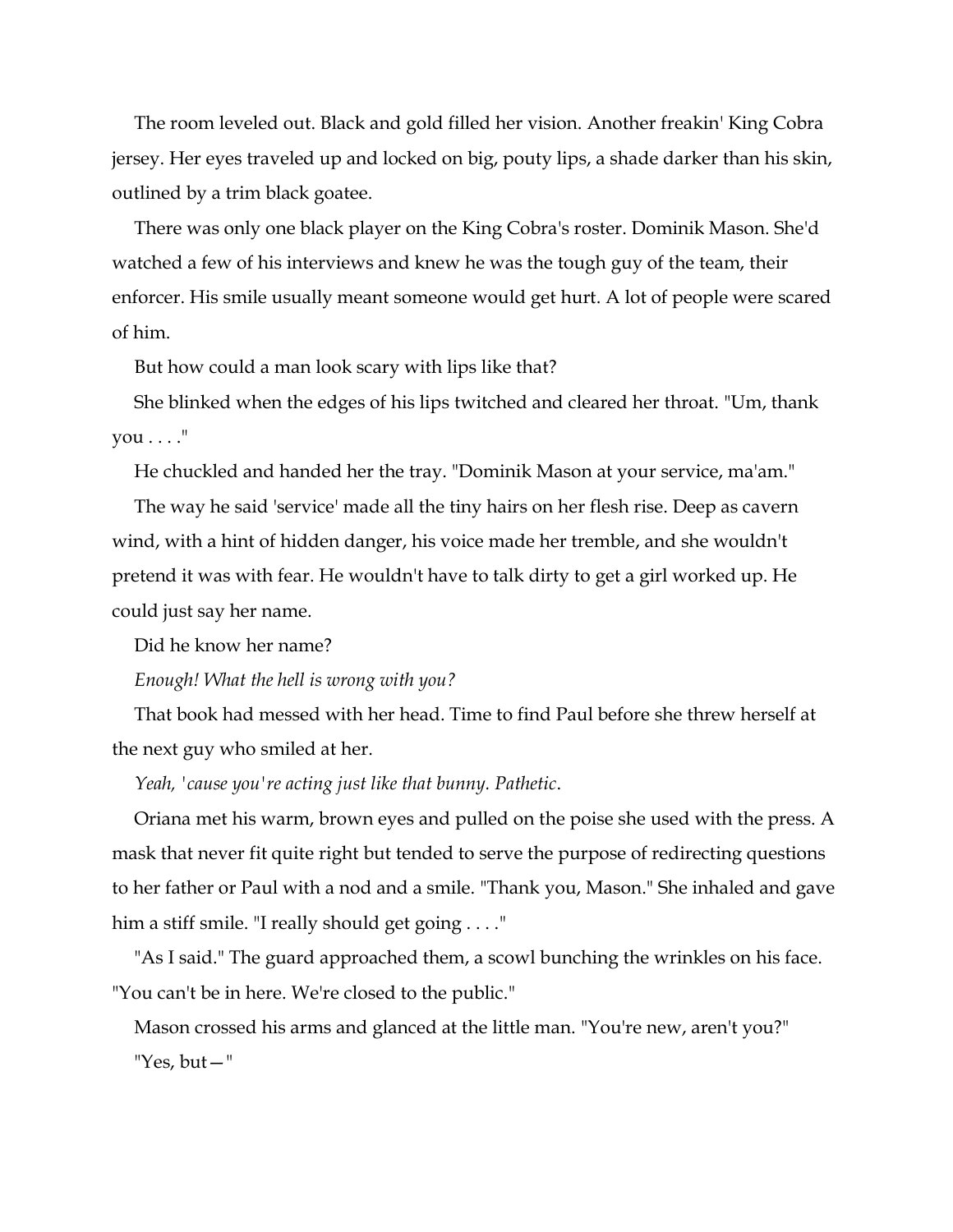"This is Oriana Delgado." Mason jerked his chin at her. "I don't think she qualifies as 'the public.'"

*He does know my name.*

The guard's scowl melted away. He still didn't recognize her—no surprise there—but he wouldn't question Mason. "Sorry, ma'am." He tipped his hat and returned to his desk.

"Going up?" Mason pressed the button to the elevator at her nod.

Holding the tray with one hand, she used the other to adjust the strap of her book bag. "Are you?"

*Please say no.* Being alone with him in an elevator wouldn't be good. The hint of something spicy on his breath made her mouth water. Six floors up would be plenty of time for a taste.

*You're projecting Silver again, Oriana. Stop before you do something stupid.*

His lips curved like he'd caught the thought. "No. Unfortunately I've got a team meeting to get to. How about after . . . ?"

"I've got a date with my boyfriend."

"You're still with *him*?"

Could he sound any more disgusted? Of course, it wasn't exactly a secret that the players weren't fond of their coach. He was from Toronto, and a good half of the King Cobras were from Montreal. There was bound to be some animosity.

That's what she told herself anyway. Wouldn't be loyal to admit her boyfriend was an asshole.

*And the white picket fence you're dreaming of might start looking more like a cage.*

"Yeah. It's been eight months." She shifted the tray so the hot parts weren't touching her skin. "It was really nice to meet you though."

"My pleasure, Oriana." He took her hand, gave it a little squeeze before retreating. "Don't let anyone give you grief about being here. Okay?"

The elevator door skidded open. She stepped inside. "Okay."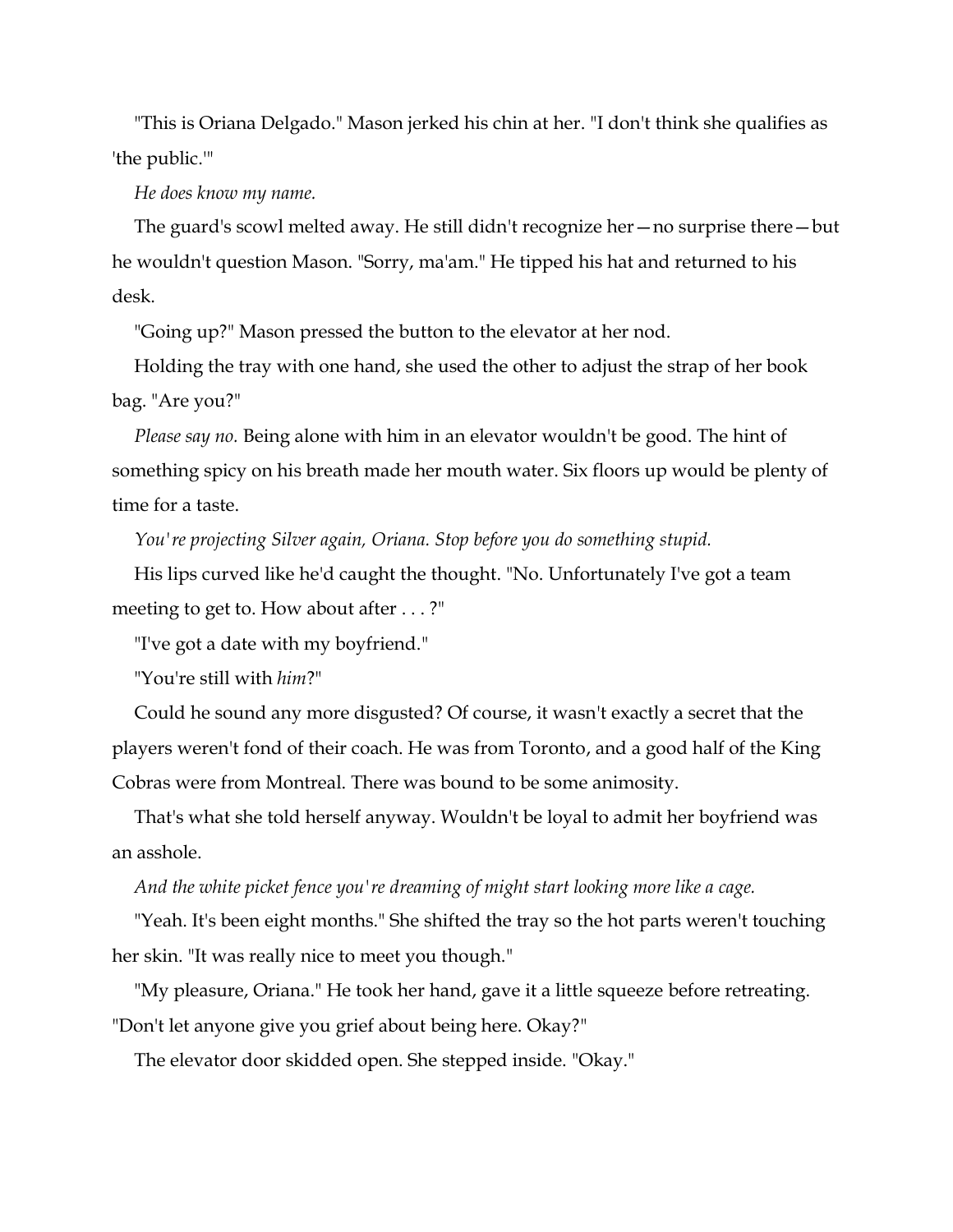When the elevator doors clicked shut, she let out a breathy laugh. Keeping Delgado's daughter happy was part of the job. Just not *this* daughter. Good thing neither Mason nor the guard knew better. Or the guard wouldn't have let her in. And Mason would have ignored her, just like everyone did.

*Self-pity now? You're on a roll.*

The elevator dinged.

"Put him on injury reserve. I don't care if it means he can't play for the rest of the season, we need to bring up a new forward." Her father backed onto the elevator, the diamonds in his gold cufflinks flashing as he made a sharp motion with his hand in the assistant coach's face to cut him off and directed his next words at the general manager. "We're on a losing streak! We won't sell any seats if we don't get a win."

Oriana ducked to avoid getting smacked by the last excited gesture. Her father hadn't noticed her yet. And in this mood, she'd rather he not.

"We don't have the cap for another player of Callahan's caliber." Dean Richter, the GM, a man whose demeanor brought on the urge to salute, stopped the door with his shoulder and spared Oriana a dismissive glance. "However, we have a couple of draft picks—including the one we've been using—that might be suitable. I'll look into it."

When her father nodded, the GM stepped back and the door slid shut.

Case closed. But apparently Tim Rowe, the assistant coach, didn't see it that way.

"Sir, we have to consider the playoffs. And it was just an upper body injury." Rowe hooked his finger to the collar of his starched white shirt and loosened his tie. A muscle in his jaw ticked, belying the calm in his eyes. "We can't keep him on IR—the doctor cleared him to play. Give him a few games and he'll be—"

The olive shade of her father's faintly lined face turned blotchy red. "The playoffs mean shit out here when it comes to the bottom line, Tim. No one expects this team to make it that far! Fans come to the games expecting to see some action. Big hits, fights, and scoring!"

"Callahan is capable of giving you all that," Rowe said. "And he's a fan favorite."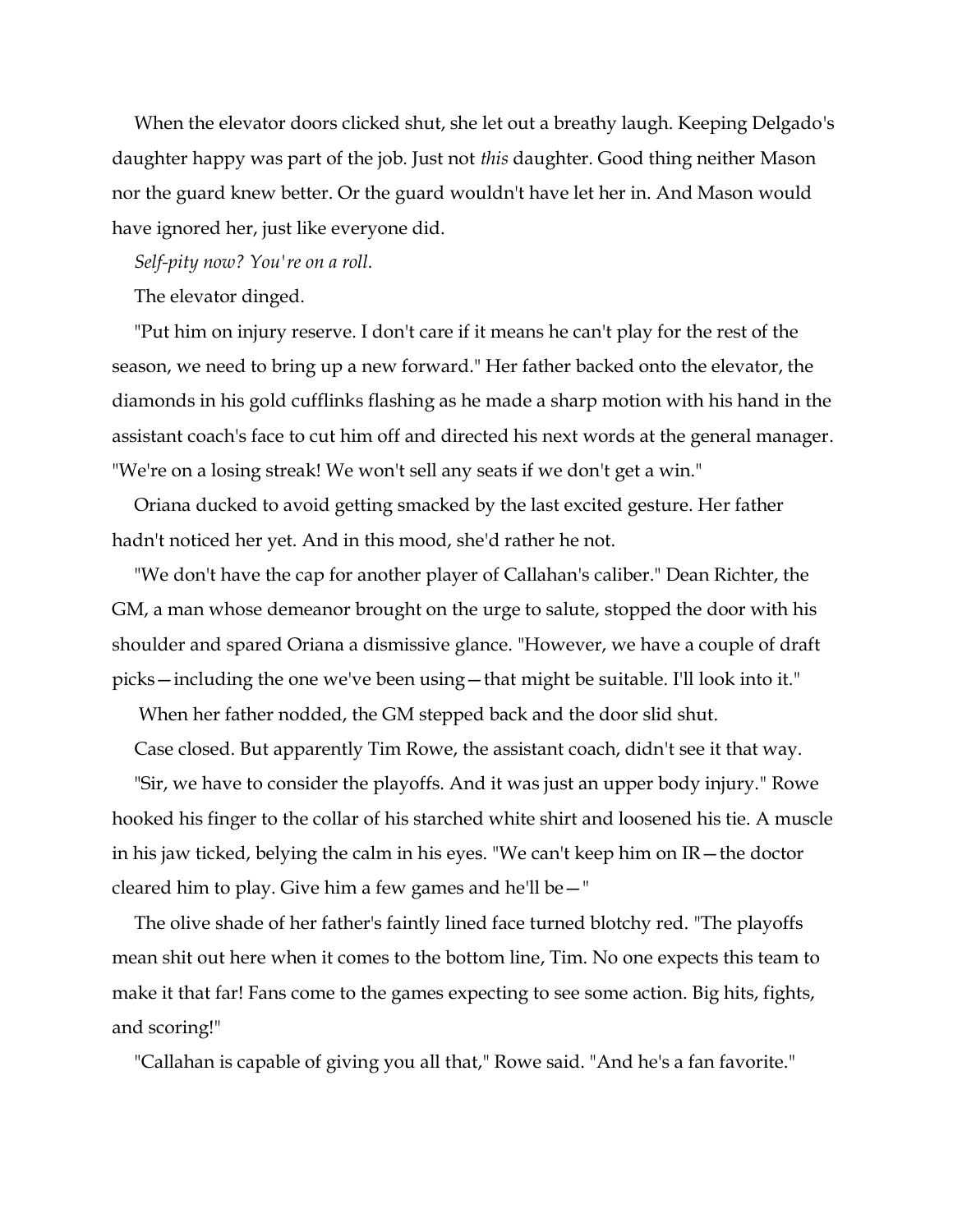"He *was* a fan favorite. Don't you fucking shake your head at me!" The veins in her father's temples darkened to a frightening shade of purple. "That's why Paul is the head coach! He gets that this is a business!"

She really, really didn't want to draw his attention, but she figured she'd better before he had a stroke. "Where *is* Paul, Dad?"

Her father spun towards her and scowled. "What are *you* doing here?"

Rowe opened his mouth. Before he could insert his foot by defending her, she answered. "I figured—since your meeting was taking so long—that I'd bring you guys some coffee. Me and Paul were supposed to go out for dinner, but—"

"The team was called in for extra practice," her father said. "You might as well go home<sup>"</sup>

"I just saw a couple of the guys taking a break—is Paul down at the rink already?"

"He's still in his office." Rowe met her father's glare with a shrug. "She deserves to know."

"Know what?" Oriana shifted the tray to one hand and touched Rowe's arm. "Is Paul okay?"

"He's fine." Her father cleared his throat. "He's heading down to the rink soon, but—"

The elevator dinged again. Her stop. "Well, I'll just drop this off with him and leave. I won't keep him, I promise."

"Oriana, he's busy!"

Not too busy to explain why he didn't have the decency to call and cancel their date. She strode across the hall, fingers denting the cardboard tray.

Rowe hastened to catch up with her. "Oriana, I should tell you . . . you don't want  $to -"$ 

Third door on the left. She turned the handle.

Wet, rhythmic slapping came through the slit of the door. She swung it wide. Paul *was* busy. With Chantelle, the director of media relations. On top of his desk, working *real* hard.

The tray slipped from her hands as her grip went slack.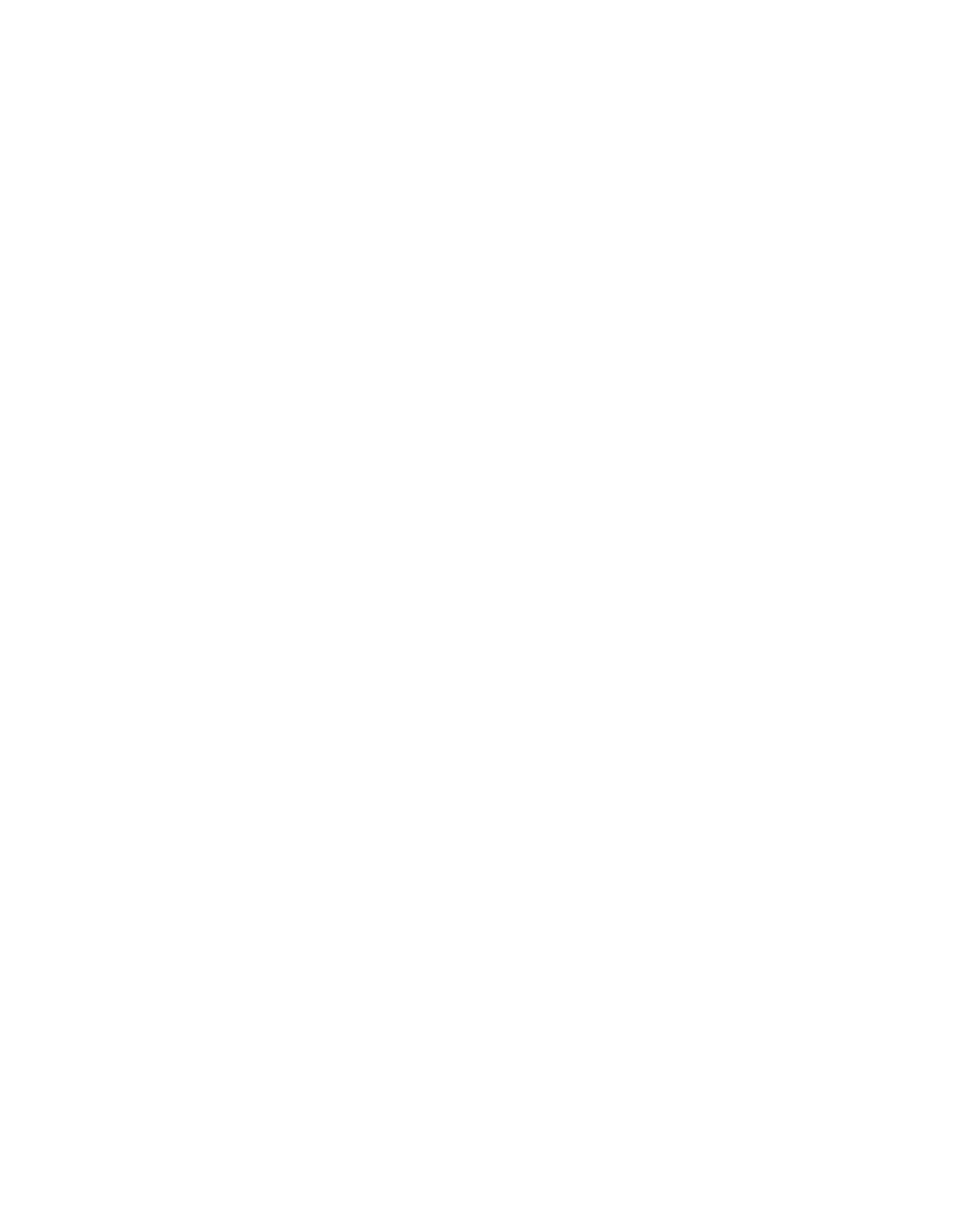#### **Chapter Two**

The tops burst off the cups. Coffee splashed Oriana's legs. Pain sizzled up her thighs but didn't quite register. Her skin seemed to belong to someone else. Someone far away.

*Slender thighs spread wide. Paul's face screwed up as he thrust hard, obviously experiencing more pleasure than he ever had with her . . . .*

A shout crossed the distance. "Hey!"

Tears blurred the bright lights of the hall. She blinked them away and swallowed against the bile in her throat. Her nails dug into her palms, and the sharp pain countered the numbness taking over.

*Breathe. You don't care. Doesn't matter. You really don't care.*

But she did. She'd cared enough to change everything for him. All for nothing.

The pages in that damn book she'd considered the salvation of her relationship flapped in her mind like a gust of wind had taken hold of them. The images mocked her— a powerful woman being worshiped by a man on his knees. Paul could never be that man. Never mind worship. Love and loyalty were too much to ask.

Someone touched her arm and she twisted away. "Don't!"

Paul swiped at the wet hair stuck to his brow and wrapped one hand around Oriana's wrist, trying to hold her in place while using the other to do up his pants. He let her go when his zipper stuck. "Stop it. I can explain."

"Can you?" She evaded his grab for her and stumbled out of his reach. "Let me guess. It's not what I think."

"It's exactly what you think. I have needs. You can't fulfill them." He folded his arms over his chest, lips drawn in a thin line. "We're good in every other way. I deal with all your flaws. Cut me some slack."

Did he really think so little of her? She bit the tip of her tongue and took a deep breath. "What flaws, Paul? What could I have possibly done to deserve this?"

"Look at you!" He gestured at her boots. "You're fucking clueless. Either it's baggy jogging pants to cover up the flab you're too lazy to work off or some ridiculous outfit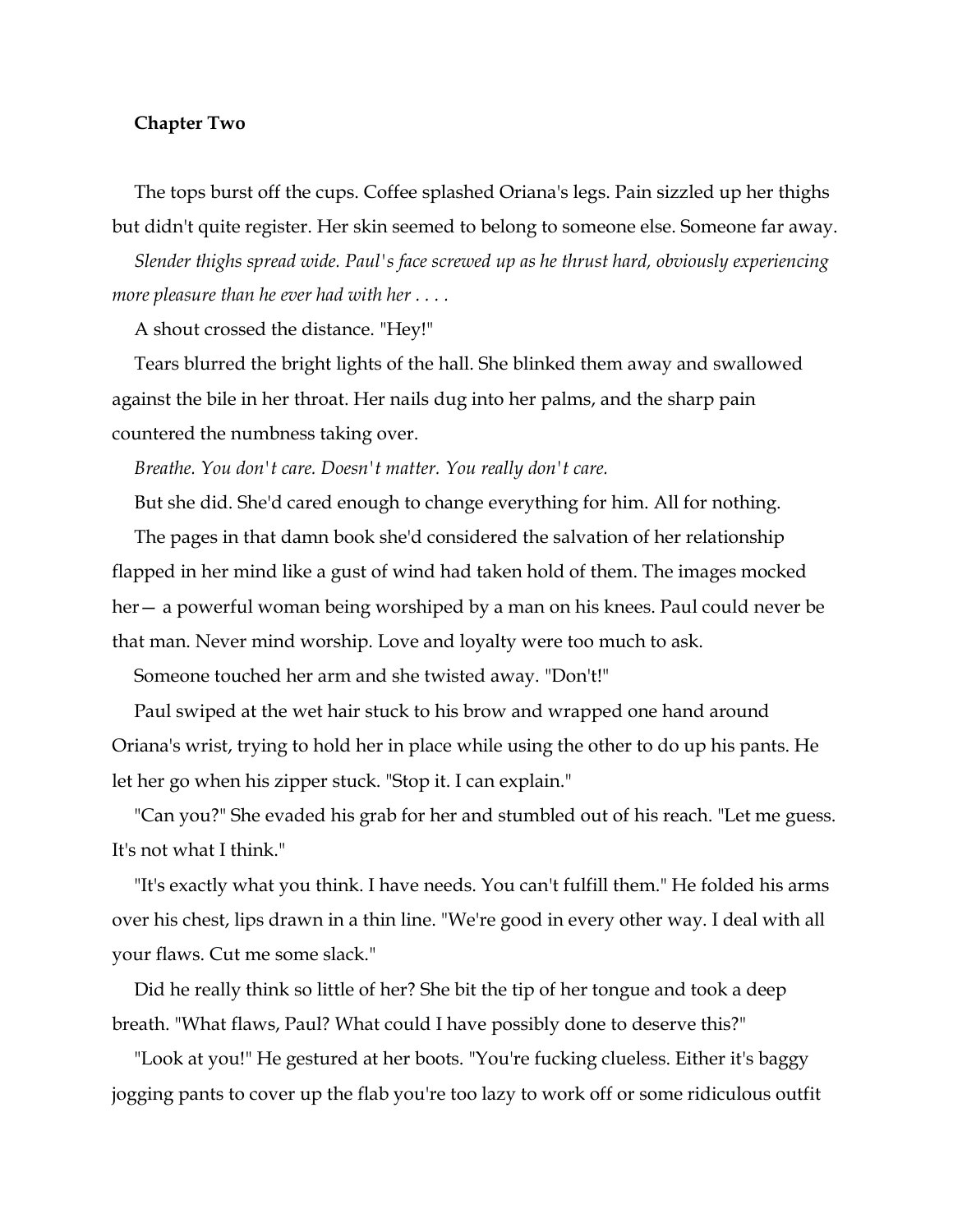that makes you look like you're playing dress up. What the hell are you wearing anyway?" He reached out to take hold of her jacket.

Not the first time he'd implied she was fat, but it would be the last. She let her book bag slip off her shoulder and swung it at him. He sidestepped, caught the strap, and tore the bag from her hand. The buckle snapped, and her books flew out and skidded across the floor. *Lady in Charge* thumped into the wall beside Rowe, and Oriana's eyes went wide as he glanced down.

Rowe's brow twitched, but his expression was unreadable. He covered the book with his foot and smoothly slid it out of sight. Then he cleared his throat. "I think—"

Oriana's father held up his hand. "No one cares what you think. Paul, why don't you and Oriana go home and talk this over. Tim can manage the team for the night."

"No." Oriana forced her eyes away from the book under Rowe's shoe and turned to Paul. "It's over."

Paul arched a brow and looked past her to her father. "I won't have my partners invest another cent in the team if she won't be reasonable."

*You think that's unreasonable*? She opened her mouth, then snapped it shut when her father dropped a heavy hand on her shoulder.

"She will." Oriana stared at her father, and he shook his head. "She knows what she stands to lose."

With a curt nod, Paul disappeared into his office.

Her father eased the door shut. "Oriana, you have to understand--"

"I do not." She sucked air through her teeth, her whole body shaking as she tried to take in the utter betrayal of this man who called himself her father. He'd known about Paul and Chantelle, and, rather than tell her, he'd tried to cover for Paul. "How long has this been going on?"

"It doesn't matter. If you'd been keeping him satisfied, he wouldn't have looked elsewhere." Her father's cold, flint-colored eyes snapped. "You just got a hard dose of reality. It's about time. I've seen you mooning after the players. Is Paul just supposed to accept that?"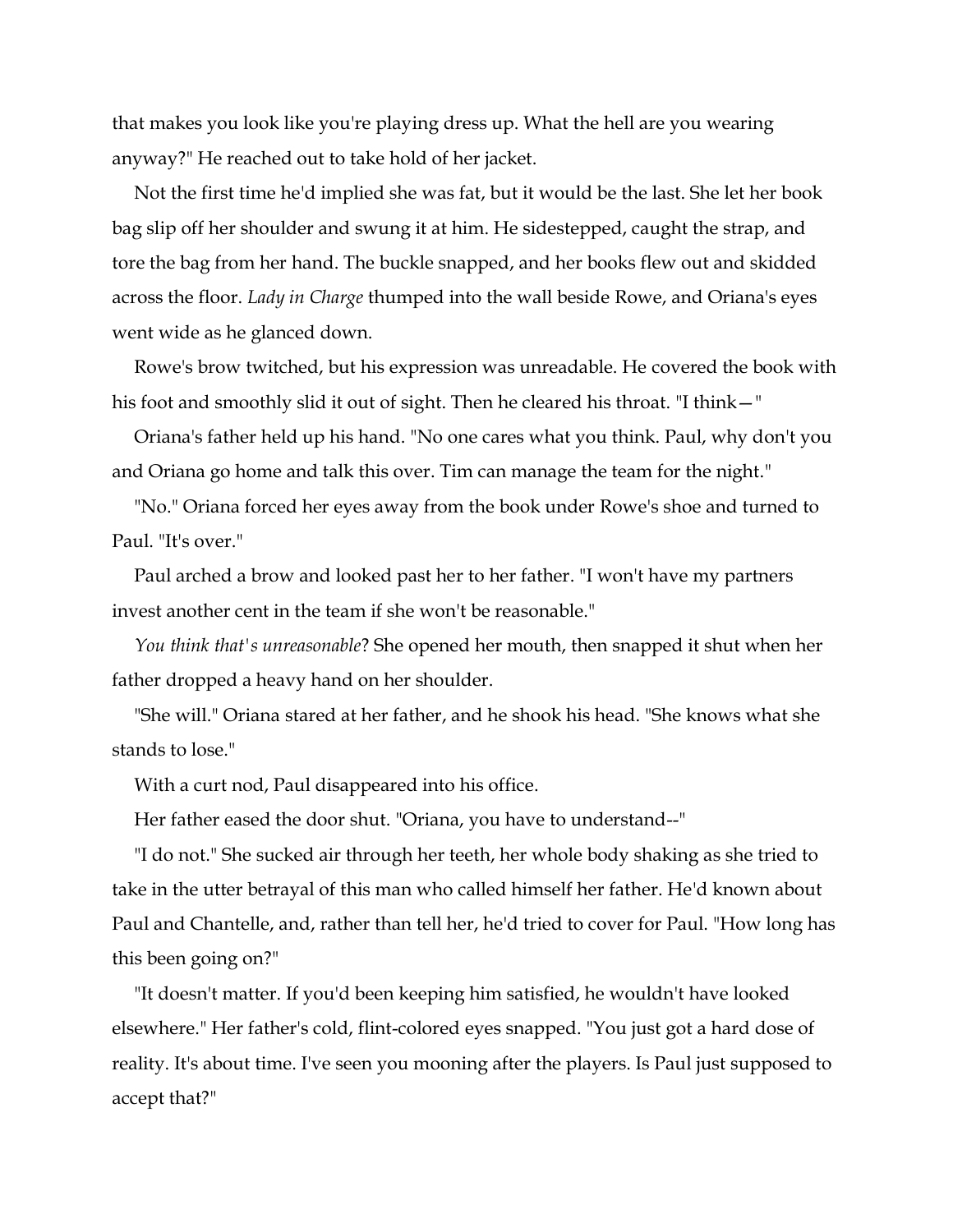"I never cheated on him!"

"But you made it clear he wasn't enough." He straightened the lapels of his designer suit. "If I had the slightest inclination you were playing games, I would have discouraged Paul from pursuing you. It's too late. He's a savvy business man, and he's used to getting what he wants. And, for *some* reason, he wants you."

"Tough." Something inside ached to scream at him, to demand to know when she'd stopped being his daughter and started being a commodity. But she didn't have the heart for it. "He can't have me anymore. We're through."

"Oh, really?" She jumped at her father's laugh. "Paul won't just let you go. You'll inherit a fortune if you don't screw this up." He leaned over her. "If you break up with him, I'll cut you off. Let's see you get your bachelor's without a dime to your name."

Her bottom lip quivered. She covered her mouth with her hand. "You wouldn't . . . ."

His glare crushed the last of her pathetic delusions. They both knew he'd follow through with his threat. Losing the backing of Paul's business partners would cost her father more than she was worth. Reality lodged in her throat, hard enough to choke on. Her shoulders slumped and she gave a quick nod.

"Good, you *do* understand." He lips curled as he looked her over one last time. "Now go home and take off those ridiculous boots. I won't have my daughter walking around looking like a whore."

When her father disappeared into his office, Oriana stared down the empty hall, eyes burning with unshed tears. A ruffle of fabric at her side reminded her she was not alone.

Muttering something under his breath, Rowe handed her the silver kerchief from his suit pocket.

Oriana took it and dabbed blindly at a stain on the hem of her jacket. Her skin stung where the wool grazed her thigh so she lifted the material to check the reddened flesh. Only a first-degree burn, nothing serious. Cold water, a bit of ointment, and she'd be fine.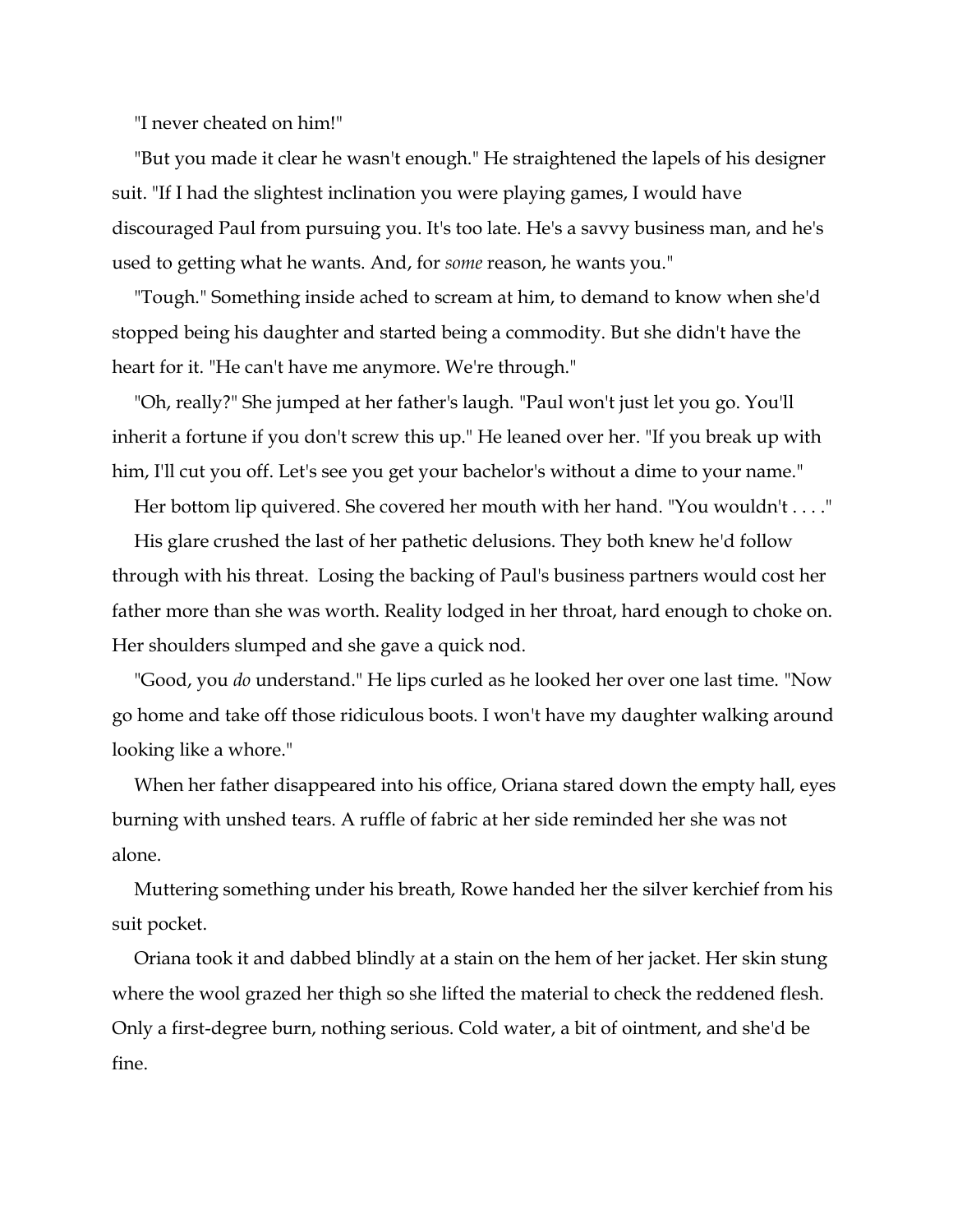Why did those words always sound so reassuring while volunteering at the clinic? Give the toddler a lollipop and the booboo's all better.

A sweet treat wouldn't do her any good. Pain was the least of her problems.

"I'm trapped." She felt for a wall to lean against, needing something solid behind her while her world crumbled. "I have to stay with him. Never mind my bachelor's. How the hell am I gonna pay for medical school?"

"I'm sure you'll figure something out." Rowe bent down and gathered her books, not looking up as he stuffed them in her ruined bag. "You're not the type to just lie down and accept defeat."

With a shaky, slightly incredulous smile on her lips, she shook her head. What a sweet guy. A little naive, but sweet. "What gives you that idea?"

Setting her bag on the floor between them, Rowe straightened. The bright pink cover of *Lady in Charge* glistened under the hall light as he held it up. He gave her a hard look. "This doesn't seem like the type of book a girl who lets her daddy run her life would read."

*You're giving me* way *too much credit.* Cheeks blazing, Oriana held out her hand. "Give me my book . . . please."

The stiff spine of the book cracked as Rowe opened it and turned away from her. "Hmm, nice graphics. Have you tried this one?" He held the book out to show her the image of a woman "pegging" a man. "If it got out that Paul let someone—"

Oriana grabbed the book, then her bag, and crammed it inside. "No, I've never tried any of it. I planned a special night with Paul, and I thought—anyway, it doesn't matter. If I try blackmailing either Paul or my father, they'll laugh in my face. I'm not Silver. Pissing *her* off means bad press."

"I'm sure you could stir up some bad press too."

He *really* didn't know her. The very idea of bringing that kind of attention to herself made her nauseous. But damn, having someone give a shit was nice.

*You have someone—he's a phone call away.*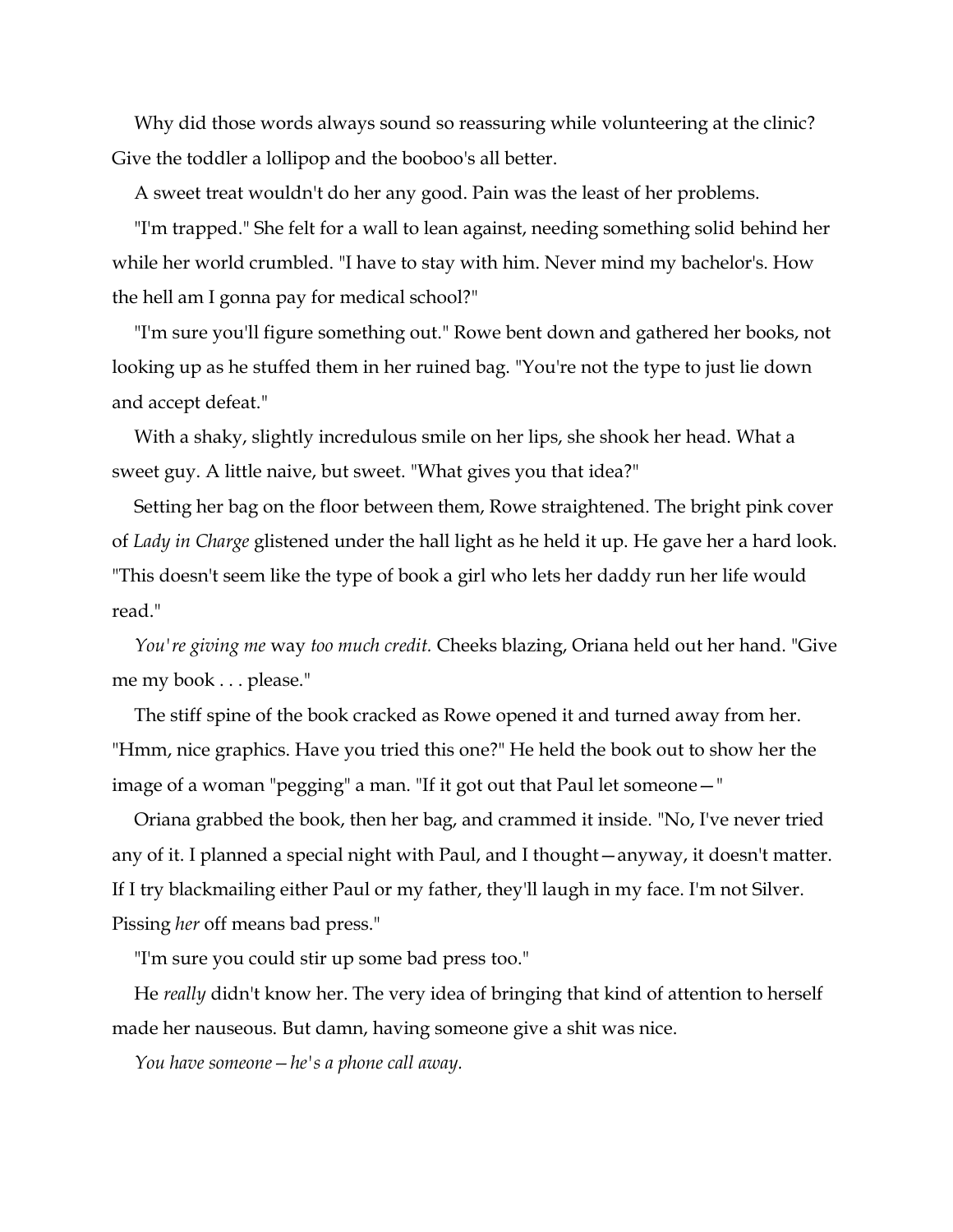True, yet, she didn't deserve help from *him.* Or Rowe for that matter, but she hadn't done anything to hurt Rowe. And she wasn't too proud to accept a bit of pity.

"Maybe I could, but they know I won't." Hugging her bag to her chest, she glanced up at him—man, why did everyone in this sport have to be so freakin' tall?—and ducked her head when he frowned at her. "Besides, if I do, my father will lose the team, and you'll be out of a job."

Rowe rubbed his shoulder and leaned forward, speaking low. "Your father will lose this team within the next couple of years whether Paul backs him or not, Oriana. I've been approached by several other teams for a head coach position. I'll be fine." He flicked a strand of hair off her shoulder and shook his head. "The question is, will you?"

Would she? No, not if she had to stay with Paul. And not if she had to give up the future she'd worked so hard for. She chewed on the inside of her cheek and shook her head.

"All right, then we need to focus on making sure your father doesn't cut you off before you can pay for school yourself."

*Makes sense*. She followed him towards the elevator, hands stuffed in her jacket pockets, and she weighed her few options. "I guess . . . I won't break up with Paul, at least until—"

He glanced over his shoulder and shook his head. "Forget Paul. He's not important." "But—"

"Quiet." He grinned at Oriana's huff. "Let me think for a minute."

They passed her father's office. He hadn't closed the door, so she took a moment to watch him, standing in the middle of the room, staring at a portrait on the wall. Antoine's portrait, taken days after he'd been drafted for the minors. Weeks before he died. She did math in her head. Fifteen years, in two days. No wonder he seemed so cold. He always got that way while he mourned his only son.

Oriana gave up reminding him *she* was still alive when her father acquired the team and the Forum. An abstract way to keep the dreams of his firstborn alive meant more to him than his living flesh and blood. Besides, Silver acted out enough for both of them.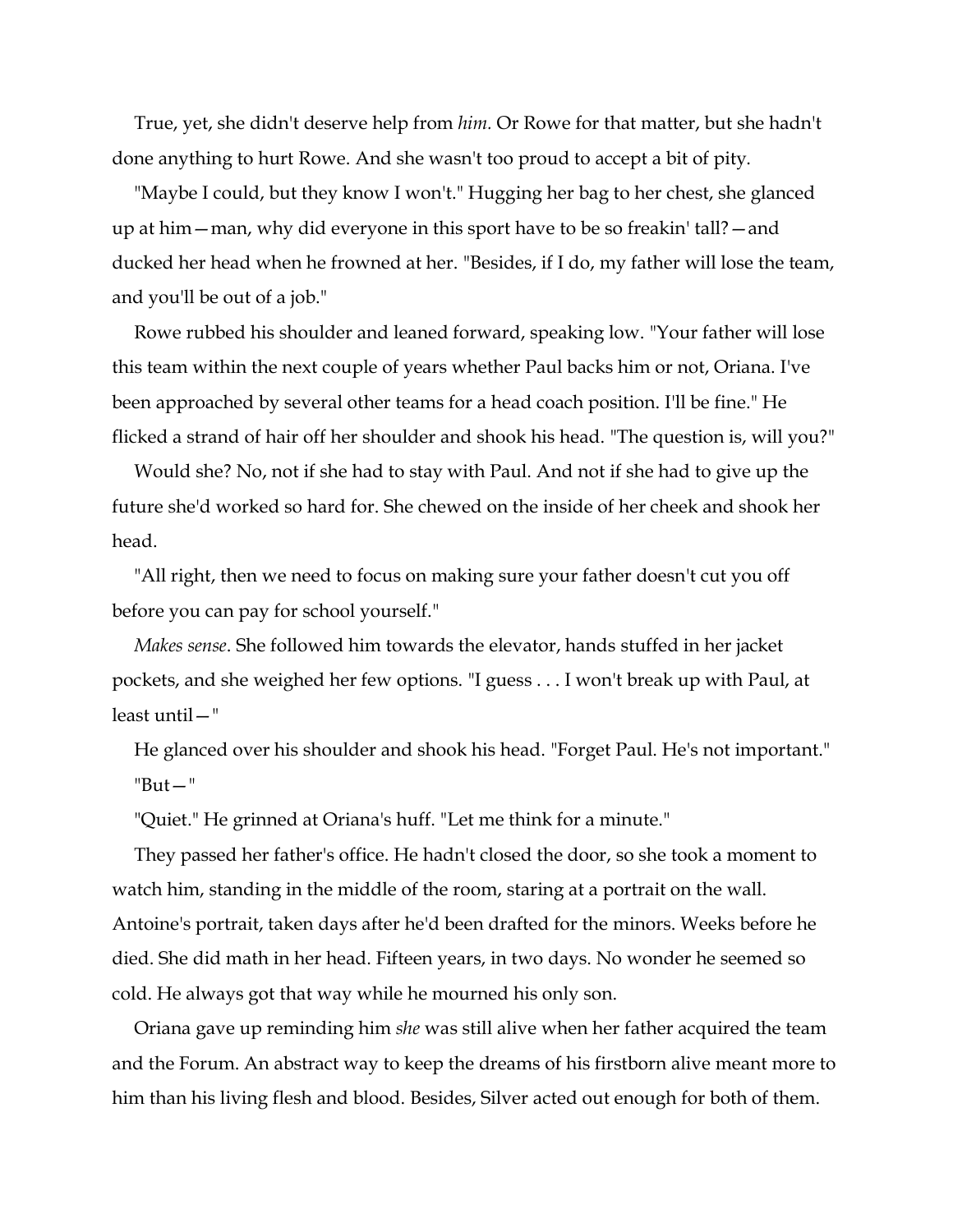But she couldn't let her father ruin her life in her dead brother's name. So how did she fix this?

Rowe waved her over, and she approached him, stepping carefully so her heels wouldn't click on the tiles.

"You know, with the right . . . evidence, you might not need to do anything public," he said. "The threat might be enough."

Oriana glanced at the open office door and kept her tone low. "What do you suggest?"

"Get creative, do something neither Paul nor your father would expect from you. Stop trying to be the perfect daughter." He pressed the call button for the elevator. "Your father was right about one thing. Paul clearly wasn't enough for you—'course, that's not your fault."

*What's that supposed to mean?* "I . . . ."

"Have you seen Max lately?"

Little creases formed around his eyes when she bit her bottom lip and shook her head.

"You should. He talks about you a lot. To T.J. and Vanek." His brow lifted when her lips curved. "Dominik."

She swallowed.

He cocked his head slightly. "Sloan."

Ugh. She scraped her lip with her teeth and wrinkled her nose. She did not like the

idea of Sloan and Max discussing her. What could they possibly have to say?

*'Remember the time she caught us . . . .'*

Feeling Rowe's gaze on her face, she ripped her attention from the imagined conversation and focused on the present one.

"Have you ever experimented . . . sexually? With anyone?"

"*Rowe!*" She covered her mouth with her hand and glanced down the hall. Talking sex with Silver was weird enough, but with Rowe? She didn't want to go there. This all reminded her of sex-ed in high school. *No, I'm not . . . doing it. Yes, I know about being safe.*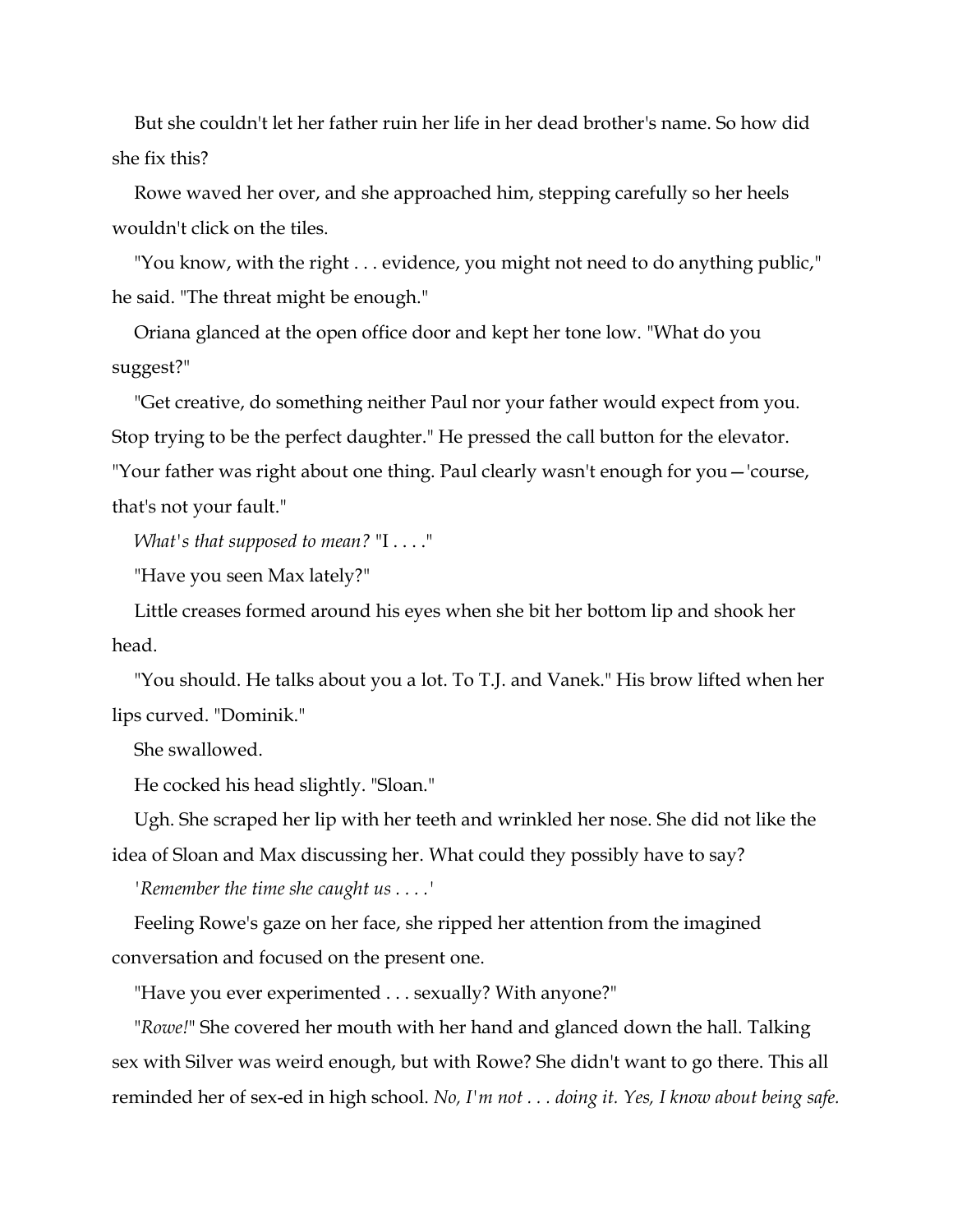"Call me Tim." Suddenly he was very close, looming over her, and she couldn't look away. "Answer me, Oriana."

"No. Sex has always been . . . ." She frowned. Why was she telling him? Why didn't she want to stop? "Boring."

"I've always liked your honesty." His broad smile of approval reminded her of her Uncle Wayne. Her chest tightened as his face, weather-worn and full of laugh lines, filled her mind's eye. He'd become her surrogate father after her brother died, attended all her school functions, never missed a performance of her high school orchestra. He'd go on and on about her talent, tell anyone who'd listen how well she played violin.

After he died, she stopped playing. She just didn't see the point anymore; she didn't impress anyone else. Not that anyone noticed *anything* she did.

"Hey, don't let them get to you, kid." Rowe—*no, Tim—* held out his hand. "Come on."

Oriana reached out, but pulled back when her fingertips brushed his palm. "Where are we going?"

The elevator chimed and the door slid open.

"Down to the rink. I thought you wanted my help." Tim placed his hands behind his back, and his lips curved into a Cheshire cat smile.

That couldn't mean anything good. Oriana watched Tim turn away from her and step onto the elevator like he couldn't care less whether she followed or not. Which reminded her of Silver. She'd completely forgotten Tim and Silver had been close before he met his wife.

*Kindred spirits.* She took a deep breath and joined him on the elevator just in time to avoid the doors closing on her.

"What kind of help are we talking about?"

\* \* \* \*

The scrape of blades on ice echoed off the rink along with the odd shout from the trainers. Oriana followed Tim to the suicide box—the space between the benches for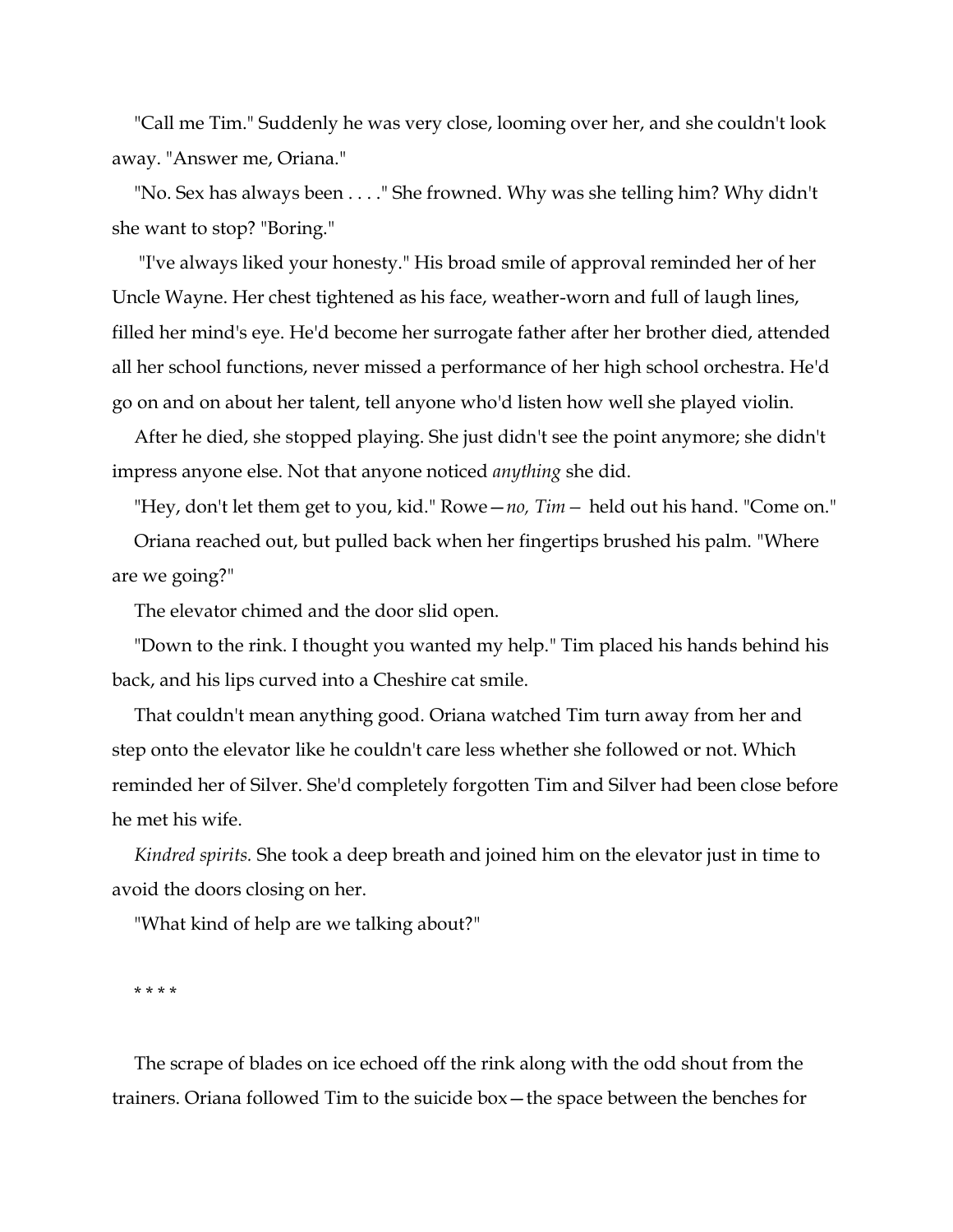camera men to take shots from ice level—and for a moment simply absorbed the sensation of actually being this close to the action. The air smelled like freshly fallen snow, moist with a nip of cold.

"You've never been here before, have you?" Tim put his hand on her shoulder, and she jumped. He laughed. "Hey, why so wound up? You're acting like I just snuck you into the teacher's lounge."

She gave him a sheepish grin and shrugged. That was exactly how she felt. Like she was out-of-bounds.

"Why are we here?"

"I thought you'd enjoy seeing the guys up close and personal." Tim jerked his chin in the direction of the rink.

One look and everything around her faded away. Her mouth went dry, and she swallowed spastically.

#### *Max.*

Completely oblivious to her presence, Max cut across the ice in a burst of speed, his blades a silver blur. Stopping short, he hip-checked one of his teammates, laughing his rich, skin-tingling laugh when the man shouted at him. Gliding backwards, he made a come-get-me motion with his gloved hand.

Oriana rested her hands on the top of the boards, grip tight on the cold edge so she wouldn't hop over and run to him. Her heart beat hard against the cage of her ribs. She licked her lips as she imagined how he'd react if she gave in to the crazy urge. Would he be embarrassed?

No, not Max. He'd probably laugh and race over to save her from killing herself on her stupid boots. He would act like no time had passed because that was the kind of man he was. Everything would be forgiven. Forgotten. She envisioned him swooping her up into his arms. Then reason crept in. She didn't want to get him in trouble.

But she could see him after. And when she did, she would tell him how wrong she'd been. She smiled. *Maybe he'll let me make it up to him.*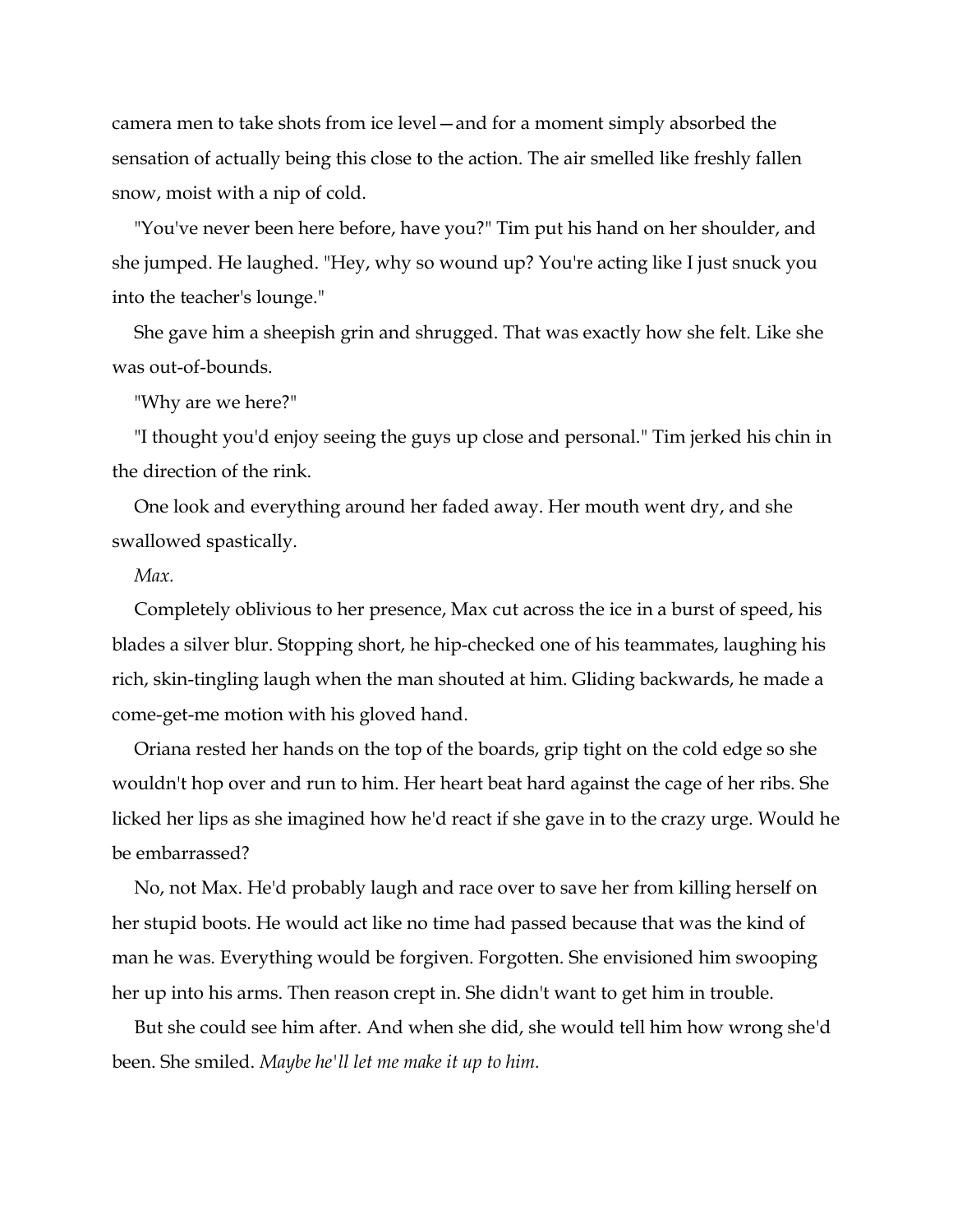"That's better." Tim gave her a little nudge, then leaned his forearms on top of the boards beside her. "Now, I have a very important question for you."

Tearing her eyes away from Max, Oriana looked up at Tim. "Yes?"

"How far are you willing to go to get the evidence you need?"

Good question. Oriana considered the lengths Silver had gone to when their father told her, in no uncertain terms, that she wouldn't be going to Hollywood to pursue an acting career. For months afterward, pictures of Silver filled the tabloids, pictures of her with different men, going into fetish clubs, coming out wearing half of what she'd gone in with. When big investors threatened to withdraw their support, her father not only agreed to let Silver go, he'd also paid all her expenses and gotten in touch with one of his contacts in the film industry to get Silver an audition.

A little too much for Oriana. She couldn't imagine doing something so extroverted. She opened her mouth to tell Tim as much. Then the sound of a puck pinging off a goalpost, followed by a loud "Fuck!", brought her attention back to the rink.

"Try again, Callahan," one of the trainers called out.

Standing on the blue line, Callahan nodded and accepted a pass from the trainer. He glared at the empty net. Oriana held her breath as swung his stick, then slapped the puck with the stick blade. The puck zipped through the air in a black blur, too fast to follow. Another *ping.* The rink went quiet.

Callahan threw his stick towards the net and headed for the open zamboni entrance. Oriana winced when he kicked the wall on his way out.

Someone cleared his throat behind her. "What are you doing here? You were told to go home."

Oriana's spine stiffened. She glanced over her shoulder at Paul. And Chantelle. "I—"

"Came to see Max? I'm not surprised." Paul exchanged a look with Chantelle, then they both looked at Oriana like she was a pathetic little girl with a crush. "Go ahead, throw yourself at him. He'll use you like he does all the other girls. Maybe then you'll appreciate what you have with me."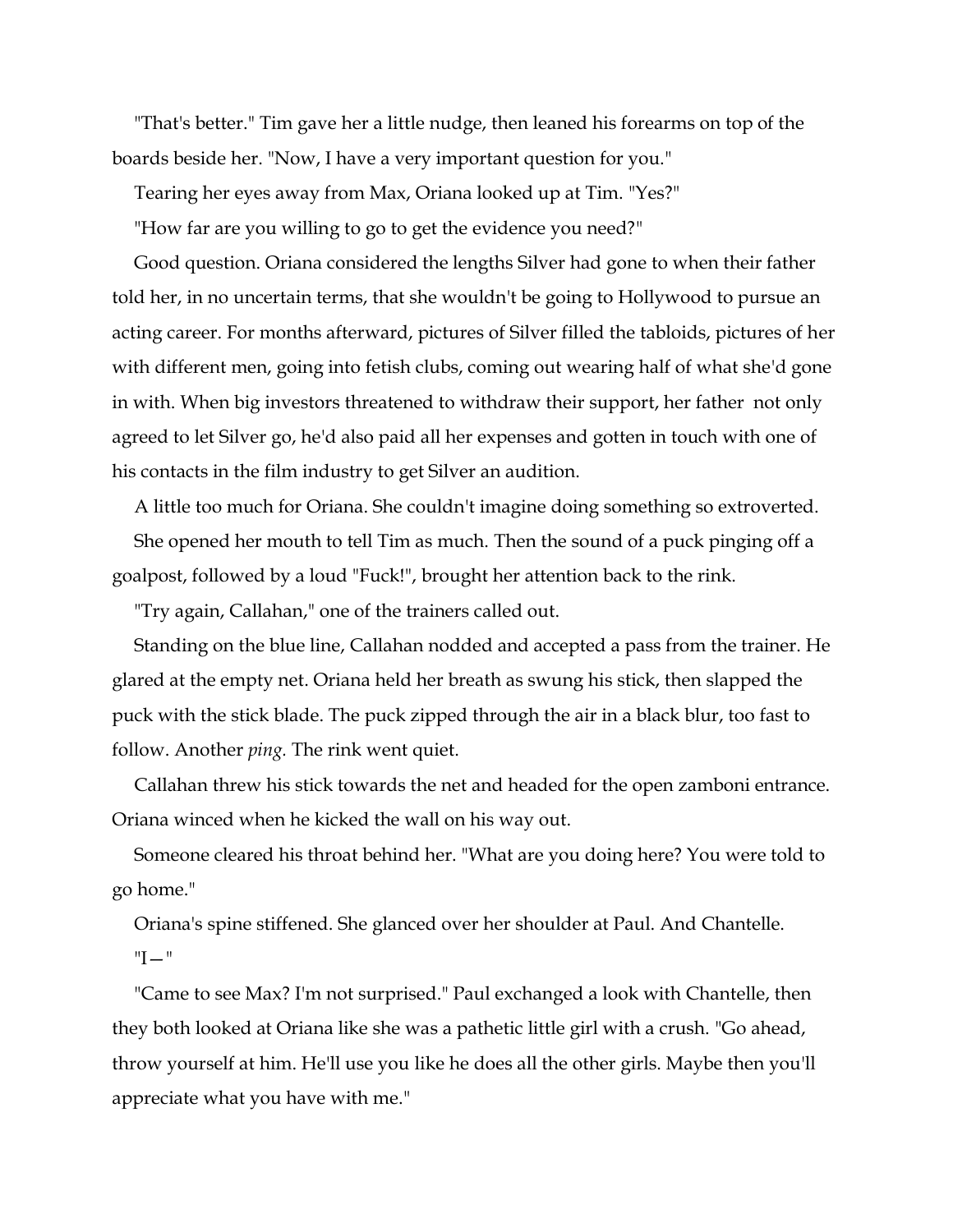*Wow.* Oriana gaped after Paul as he drew Chantelle out of the box, whispering in her ear and kissing her neck. He obviously didn't feel like he needed to hide his affair anymore. That he'd gone so far as to tell her to go ahead and sleep with another man showed her just how confident he was that she wouldn't find a way to be free of him.

Tim rubbed her arm. "I'm sorry, sweetie. We'll figure out—"

Oriana grabbed his wrist. "You asked how far I'd go?" She ground her teeth and studied the men on the ice. Then she gave a curt nod and gulped at the sick feeling in her throat. "How's this. I'll do whatever it takes."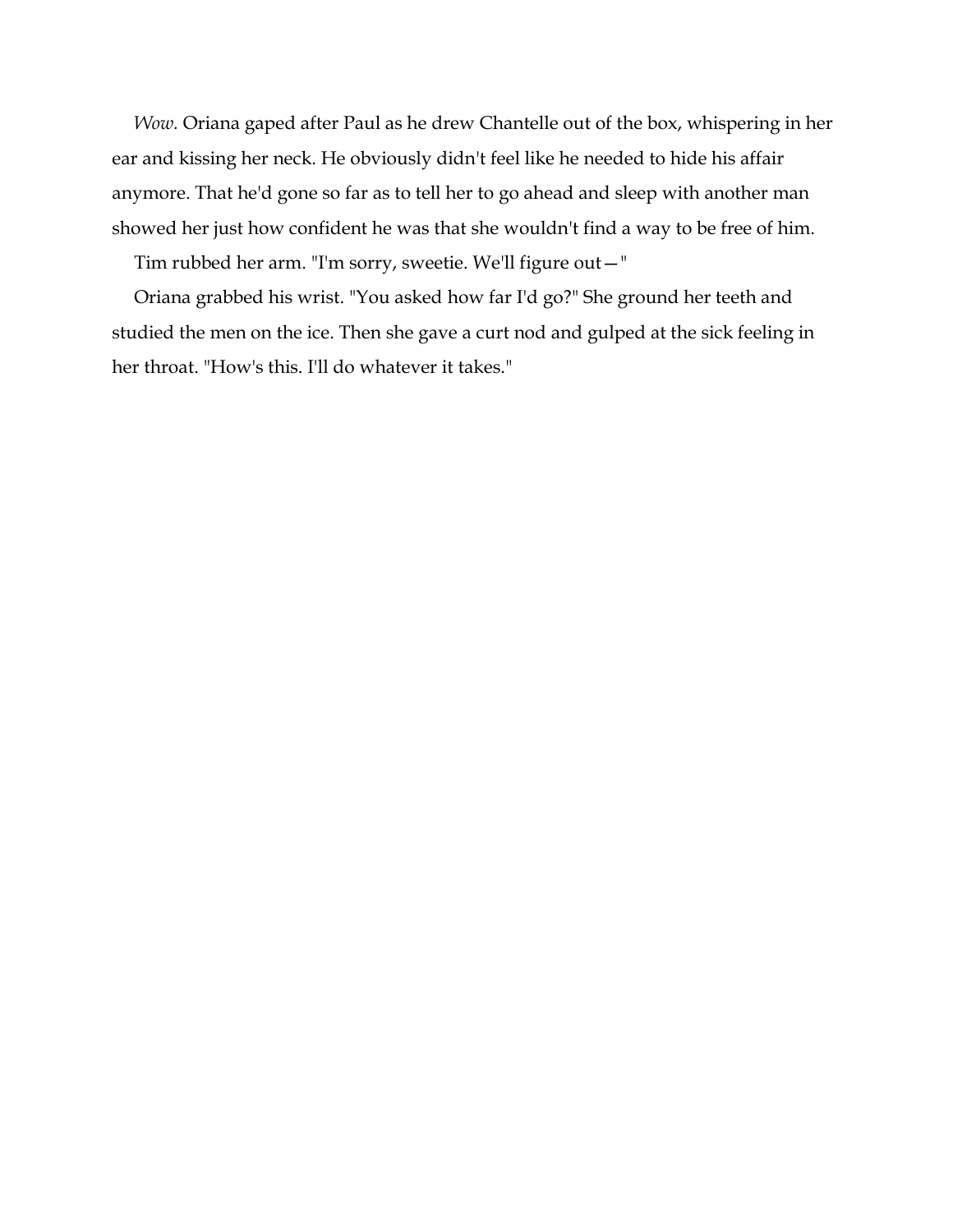#### **Chapter Three**

The last of the men emptied out of the locker room, more subdued than Sloan had ever seen them. Friday night practice usually ended with the men converging to the closest bar for some down time. An excess of beer and women, then they'd all go home and crash.

But not tonight.

Fist pressed into the bench beneath him, Sloan took a deep, deep breath, fighting the urge to put a hole in the wall and risk breaking his hand again. One game without a goal and they were sending him to the freakin' farm team?

This had to be some kind of sick joke. With his stats, they couldn't seriously think they'd do better without him. Could they?

"You're not as . . . resilient as you used to be, Callahan." The trainer made a face as though he could taste the bullshit smeared all over his words. "The center they brought up has the spunk the team needs."

In other words, the kid would rack up penalty minutes by getting in a fight every game and creaming the other team's players against the boards in the dirtiest, showiest way possible.

Sloan had tried to live up to the violent image the King Cobras' owner wanted to portray, going so far as to throw down his gloves during a game midseason and call out the biggest guy on the ice. The crowd loved it. Coach Stanton loved it.

Too bad he'd broken his hand on the guy's helmet. He might have won the fight, but, in the two months he'd been gone, the new kid had won several. The fans had a new hero.

"It's just for the last month of the season. We both know the team's not going any further." The trainer said, as though he'd caught the gist of Sloan's thoughts.

And that was supposed to make him feel better? "I'm being sent down for reconditioning. It's humiliating. And they still expect me to play tomorrow?"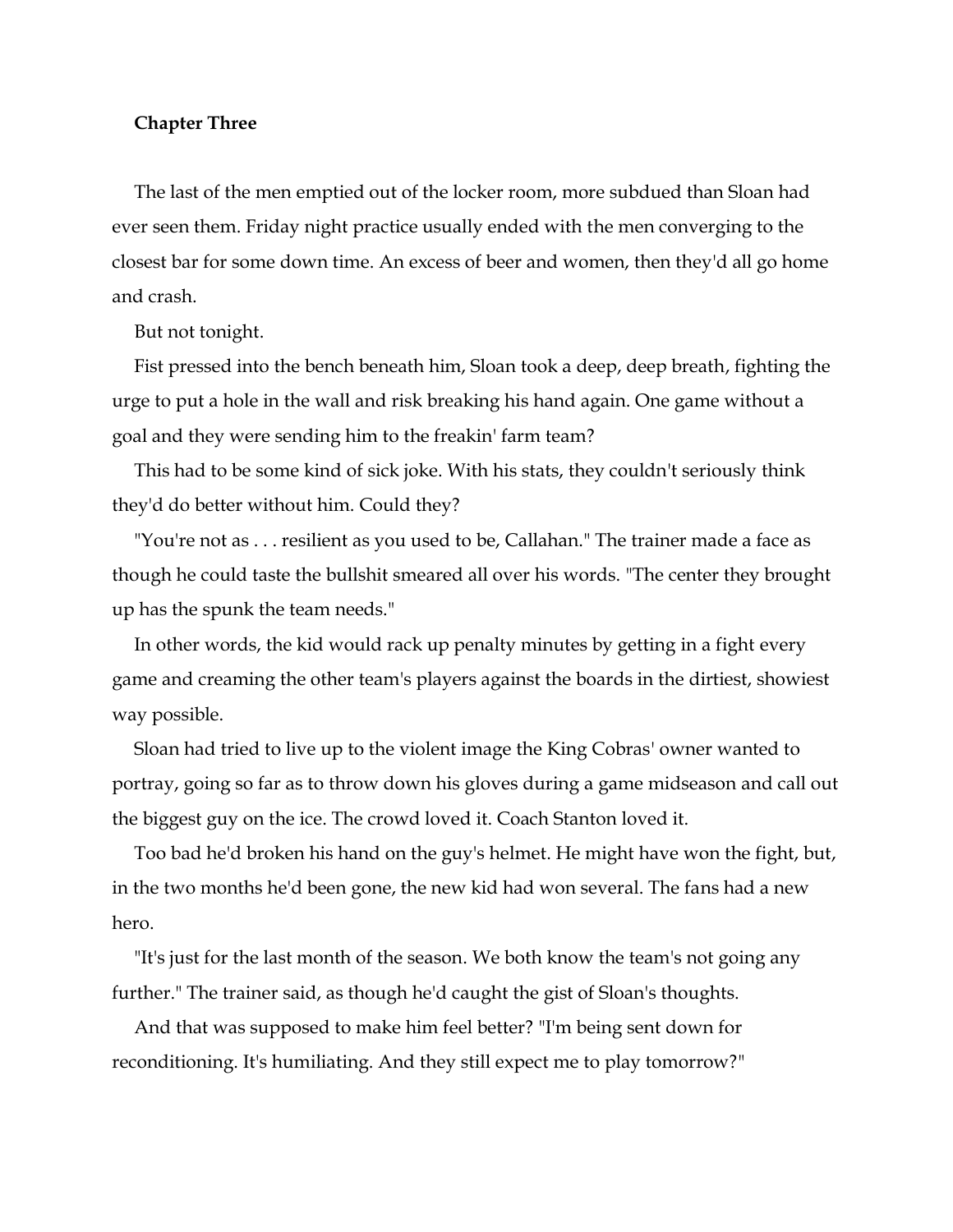The trainer had the grace to look away. "I think they expect you to prove they're making the right decision. After tonight, I don't think you're ready to prove them wrong. Your stick handling is off."

Sloan slouched and rubbed his face with his hands. For fuck's sake, he'd been with the team for five years. Hadn't he earned more than two games to get back in the rhythm?

Before Delgado, definitely. But ever since the bastard took complete control of the team and the forum the year before, integrity meant fuck-all.

"Thanks for giving me a heads up, Randy," Sloan said, head down. "Stanton would have blindsided me."

Randy didn't comment. He shuffled out and left Sloan to change.

The door hit the wall. Two of his men stormed in.

"What the hell's going on?" one player pretty much roared. "Randy looks like he just downed a burger covered in maggots."

Brow arched, Sloan glanced at the team's top offensive-defenseman-slash-enforcer, Dominik Mason. White teeth bared, lips curled, the man reminded him of a big black bear with burrs in his fur. Took quite a bit to agitate Mason, so he must have some idea of what was going on.

Snapping up the towel he'd abandoned on the bench when he'd been sidetracked after his shower, Sloan rubbed his hair until the short onyx strands puffed up. He used his fingers to tame them. "I'm being sent down to the minors after the next game. Don't say nothing. It was decent of Randy to let me know."

"You've got to be kidding." T.J., the team's oldest and biggest defenseman, thirtyseven and a daunting six-foot-nine, folded his arms and leaned on the lockers, making them creak. "You're the best player we've got."

"I'm not productive enough for Delgado."

The door opened again. Sloan tossed the towel in the general direction of the biggest pile on the floor, then propped his hands behind him on the bench to watch the team's finest gather, all bristling at the injustice while Mason shared the news.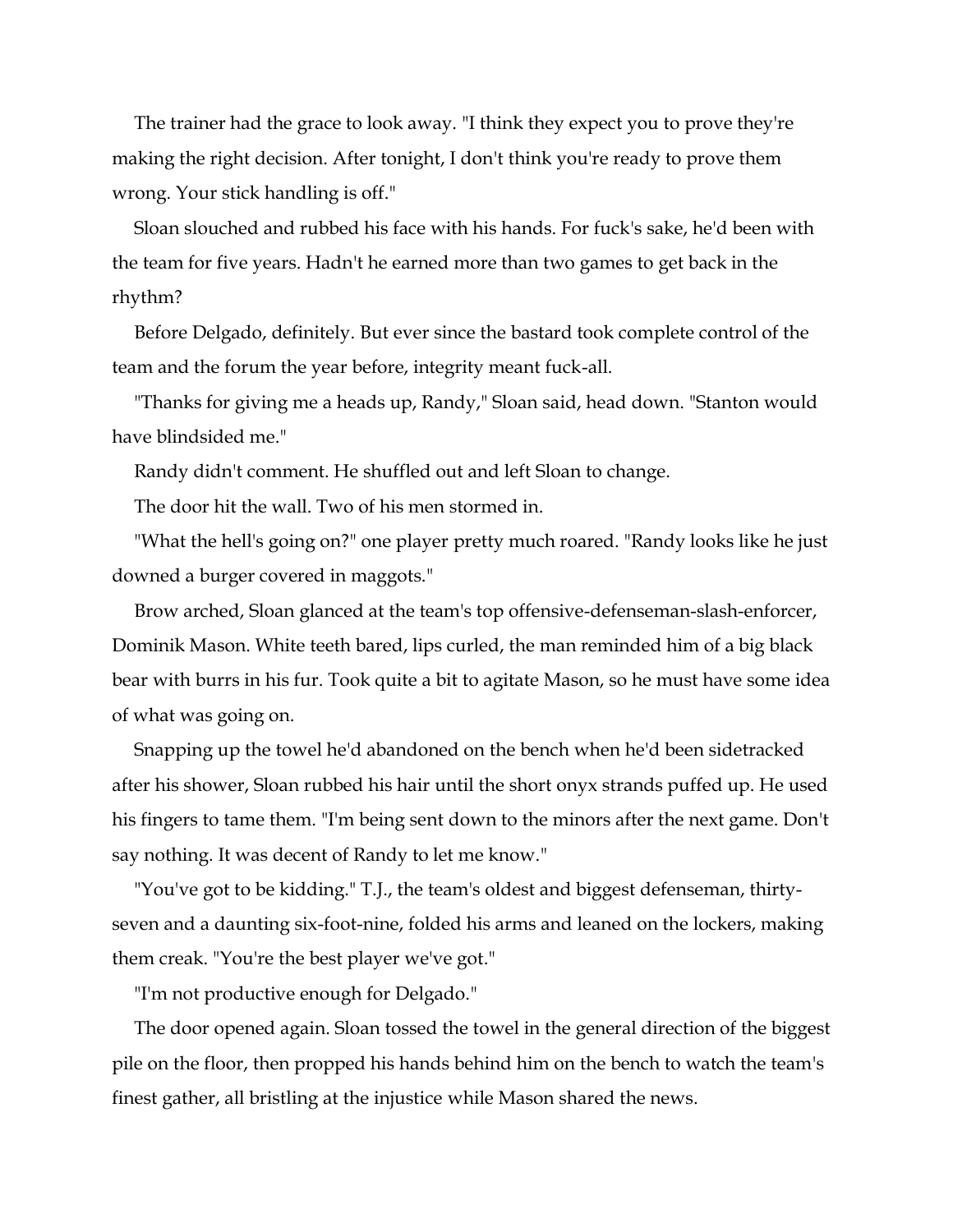"You should have gotten an assist on my goal Wednesday."

"This is bullshit."

Vanek, the left winger, and his best friend Perron, another defenseman. Sloan grinned. They were a loyal bunch.

"Nothing we can do about it guys." Sloan slapped his thighs and stood. "Let's just enjoy our last game together."

Perron eyed the sleek, black cell phone in his hand and gave a curt nod before stuffing it in the pocket of his baggy, gray jogging pants. "Or we can figure out a way to keep you on the roster."

Pulse quickening, Sloan sat back down and schooled his features. He didn't want to look too excited, but they didn't call Perron "The Catalyst" for nothing. "Tell me what you've got."

\* \* \* \*

Max left the men in the player's lounge and approached the bathroom across the hall. He knew his vague "Trust me" hadn't satisfied Sloan, but that was the best he could offer until he made sure his plan worked for everyone involved. He reached out to push the door open and noticed his hand shaking like he had pregame jitters.

He clenched his fist and knocked. "You in there, sugar?"

No answer. Well, hell, he shouldn't be surprised. Even if Tim was right and she needed his help, that didn't mean she'd accept it. Her reasons for rejecting his friendship—for rejecting *him*—hadn't changed. He still saw the flowers she'd left to die on the passenger seat of his pickup that night, on her birthday, when he'd told her he loved her.

*You went too far. You had no right.*

But things had changed.

"Look, Tim called me and . . . ." He rested his forehead on the back of his fist. "I'm . . . I'm here if you need me, Oriana."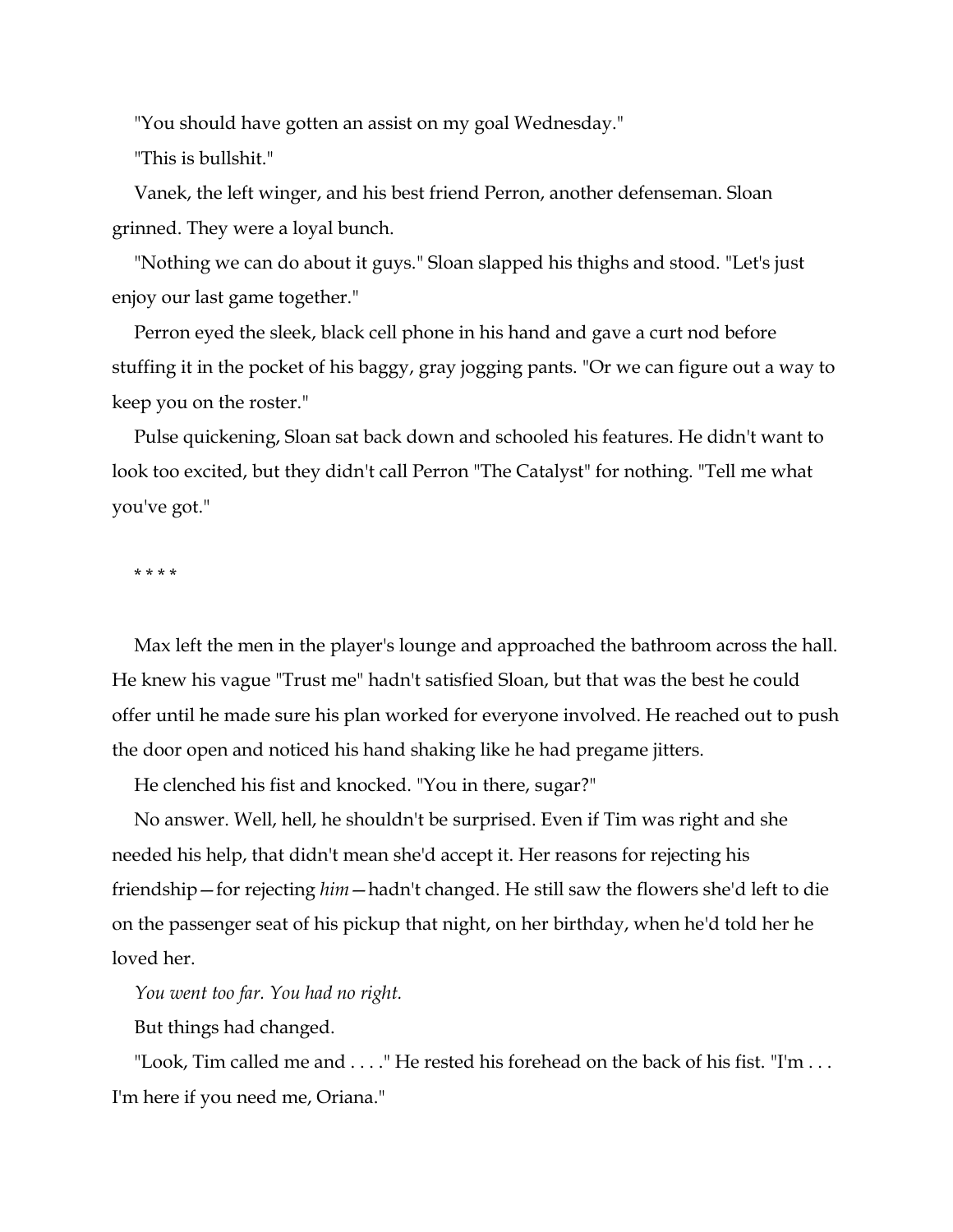The door opened a crack. Oriana peeked out at him, eyes rimmed with tears. "That's what you said when I stopped being your friend."

*Shit. She likely thinks I'm going to rub it in.* He pinched the tense flesh between his eyes and eased the door open. "I was pissed off when I said it, but I meant every word—" *Every word? Including 'have a nice life' and all the crap after?* "I mean—"

"I know what you mean."

Her arms crossed under breasts which seemed dangerously close to spilling right over the top of her corset-style bodice. For a second, he wondered how she could breathe with the laces done up so tight, but then he forced his gaze to where her nails dug into her bare arms. Then up to her face.

Fresh tears spilled down her cheeks. Her lips trembled.

"Come here," he said, holding out his hand. Deep inside, part of him braced for rejection the way he'd brace for a solid check into the boards. But he knew on the outside he looked calm. In control.

She sobbed, put her hand in his, then threw herself into his arms. "I'm sorry. You were right. You were right and I was so stupid—"

"None of that, love." Face buried in her hair, he closed his eyes and absorbed her scent, her warmth, grateful for the chance to be close to her again. Maybe not for long, but he'd take what he could get. "We both know why you were with Paul. The important thing now is gettin' him out of your life."

"Yes." She sniffed and looked up. "Then we can—"

"One thing at a time." He tapped her nose and smiled so she wouldn't take him cutting her off too hard. Much as he wanted to, he couldn't let her finish that sentence. She'd end up offering something she'd regret. "Tim said you were willing to do *anything*  to make your dad and Paul back off. Did you mean that?"

Her tiny nose wrinkled and her nostrils flared. "Definitely. Why, do you have an idea?"

"I might." But she wouldn't like it. Fuck, he wished he could come up with something else—*anything* else. Instead, he had to use the one thing that would remind her of why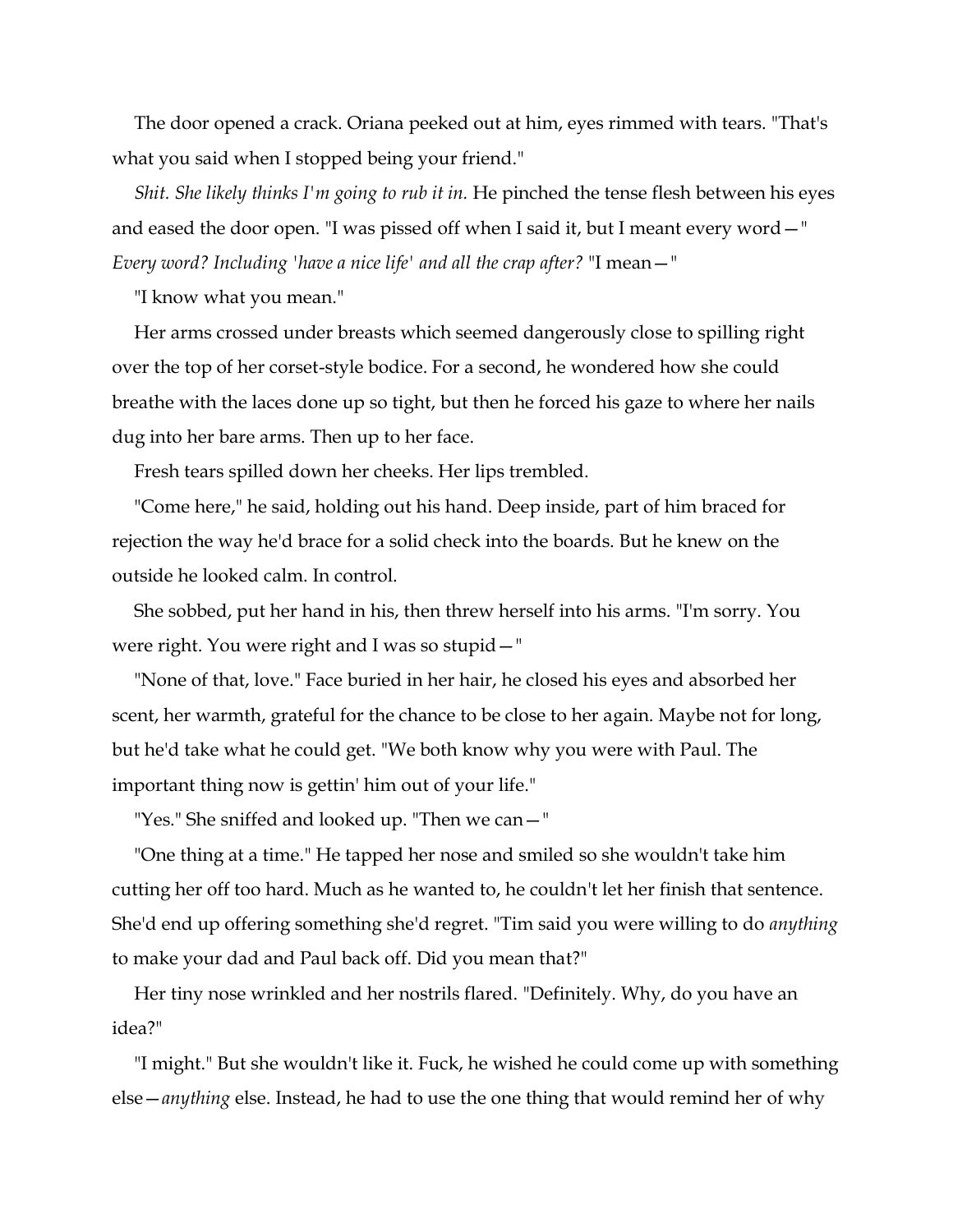she'd ditched him in the first place. "What would you think of involving the other guys?"

The look on her face was priceless. Lips parted, cheeks cherry red, she stared at him like he'd just asked her to strip and strut around the forum naked. His lips quirked. The next part of his plan was almost as bad.

"The other guys?" Her voice squeaked and she turned even redder. "How many of them?"

*Hell, she thinks I mean the whole team!* "Just four. My line and two defenseman."

"Ah." She rubbed her bare arms, then covered her cleavage with her hand. "And what exactly do I do with them all?"

"You don't have to do anything." He reached out and curved his hand under her jaw, angling her face up so she could see the camera in the hall right between the lockerroom and the bathroom. "We'll just make it look like you did."

Her hand slid up to her throat. "Oh."

*Oh?* Frowning, he studied her face. She blinked at him and pulled away.

Very strange. She seemed nervous, but Mason always said dilated pupils combined with rapid blinking and—he watched her tongue dart over her bottom lip—*that,* were signs of arousal. His blood surged downward and his palms got damp. He'd been worried about scaring her, but his suggestion seemed to have had a very different effect.

The metallic heels of her boots clicked as she walked across the room, watching him through the mirror. "So you think evidence that I'm . . .fooling around with the team . . . you think that will be enough?"

"I don't know—Paul's got some pride, I don't see him wanting to be associated with something like that, but this is more about your father." He paused, meeting her eyes in the reflection. "I have a reputation, Oriana. There are a lot of rumors about me sharing women. If I bring the guys in here, and then walk out with you half naked—"

All the color left her face. "Half naked? You want me to walk out of here—"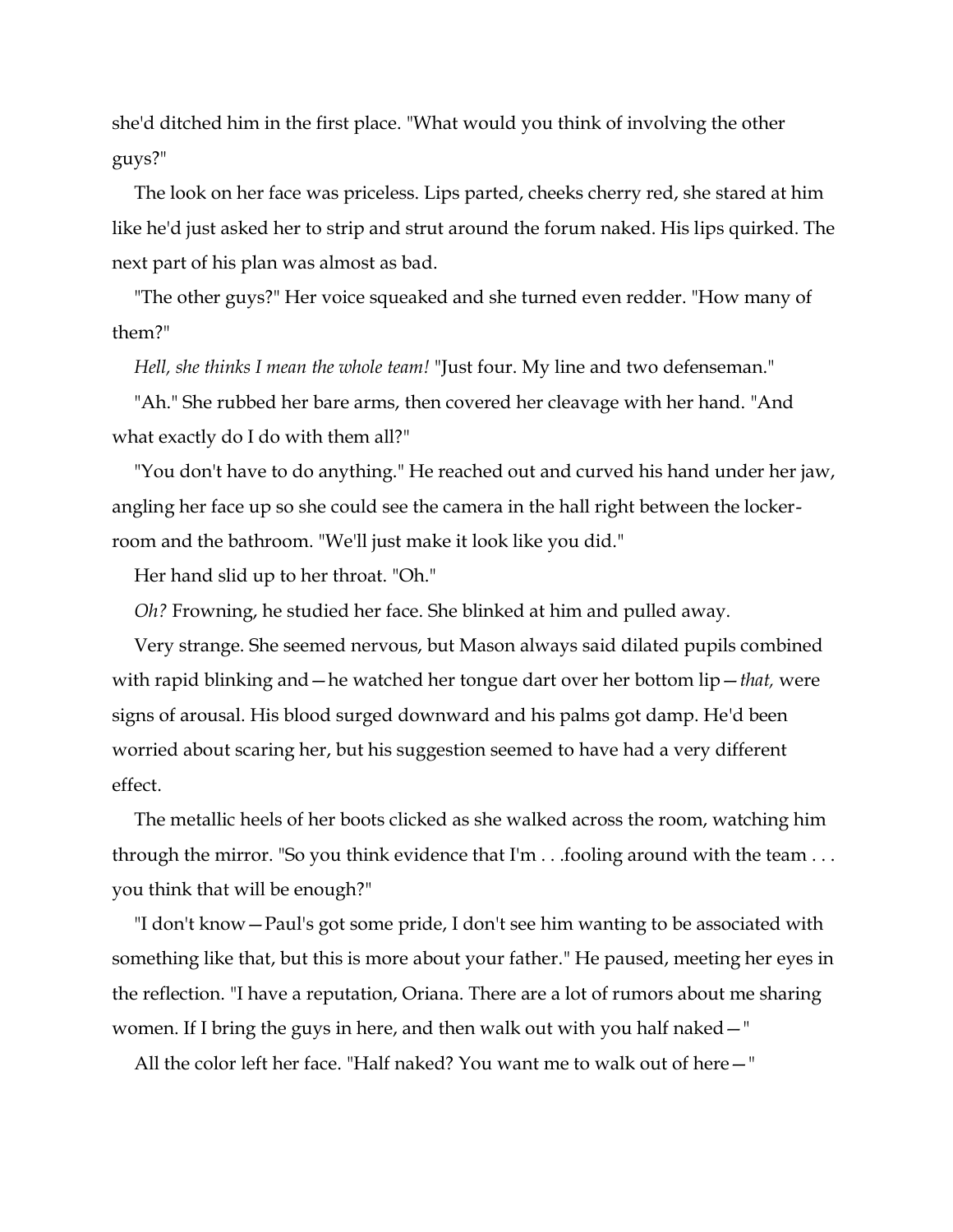He quickly stepped up behind her to hug her before she got all upset for nothing. "In a jersey or somethin', I know you're not into exhibitionism."

"Max." She squirmed in his arms until she was facing him. Her fingers hooked over the collar of his white undershirt. "I might—"

*Please don't say it. Not unless you . . . .*Breath held, eyes shut, he waited. And waited.

"Um." She gave his shirt a little tug. He looked at her, and she looked away. "Let's get this over with."

"Sure." He ground his teeth, then glanced at her hand. "You'll have to let me go."

"I know, I just . . . ." Her fingers slid up the length of his throat. She licked her lips again, deliberately, as though savoring the last drop of something sweet. Or slightly salty. "Will you—"

"God, woman! You're going to drive me insane!" He took her face between his hands and kissed her, groaning when her lips and body fitted against his. Slick, peachflavored lip gloss smeared everywhere. The depths of her mouth held pure, hot sin. But the tentative touch of her tongue was almost innocent. Letting out a gruff sound, he deepened the kiss, loving how she clung to his shoulders and took everything he gave. In this moment, she accepted him. Because her head wasn't telling her not to.

This woman—this unhindered, passionate woman—usually hid from the world. But he'd gotten glimpses in the past of all her many facets. The sweet, eager-to-please girl. The clever imp. The hot-blooded tease—who didn't often come out to play.

*I won't let you stash them and be all proper, darlin'. Not this time.*

He caressed her tongue with his, then grazed the sensitive spot at the roof of her mouth. She bunched up the collar of his shirt in her hands like she was afraid he'd get away. And he wanted to stay with her more than she'd ever understand.

If only his needs were different. Or hers.

But his body's needs seemed normal enough now. His pulse raced and his dick got hard. Like any guy who wanted a woman.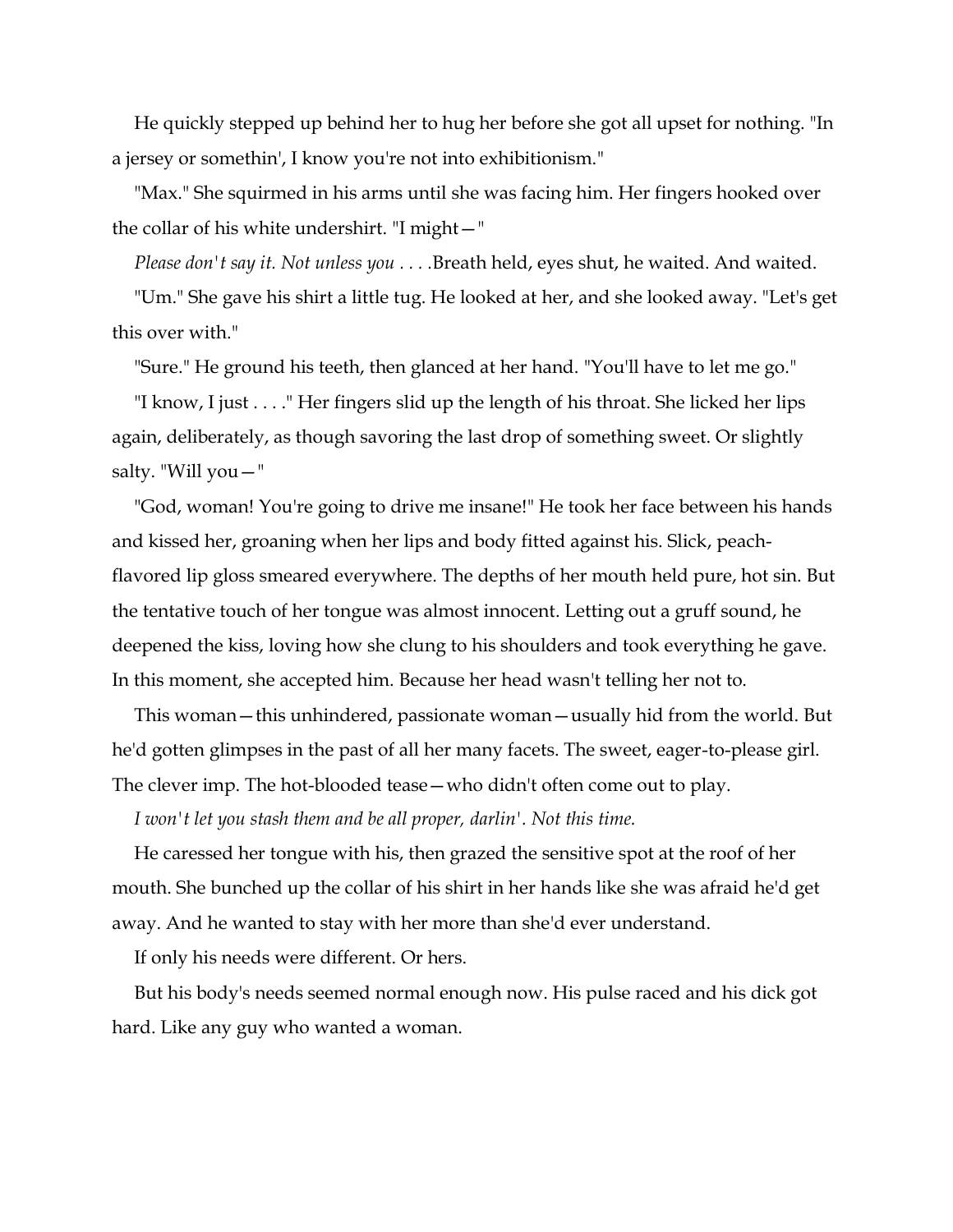"I'm willing to try, Oriana." He sucked on her bottom lip, then moved down to kiss the slender length of her throat. "Not here, but when this is done, we'll go out to dinner and act like a regular couple. If you can forget what you saw and what I said—"

"No. I won't forget and I won't pretend." Oriana retreated a step and put a finger on his lips. "I already told you I wouldn't do that to you."

He felt like she'd just thrown ice water in his face. She wouldn't even give him a chance. Not that he blamed her. What she'd seen him and Sloan do would traumatize most women.

Her fingers stroked along his cheek, then delved into his hair. She rose up on her tiptoes and gave him a quick kiss. "You said we should take this one step at a time. How about we do that?"

"Yeah." Drawing her into a firm embrace, he pressed his lips to her brow before backing. "Let's do that."

\* \* \* \*

Black leather boots, a book bag, and a white jacket were strewn across the bathroom floor. Sloan followed Perron, confused as hell when he saw who was inside. He hadn't expected to see *her* again. Wasn't sure he wanted to.

Oriana Delgado sat on the wide, gray laminate counter, bare feet on the edge of the white sink, forehead resting on the mirror. The reflection showed him her face was blotchy, like she'd been crying. Sloan didn't feel an ounce of pity for her. What could this stuck-up brat possibly have to cry about?

"Oriana," Perron said. "They're here."

Her eyes pressed shut, she gave a jerky nod, then hopped off the counter. Looking unsteady on her feet, she turned to face them. "I—"

Perron stopped her mid-turn and ran his hands down her back. His fingers brushed the exposed flesh of her ass where the bottom of her dress had twisted to one side. Sloan's mouth went dry. That heart-shaped butt was just made to fit in his palms, made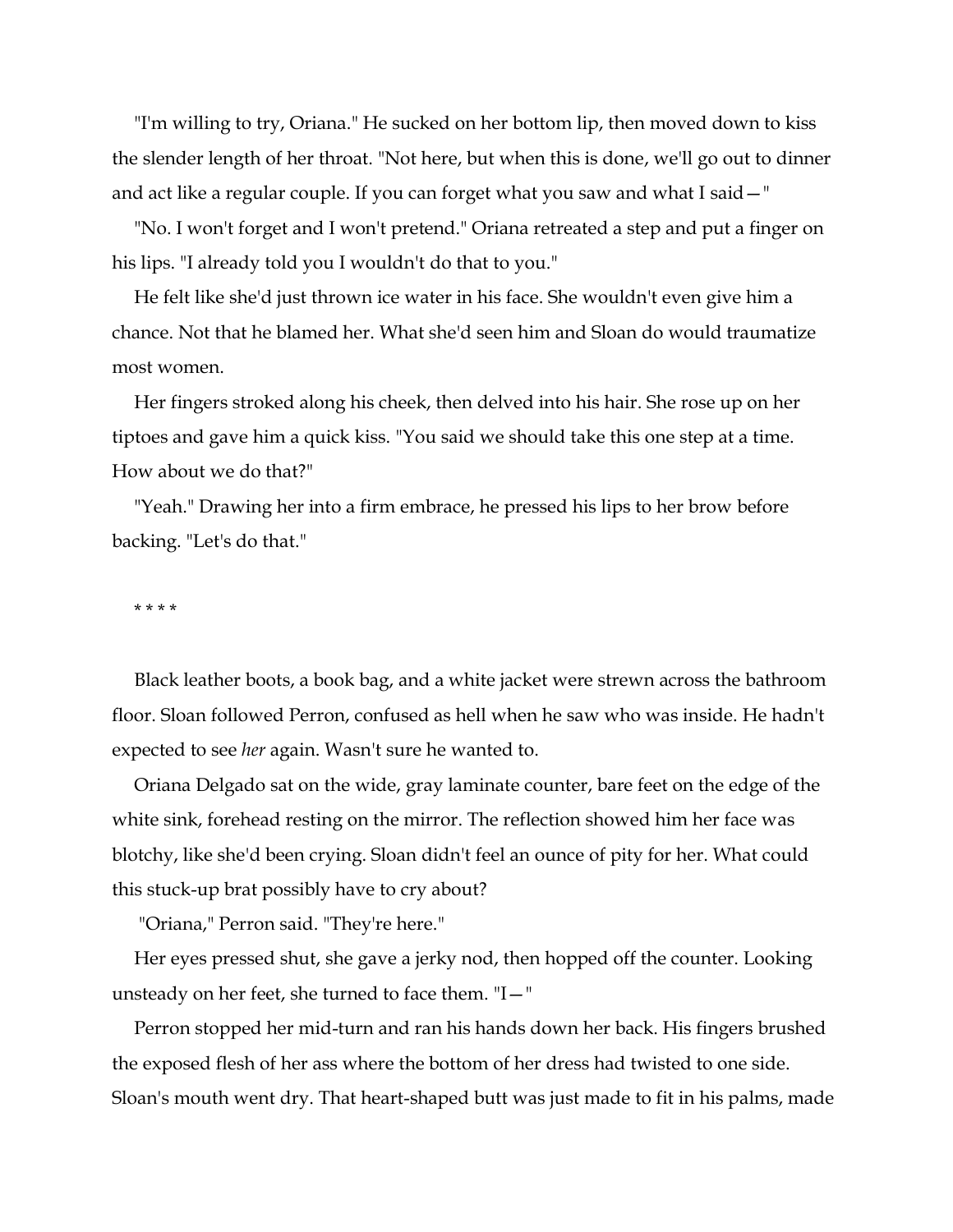for him to squeeze while he . . . *fuck!* Even outside, all covered up, she'd tempted him. Now, with her all rumpled and temptingly vulnerable, it was impossible to feign disinterest.

She squirmed as Perron's hand covered her ass. "Max—"

One firm arm around her shoulders held her still as Perron tugged down the hem of her dress. "There you go, love. Not tryin' to take advantage—you were giving the boys a show."

*Yeah, she was. Thanks for ruining it, buddy.*

"Oh, god." Oriana hid her face under Perron's arm, whispering. "This isn't embarrassing enough?"

"It's all right, darlin'." The southern drawl Perron usually hid in order to fit in crept into his tone as it deepened with concern. He kissed the top of her head and murmured into her hair. "Would you like for me to ask them?"

Whiskey-colored eyes flicked from one man to the next, paused on Sloan, and closed before she pressed her face to Perron's chest and mumbled. "No, I will. I'm just . . . ."

Sloan grinned. S*urrounded?*

Mason moved into the room, and the door drifted shut behind him. "Is this about Stanton? Are you ready to leave him?"

"I can't leave him." Her lips parted in a wide O before she snapped them shut.

"Oh, please—" Sloan scowled when Perron gave him a dirty look. Did the man seriously think he'd waste his time listening to her drama?

Before Sloan could tell them all to enjoy the evening and take off, Mason crossed the room to stand over the girl in full white-knight mode.

"What does that bastard have on you?"

"N-nothing—" Oriana seemed to be trying to burrow under Perron's jersey. Her words were muffled against his chest. "Forget it. Max, please bring me h . . . ." She shook her head. "Somewhere."

"Are you sure?" Perron frowned, massaging her shoulders when she didn't answer. "You can trust them, I wouldn't have suggested this otherwise. Just spit it out."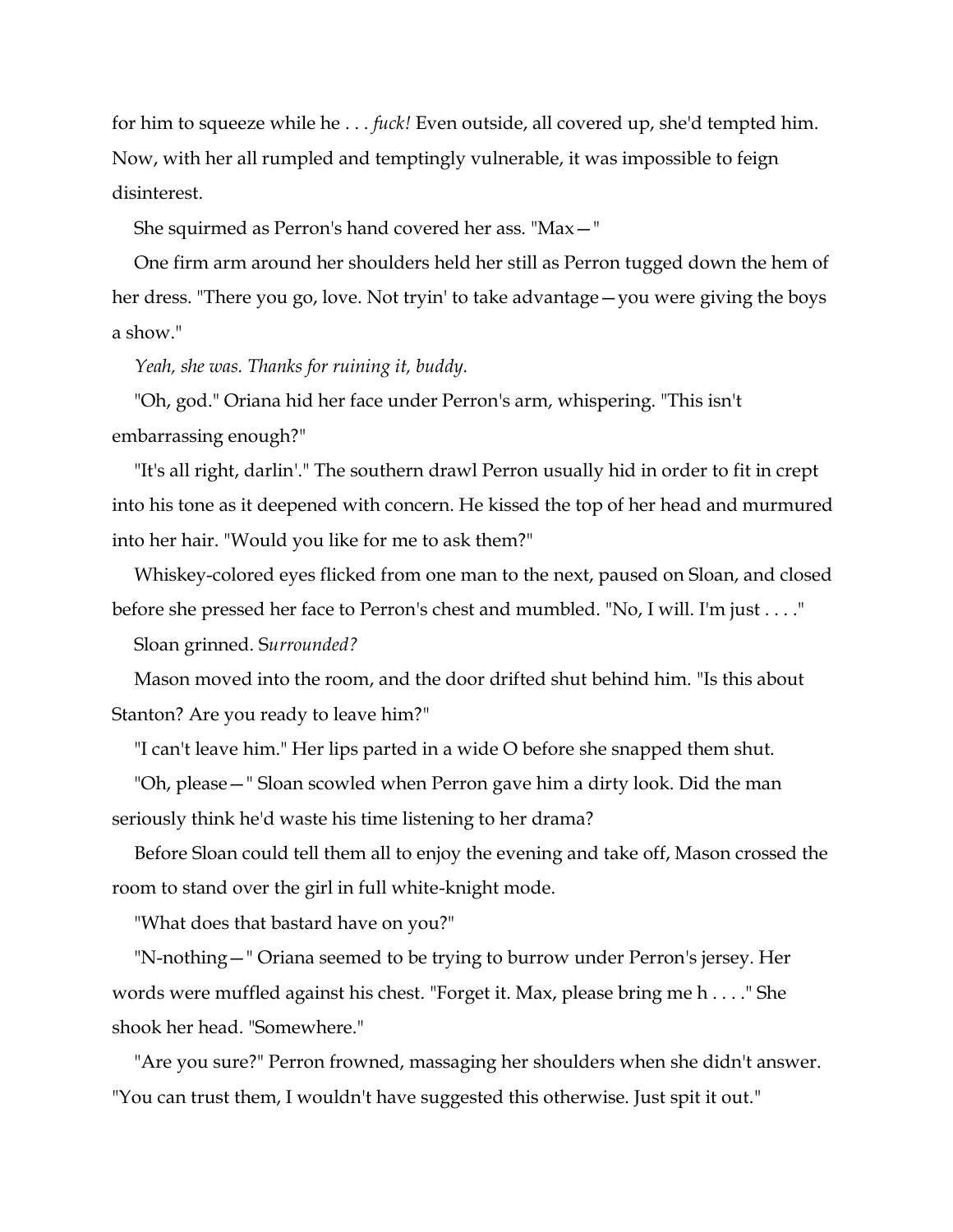She gave him a you-can't-be-serious look, angled away from him, and crossed her arms over her chest, causing her breasts to strain against the tight black laces of her corset. Sloan struggled with the overwhelming urge to wrench her out of Perron's arms and bury his face in her cleavage.

Which would likely get him slapped. Unless he showed her what a decent guy he could be. His pulse thrummed low in his gut, then descended a little more. *Yeah, time to play nice*.

"Relax, Perron." He shoved his hands in his pockets and took a step back. "She'll talk when she's ready."

Her grateful smile told him he was headed in the right direction.

"I can do this." She bent to picked up her jacket and sucked in a shallow breath. Her words sounded strangled, like she couldn't breathe right. "Just give me a minute."

She straightened and her face went white. One hand hovered over her chest.

"Fine." Perron took the jacket from her and laid it on the counter by the sink. "But in the meantime, how 'bout you get out of that dress."

*Fuck!* Much as he'd love to see her strip, he couldn't see the girl doing that with them all watching. Probably wouldn't take much for *Perron* to get her naked, but if he planned to seduce her, why drag the rest of them along? What the hell was the man up to?

"Out of this . . . ." She gulped in air like she was standing on the edge of a pool, about to take a plunge into the deep end. Then she gave each of Sloan's men a long look while avoiding looking at him at all—and let out a noisy breath. "Yeah, I guess that's a good place to start." She put her fingernails between her lips and backed towards the stalls. "I'll explain when I . . . ." She smacked the stall door and stumbled inside. "Please don't leave."

The door clicked shut.

"What's going on, Perron?" T.J.'s pale eyes flashed with rage. He tried to step between Sloan and Perron. "You better start talking or—"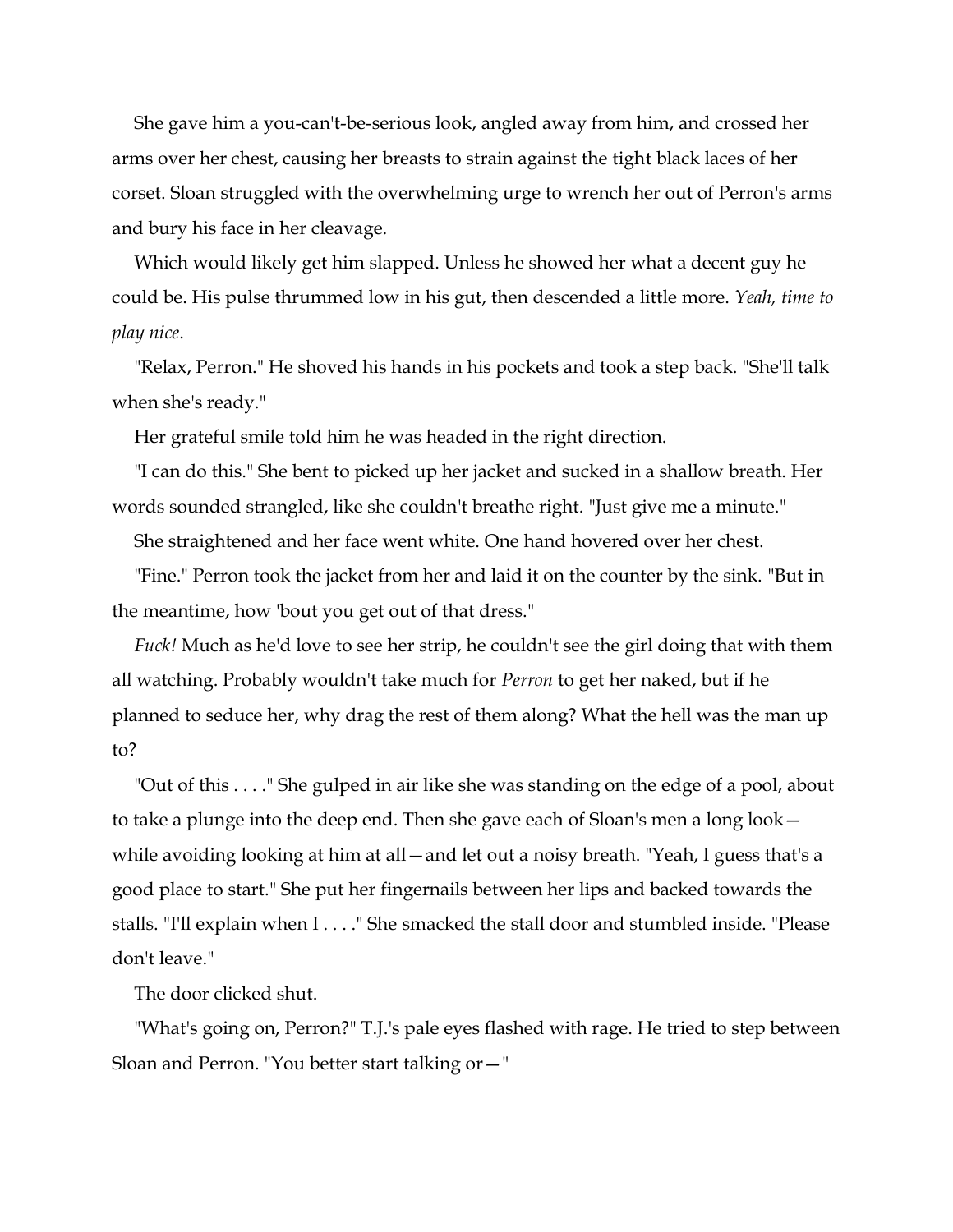Sloan sidestepped and did his best to keep the big man out of arm's reach of Perron's throat. "Calm down. He'll tell us."

"Not for me to tell." Perron leaned his elbows on the counter behind him. At a loud *thump* from the stalls he cleared his throat. "Need some help, darlin'?"

"Umm . . . ." The girl sounded like someone was choking the life out of her. She groaned and there was another thump. "Maybe someone could give me something to change into—"

Vanek skirted around them. "Come to the locker room with me. I'm sure I've got something. You'd float in the other guys clothes, but I'm not that much bigger than you."

Sloan grabbed Vanek by the back of his shirt when he reached for the door. "Go get the clothes. She'll change in here." Sloan's eyes narrowed when the boy opened his mouth to interrupt. "Alone."

"No!"

Every man in the room went still at Oriana's shout. Something crashed into the wall hard enough to make the stalls shake. A sob got Sloan moving. Perron reached the stall a step ahead of him.

"Oriana?" The muscles in Perron's forearm flexed as he took hold of the top of the door, looking ready to tear it right off the hinges.

"I'm okay . . . I'm just . . . ." Oriana sniffed, then sighed. "I'm stuck."

"Do you want me to come in there and help you?"

"Would you?"

A devilish smile slanted Perron's lips. "Gladly."

Sloan mentally counted all the reasons he shouldn't knock his friend's perfect teeth down his throat. He got stuck on *one . . .* when Mason spoke up.

"I've got a better idea." Mason folded his arms over his chest and gave Perron the look he usually saved for when playtime was about to get real serious. Whips and chains serious.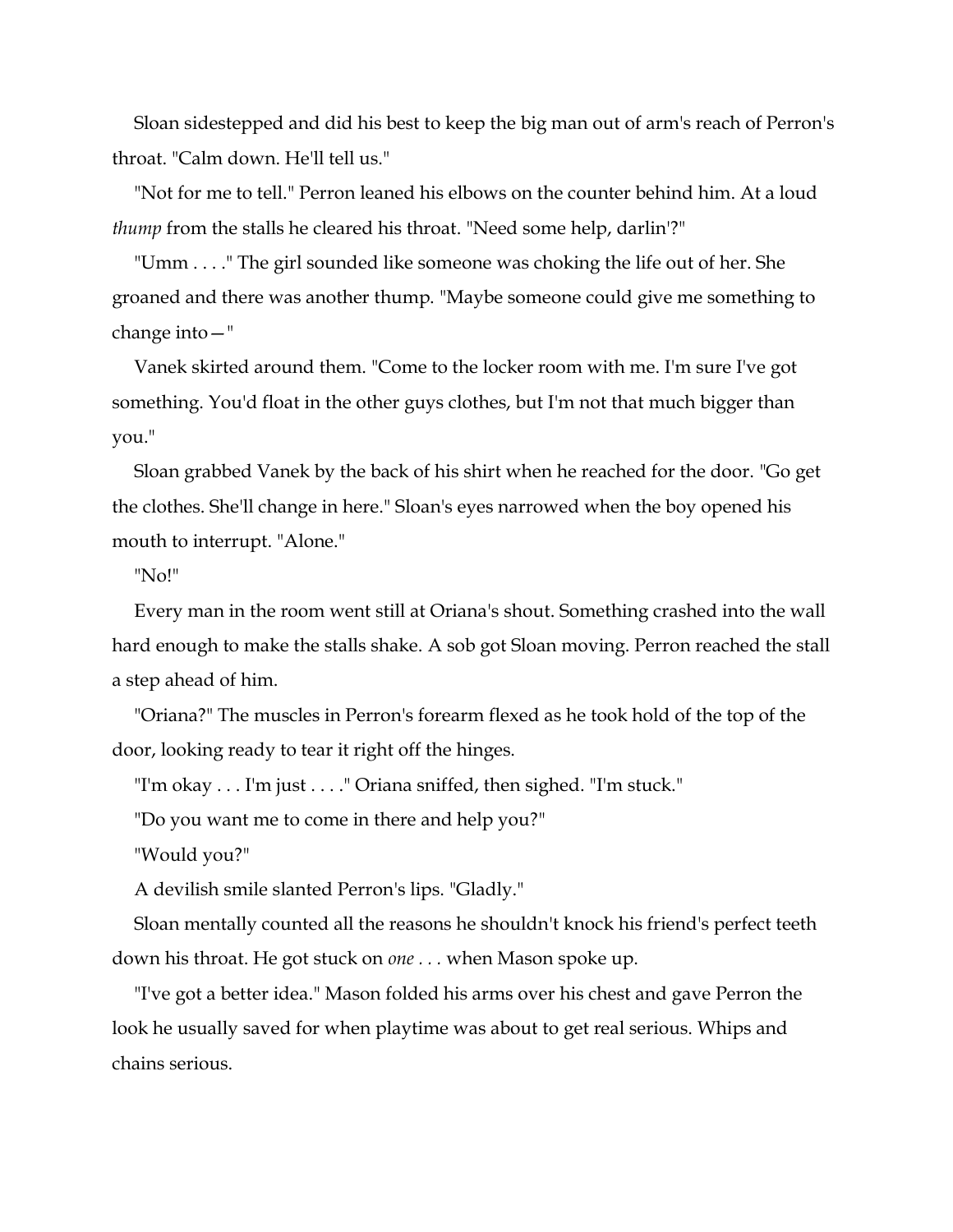*Now you're in for it.* Sloan leaned on the wall by the stall and smirked when Perron nervously glanced his way.

When Mason cleared his throat, Perron jumped. "What?"

"You obviously know something. We've all been asked to stay and neither of you are telling us anything." Mason waited for Perron's nod, then continued. "If you want to keep this between you, fine. But if we're being included, for whatever reason, I want to know why. Now."

The locked clicked. The door opened a crack. Oriana peeked out at them and spoke so quietly Sloan had to hold his breath to hear her. "Don't blame Max, he's doing this for me. I need something I can use against my father. He threatened to cut me off if I break up with Paul. Changing his mind shouldn't take much—he won't risk me going as far as my sister did—"

"What does Silver have to do with this?" Sloan's sharp tone had all the men staring at him, but he didn't give a damn. He'd known Silver for all of a month—couple of years after Delgado acquired the team. She had to be the most self-centered, highmaintenance woman he'd ever met. Not his type at all, and she hadn't taken it well when he'd say so.

Tough. He didn't perform on demand.

Oriana gave Perron a helpless look. Perron held up a hand and shook his head, probably having guessed where Sloan's thoughts had gone. "No one has to do anything. She's just gonna walk out of here with all of us; make it look like something was going on by getting out of her clothes—"

"I'm liking this idea so far." Vanek sidled between Sloan and Mason and pulled off his jersey. He bunched it up to toss it to Oriana. "Even if this don't work, imagine what the guys will say—"

"You're not gonna look like some big stud if that's what you're thinking, Vanek." Sloan snatched the jersey, feeling Oriana's eyes on him as he paced to the sink. He fisted the jersey in his hand and rested his knuckles on the edge of the sink. "As a matter of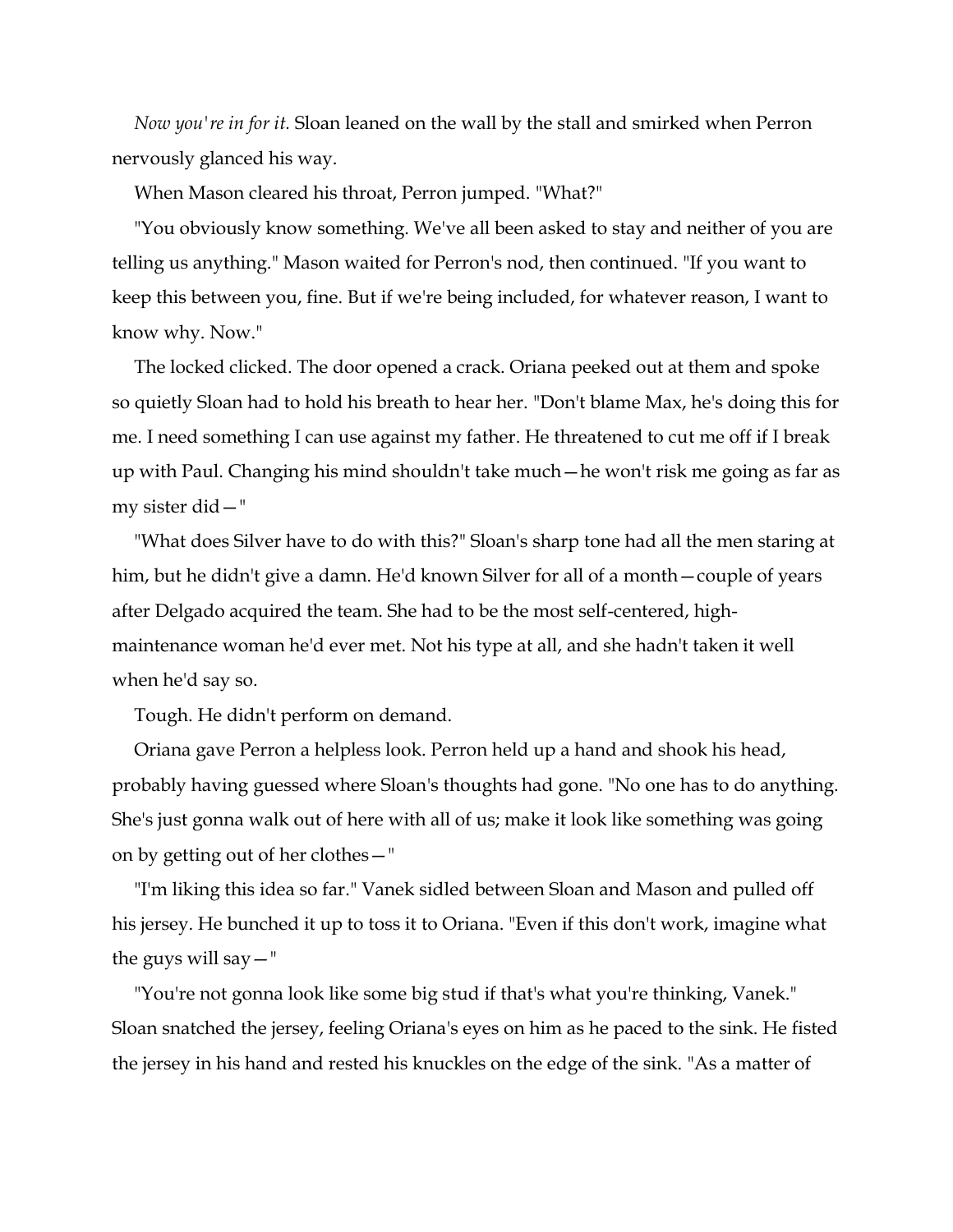fact, she's just going to use us to get what she wants—should be something in this for us, but there won't be."

The stall door opened all the way. He watched Oriana's reflection as she slipped out and moved to stand next to Perron.

"What do you think should be in it for you, Mr. Callahan?"

Sloan shrugged. "At least a little show . . . ." Her bottom lip quivered, and he groaned. "Shit. I'm kidding. Don't start blubbering." He tossed the jersey to Perron. "Help her get changed; I wanna get this over with."

Expecting Perron to take her into the stall, Sloan hefted himself up on the counter to sit and wait. Oriana crossed the room and bent down to pick up one of her boots.

He had a second to wonder why before she flung it at his head. The sharp heel nicked the arm he shielded himself with, then clattered on the floor.

"What the hell!"

She came at him so fast he thought she'd claw at him like an angry cat. She stopped a foot away and dug those very sharp looking nails into her palms. Fists pressed to her sides she stared at him, opening her mouth twice before she finally spoke.

"I don't use people and I don't 'blubber.' I would really appreciate your help—I know I'm not much to look at, but still . . . ." She blinked fast and held her hand up when he pushed off the counter and stepped forward. "Please don't make fun of me anymore. I don't like it."

*Make fun of her? What the . . .* "I wasn't—"

"Shut up." Perron glared at Sloan like he'd just called the girl some nasty name and rubbed Oriana's arms. "You are beautiful. But you don't have to—"

"Please get it off me." Oriana turned her head away from the men. Perron slung the jersey over his shoulder and went to work on the knotted ribbon of her corset.

Sloan studied her stiff posture and frowned. "Perron—"

"Not now, Callahan." Perron murmured something to Oriana, and she nodded.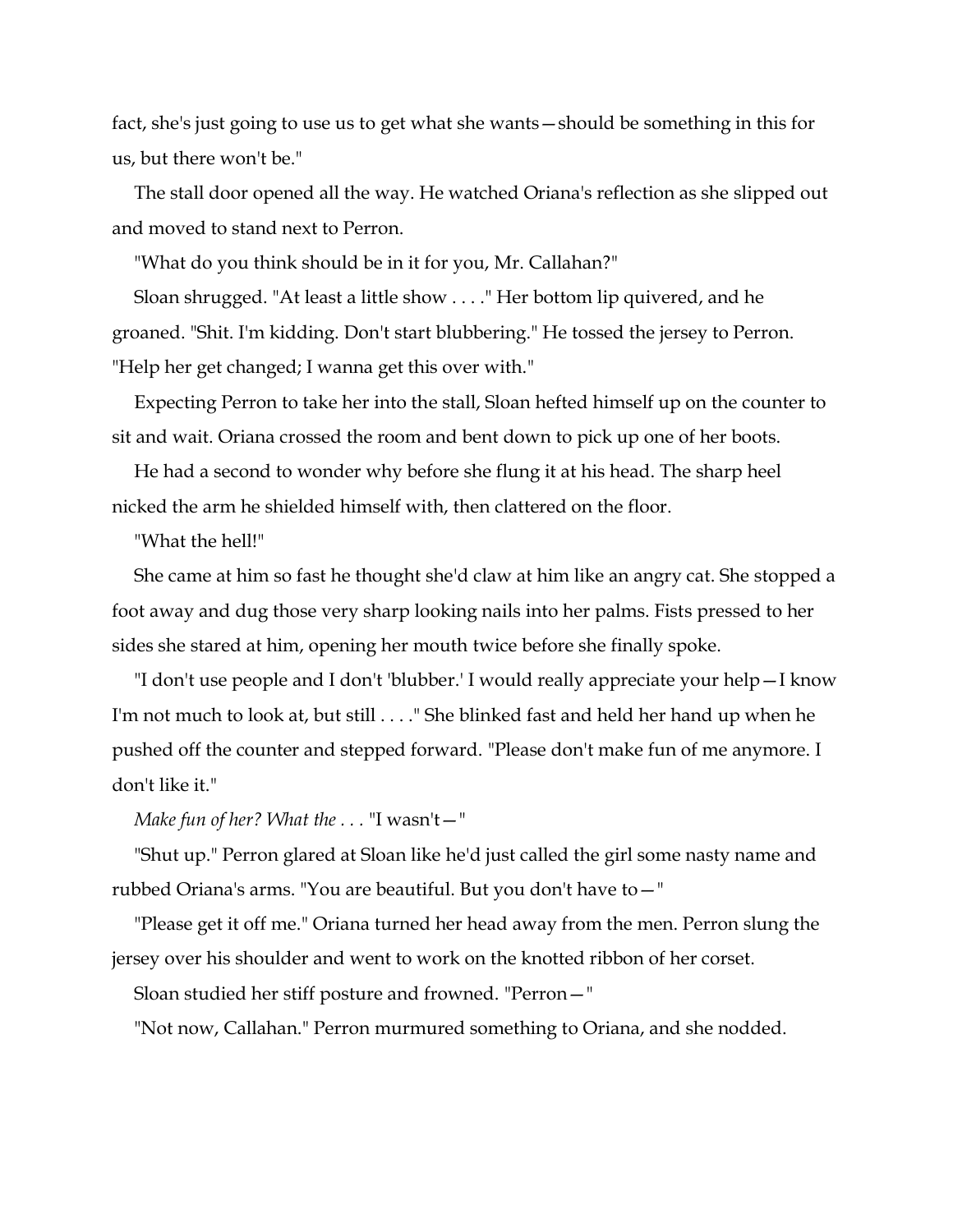The corset opened wide, revealing soft round breasts covered by sheer black lace, quivering with the rapid rise and fall of her chest. Lovely—but the girl looked ready to hyperventilate.

Taking hold of the bottom of her dress, Perron gave Oriana a bracing smile. "Arms up."

Oriana put her arms up. Her face was sickly white.

Sloan couldn't take it any longer. "Perron, stop. She can't—"

"Yes, I can." Oriana took a deep breath. "Do it, Max."

Perron started lifting the dress but paused when she winced. He knelt and looked at something on her thigh. "Ouch. Why didn't you tell me you got hurt?"

"It's just a little burn."

"It's pretty red." Perron didn't sound so sure of himself anymore. He stood and took her hand. "Come on, we'll go to my place. I'll take care of this, and then – "

"I want it off!" She twisted her hand free when Perron shook his head and grabbed the hem of the dress like she wanted to tear it from her body. "I wore this for him and I hate it! Like my father said, like Callahan implied . . . ." She hissed in air through her teeth. "I look cheap."

*Jesus,* her father and Paul had done a number on her. Never mind the dress, the girl didn't look comfortable in her own skin. And he hadn't helped matters with his crude comments. The reddened flesh made him think of the marks he'd leave if he got his hands on her, but concern overrode his baser impulses.

He held out his hand. "Oriana—"

"I'm fine, Mr. Callahan." A few deep inhales, and she actually managed a smile. "Just stand back and enjoy the show."

"We certainly will." Mason used the husky tone all the ladies seemed to like, yet his eyes trailed over Oriana in a way most women found offensive. Strange contradiction, 'specially since this woman didn't seem the least bit offended.

She flushed and ducked her head. "Maybe you can help me, since Max won't."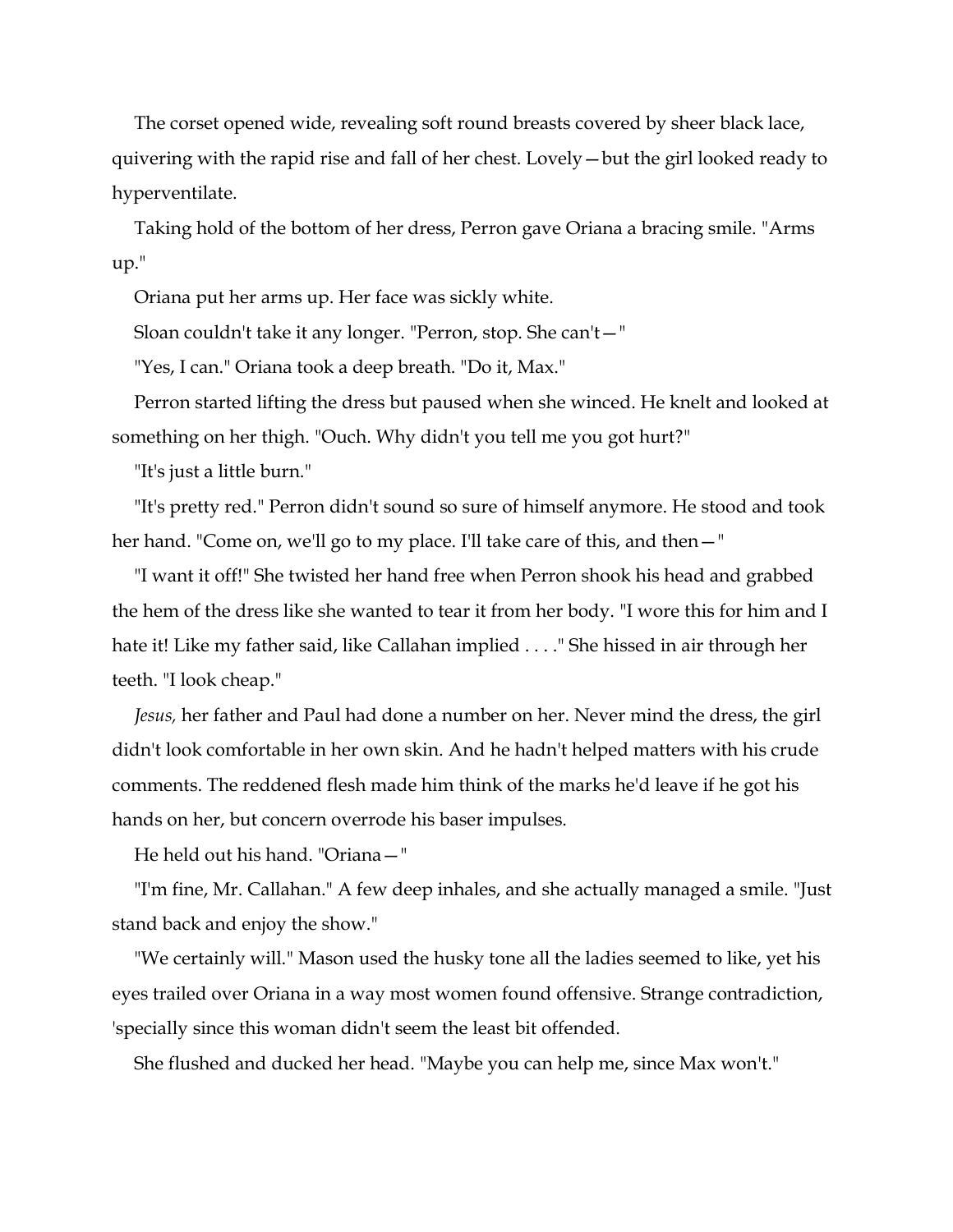Perron grabbed her by the hips before she could go to Mason. "I didn't say I wouldn't."

"Stop stalling and do it then."

*Aren't we bossy?* Sloan shook his head when Perron simply grinned and obediently stepped up to her. Peeling the dress up over her head, he gave them all an unobstructed view of her beautiful body. Her black lace bra and panties were so sheer he could see her puckered nipples and waxed pussy. His gaze trailed over the exposed flesh, butter smooth, naturally tanned—he wondered whether she'd mark easily. The head of his dick scraped against the inside of his zipper. Lousy time to go commando. He shoved his hands in his pockets and did his best to unobtrusively shift his dick away from the metal teeth. *Damn, damn, damn*.

Perron lowered the jersey over her head, then pulled her hair free of the collar. "There you go. What does my *lady* require now?"

At the emphasis on "lady," Oriana's lips parted. "Tim told you about *that*?"

"Yes, ma'am." Perron gave her a mock bow. "Command me, Mistress. I am eager to serve."

Sloan groaned. "Tell me you're not going to make us watch this."

"We've got some time to kill." Perron shifted his gaze to Sloan in the barely perceptible way he did when he was about to make a blind pass. "If nothin' else, watching me make an ass of myself ought to be entertaining."

"Not really," Mason said under his breath.

Shaking her head, Oriana put her hands on her hips. "Be serious, Max."

"Try it," Perron said.

Oriana smoothed her hands down her sides and bunched the bottom of the jersey in her hands, tugging as though she wanted to make it longer. She licked her bottom lip and pointed at the floor in front of her. "Come here. I liked the position you were in before. Get on your knees; I'm going to kiss you."

At Sloan's side, Mason coughed back a laugh. Perron glanced over and winked. Then he got on his knees and waited.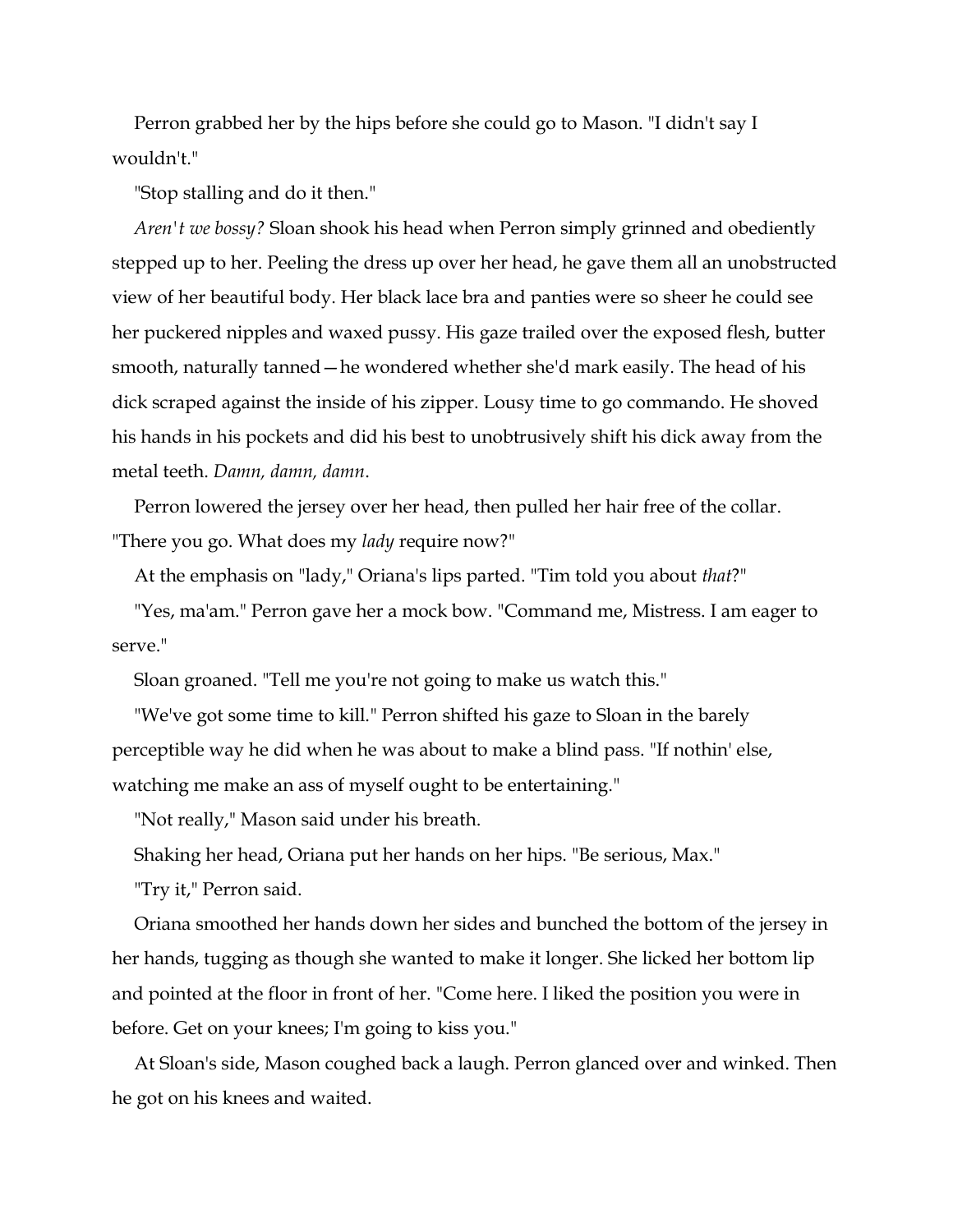Cupping Perron's face in her hands, Oriana leaned down and pressed a chaste kiss on his lips. When Perron made no effort to return the kiss, she let out a frustrated sound and raked her fingers into his hair. Sloan winced when she jammed her mouth over Perron's and their teeth clinked.

"Shoot." She touched Perron's bottom lip with her thumb. "I'm sorry—"

"Don't worry about it. You 'bout done?" Perron rose at her nod. "I've a mind to ask you something."

"Okay." Oriana clasped her hands in front of her and rocked on her bare feet. As the silence lengthened, she wrung her hands and glanced across the room. Perron cleared his throat and she jumped. "What?"

"One step at a time, right?"

"Right." She gave the hem of the jersey a sharp tug.

Perron gave her a level look. "Good. Go sit on the counter."

At the command in Perron's tone, Sloan stood a little straighter and noticed Mason doing the same. T.J. stood near the door, arms crossed, brow furrowed. Vanek had gone almost as white as Oriana.

Oriana approached the sink, stopped, and shook her head. "I'd rather not."

Perron closed the distance between them. "Why? Are you afraid of what might happen? I might could tell *you* to get on your knees instead, but that be going a bit too far."

"You're missing the whole *Lady* in charge, Max."

*My cue.* Sloan sidestepped to the sink, then slid along the counter until he stood right behind Oriana. Her spine stiffened, but she kept her eyes on Perron.

"You don't really want to be in charge, Oriana." Sloan let his breath out slowly so she'd feel the heat of it on the back of her neck. She shivered, and he grinned at Perron over her shoulder. The man had read her perfectly. "Think how it would feel to be at another's mercy. To surrender."

"You're making fun of me again." She shifted, as though to get away from him.